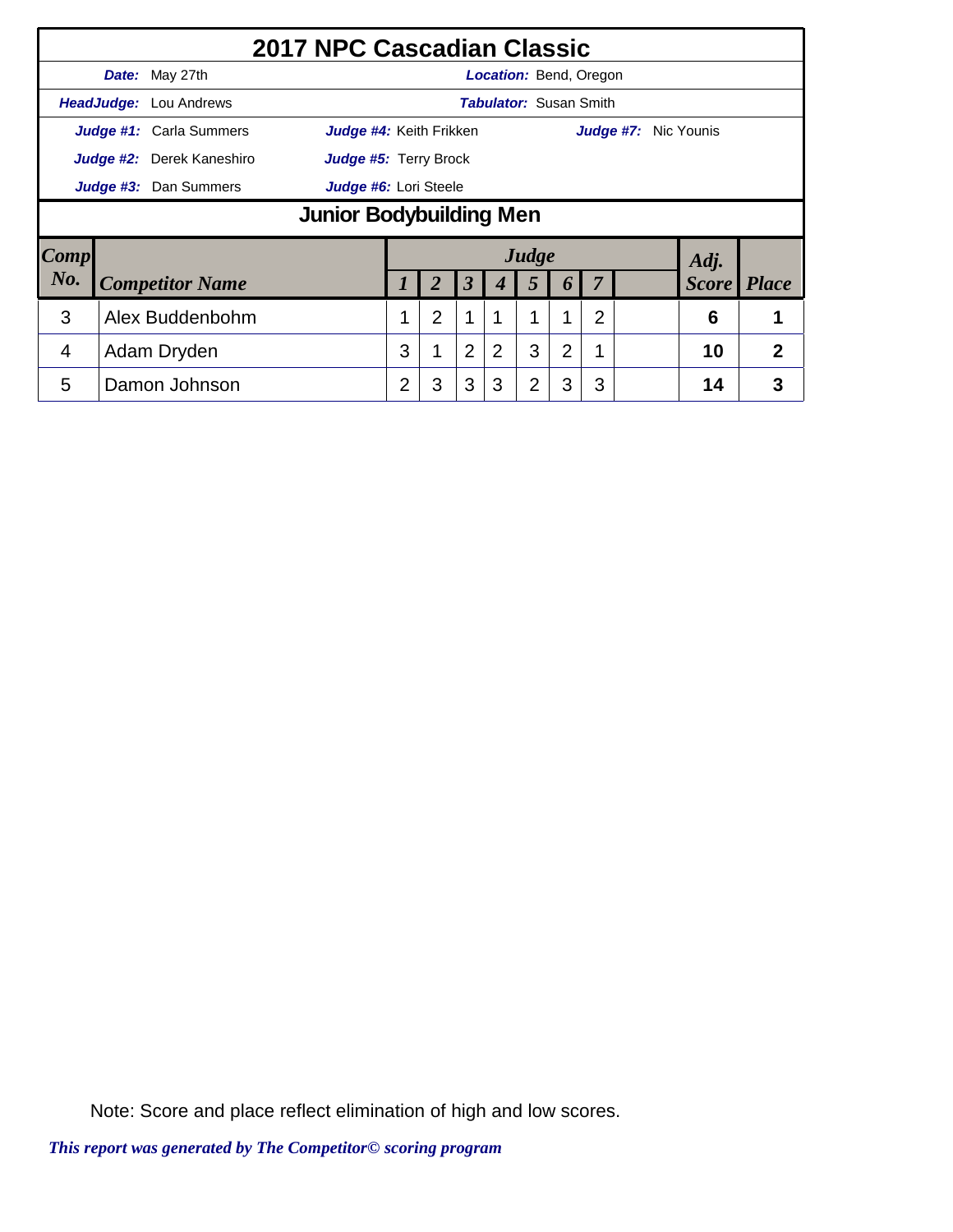|      | 2017 NPC Cascadian Classic          |                         |  |                      |                               |                  |                             |              |              |
|------|-------------------------------------|-------------------------|--|----------------------|-------------------------------|------------------|-----------------------------|--------------|--------------|
|      | Date: May 27th                      |                         |  |                      | <b>Location: Bend, Oregon</b> |                  |                             |              |              |
|      | <b>HeadJudge:</b> Lou Andrews       |                         |  |                      | <b>Tabulator: Susan Smith</b> |                  |                             |              |              |
|      | Judge #1: Carla Summers             | Judge #4: Keith Frikken |  |                      |                               |                  | <b>Judge #7:</b> Nic Younis |              |              |
|      | Judge #2: Derek Kaneshiro           | Judge #5: Terry Brock   |  |                      |                               |                  |                             |              |              |
|      | Judge #3: Dan Summers               | Judge #6: Lori Steele   |  |                      |                               |                  |                             |              |              |
|      | Novice Bodybuilding Men Lightweight |                         |  |                      |                               |                  |                             |              |              |
| Comp |                                     |                         |  |                      | Judge                         |                  |                             | Adj.         |              |
| No.  | <b>Competitor Name</b>              |                         |  | $\boldsymbol{\beta}$ | 5                             | $\boldsymbol{v}$ |                             | <b>Score</b> | <b>Place</b> |
| 6    | <b>Gavin Hamblin</b>                |                         |  | 1                    |                               |                  |                             | 5            |              |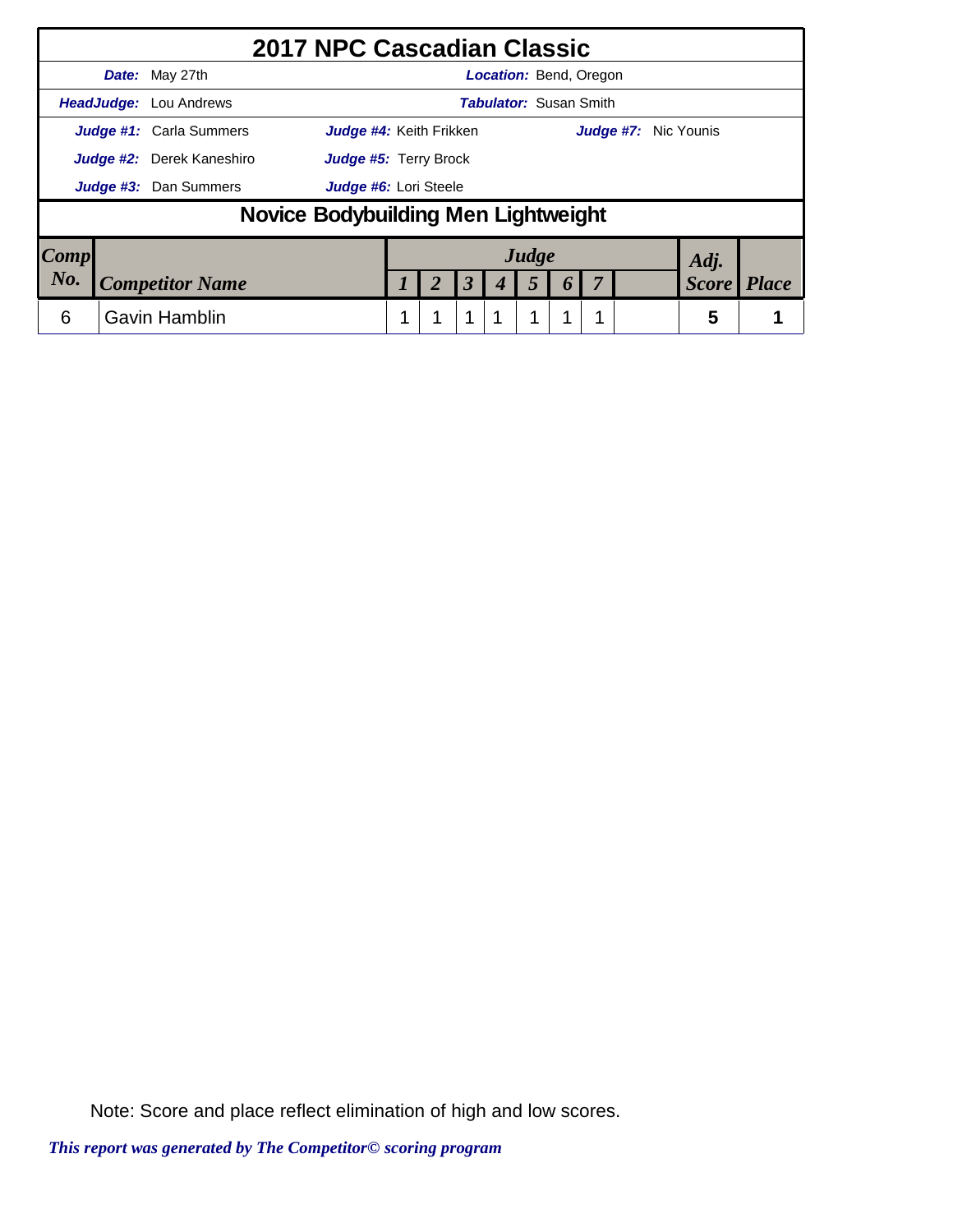|                     | 2017 NPC Cascadian Classic           |                              |  |                      |                               |   |                      |              |              |
|---------------------|--------------------------------------|------------------------------|--|----------------------|-------------------------------|---|----------------------|--------------|--------------|
|                     | Date: May 27th                       |                              |  |                      | <b>Location: Bend, Oregon</b> |   |                      |              |              |
|                     | <b>HeadJudge:</b> Lou Andrews        |                              |  |                      | <b>Tabulator: Susan Smith</b> |   |                      |              |              |
|                     | <b>Judge #1:</b> Carla Summers       | Judge #4: Keith Frikken      |  |                      |                               |   | Judge #7: Nic Younis |              |              |
|                     | Judge #2: Derek Kaneshiro            | <b>Judge #5: Terry Brock</b> |  |                      |                               |   |                      |              |              |
|                     | <b>Judge #3:</b> Dan Summers         | Judge #6: Lori Steele        |  |                      |                               |   |                      |              |              |
|                     | Novice Bodybuilding Men Middleweight |                              |  |                      |                               |   |                      |              |              |
| $\boldsymbol{Comp}$ |                                      |                              |  |                      | Judge                         |   |                      | Adj.         |              |
| No.                 | <b>Competitor Name</b>               |                              |  | $\boldsymbol{\beta}$ | 5                             | O |                      | <b>Score</b> | <b>Place</b> |
|                     | <b>Michael Rossi</b>                 |                              |  |                      |                               |   |                      | 5            |              |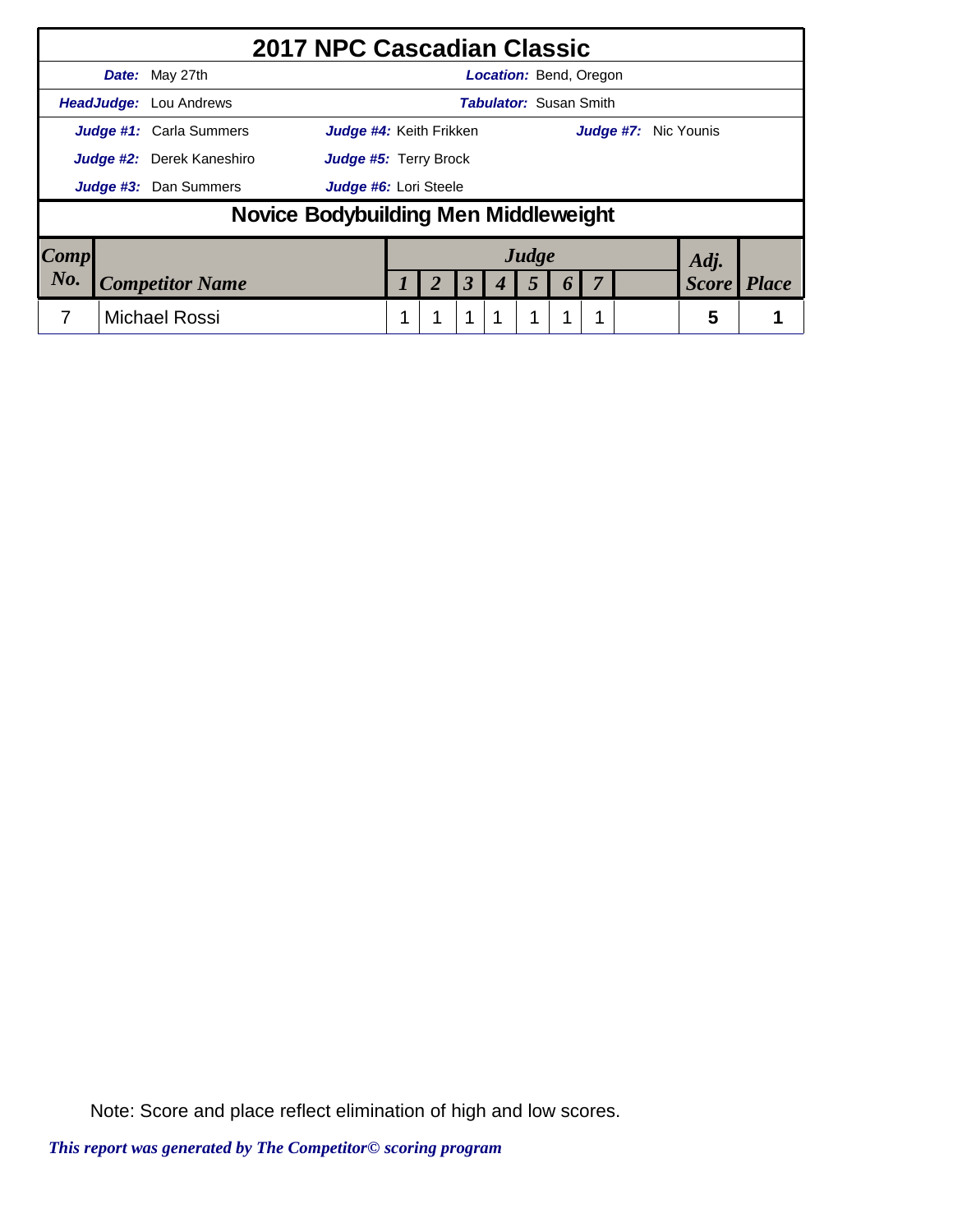|                        |                           |                                     | 2017 NPC Cascadian Classic |   |                       |                      |                               |                |                  |   |                      |              |                |
|------------------------|---------------------------|-------------------------------------|----------------------------|---|-----------------------|----------------------|-------------------------------|----------------|------------------|---|----------------------|--------------|----------------|
|                        |                           | Date: May 27th                      |                            |   |                       |                      | <b>Location:</b> Bend, Oregon |                |                  |   |                      |              |                |
|                        |                           | <b>HeadJudge:</b> Lou Andrews       |                            |   |                       |                      | <b>Tabulator: Susan Smith</b> |                |                  |   |                      |              |                |
|                        |                           | Judge #1: Carla Summers             | Judge #4: Keith Frikken    |   |                       |                      |                               |                |                  |   | Judge #7: Nic Younis |              |                |
|                        | Judge #2: Derek Kaneshiro |                                     |                            |   | Judge #5: Terry Brock |                      |                               |                |                  |   |                      |              |                |
|                        | Judge #3: Dan Summers     |                                     |                            |   | Judge #6: Lori Steele |                      |                               |                |                  |   |                      |              |                |
|                        |                           | Novice Bodybuilding Men Heavyweight |                            |   |                       |                      |                               |                |                  |   |                      |              |                |
| $\lfloor Comp \rfloor$ |                           |                                     |                            |   |                       |                      |                               | Judge          |                  |   |                      | Adj.         |                |
| No.                    |                           | <b>Competitor Name</b>              |                            |   | 2                     | $\boldsymbol{\beta}$ |                               | 5              | $\boldsymbol{0}$ |   |                      | <b>Score</b> | <b>Place</b>   |
| 9                      |                           | <b>Francisco Rueda</b>              |                            |   | 1                     | 1                    | 1                             | 1              | 1                |   |                      | 5            |                |
| 8                      |                           | Josh Knapp                          |                            | 2 | 2                     | $\overline{2}$       | 2                             | $\overline{2}$ | 2                | 2 |                      | 10           | $\overline{2}$ |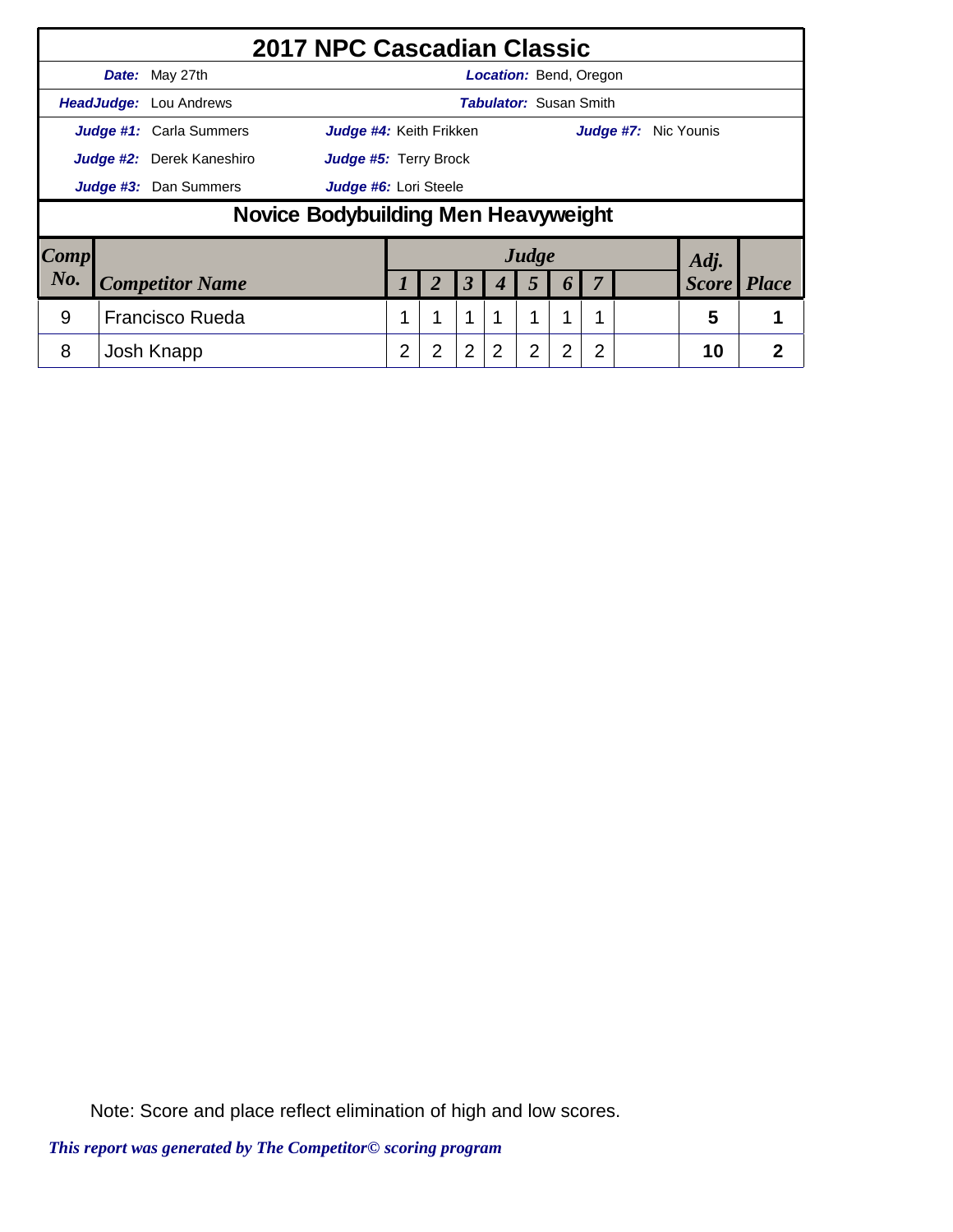|      |                                                    |                                  | 2017 NPC Cascadian Classic   |                |   |                      |   |                               |                  |                |                      |              |                |
|------|----------------------------------------------------|----------------------------------|------------------------------|----------------|---|----------------------|---|-------------------------------|------------------|----------------|----------------------|--------------|----------------|
|      |                                                    | Date: May 27th                   |                              |                |   |                      |   | <b>Location: Bend, Oregon</b> |                  |                |                      |              |                |
|      |                                                    | <b>HeadJudge:</b> Lou Andrews    |                              |                |   |                      |   | <b>Tabulator: Susan Smith</b> |                  |                |                      |              |                |
|      |                                                    | Judge #1: Carla Summers          | Judge #4: Keith Frikken      |                |   |                      |   |                               |                  |                | Judge #7: Nic Younis |              |                |
|      |                                                    | <b>Judge #2:</b> Derek Kaneshiro | <b>Judge #5: Terry Brock</b> |                |   |                      |   |                               |                  |                |                      |              |                |
|      |                                                    | Judge #3: Dan Summers            |                              |                |   |                      |   |                               |                  |                |                      |              |                |
|      | Judge #6: Lori Steele<br><b>Bodybuilding Women</b> |                                  |                              |                |   |                      |   |                               |                  |                |                      |              |                |
| Comp |                                                    |                                  |                              |                |   |                      |   | Judge                         |                  |                |                      | Adj.         |                |
| No.  |                                                    | <b>Competitor Name</b>           |                              |                |   | $\boldsymbol{\beta}$ |   | 5                             | $\boldsymbol{0}$ |                |                      | <b>Score</b> | <b>Place</b>   |
| 11   |                                                    | Megan Little                     |                              | 1              | 1 | 1                    |   | 1                             | 1                | 1              |                      | 5            |                |
| 10   |                                                    | Sue LeMay                        |                              | $\overline{2}$ | 2 | 2                    | 2 | $\overline{2}$                | $\overline{2}$   | $\overline{2}$ |                      | 10           | $\overline{2}$ |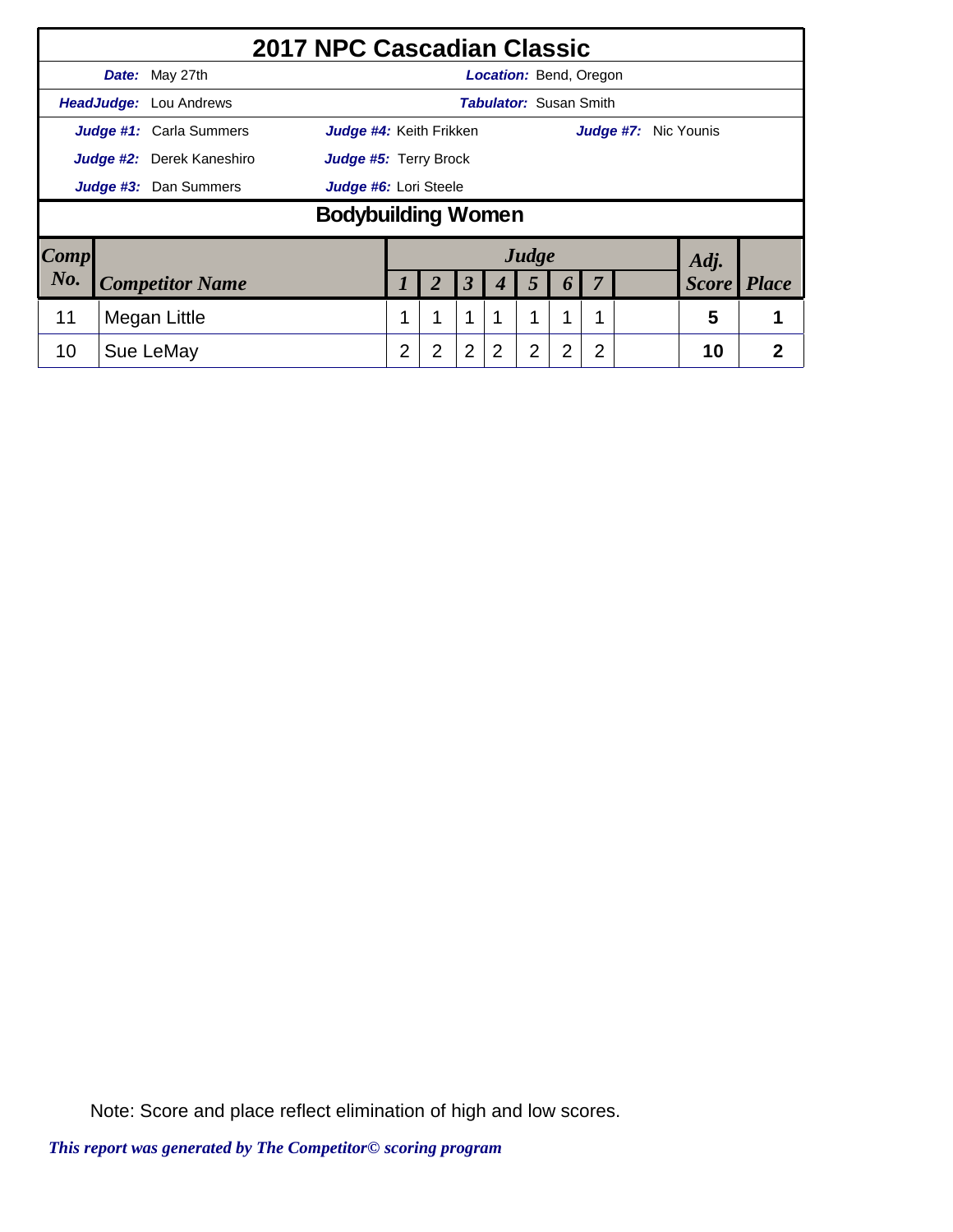|                                             |                              | 2017 NPC Cascadian Classic     |                              |                |                |                      |                               |                |                |   |                      |              |              |
|---------------------------------------------|------------------------------|--------------------------------|------------------------------|----------------|----------------|----------------------|-------------------------------|----------------|----------------|---|----------------------|--------------|--------------|
|                                             |                              | Date: May 27th                 |                              |                |                |                      | <b>Location: Bend, Oregon</b> |                |                |   |                      |              |              |
|                                             | HeadJudge:                   | Lou Andrews                    |                              |                |                |                      | <b>Tabulator:</b> Susan Smith |                |                |   |                      |              |              |
|                                             |                              | Judge #1: Carla Summers        | Judge #4: Keith Frikken      |                |                |                      |                               |                |                |   | Judge #7: Nic Younis |              |              |
|                                             |                              | Judge #2: Derek Kaneshiro      | <b>Judge #5: Terry Brock</b> |                |                |                      |                               |                |                |   |                      |              |              |
|                                             | <b>Judge #3:</b> Dan Summers |                                |                              |                |                |                      |                               |                |                |   |                      |              |              |
| Judge #6: Lori Steele<br><b>Mixed Pairs</b> |                              |                                |                              |                |                |                      |                               |                |                |   |                      |              |              |
| $\lfloor Comp \rfloor$                      |                              |                                |                              |                |                |                      |                               | Judge          |                |   |                      | Adj.         |              |
| No.                                         |                              | <b>Competitor Name</b>         |                              |                |                | $\boldsymbol{\beta}$ |                               | 5              |                |   |                      | <b>Score</b> | <b>Place</b> |
| A                                           |                              | Little, Megan Heick, John      |                              |                |                | 1                    |                               | 1              | 1              |   |                      | 5            |              |
| B                                           |                              | Hoffman, Jennifer Hewey, Bobby |                              | $\overline{2}$ | $\overline{2}$ | $\overline{2}$       | 2                             | $\overline{2}$ | $\overline{2}$ | 2 |                      | 10           | 2            |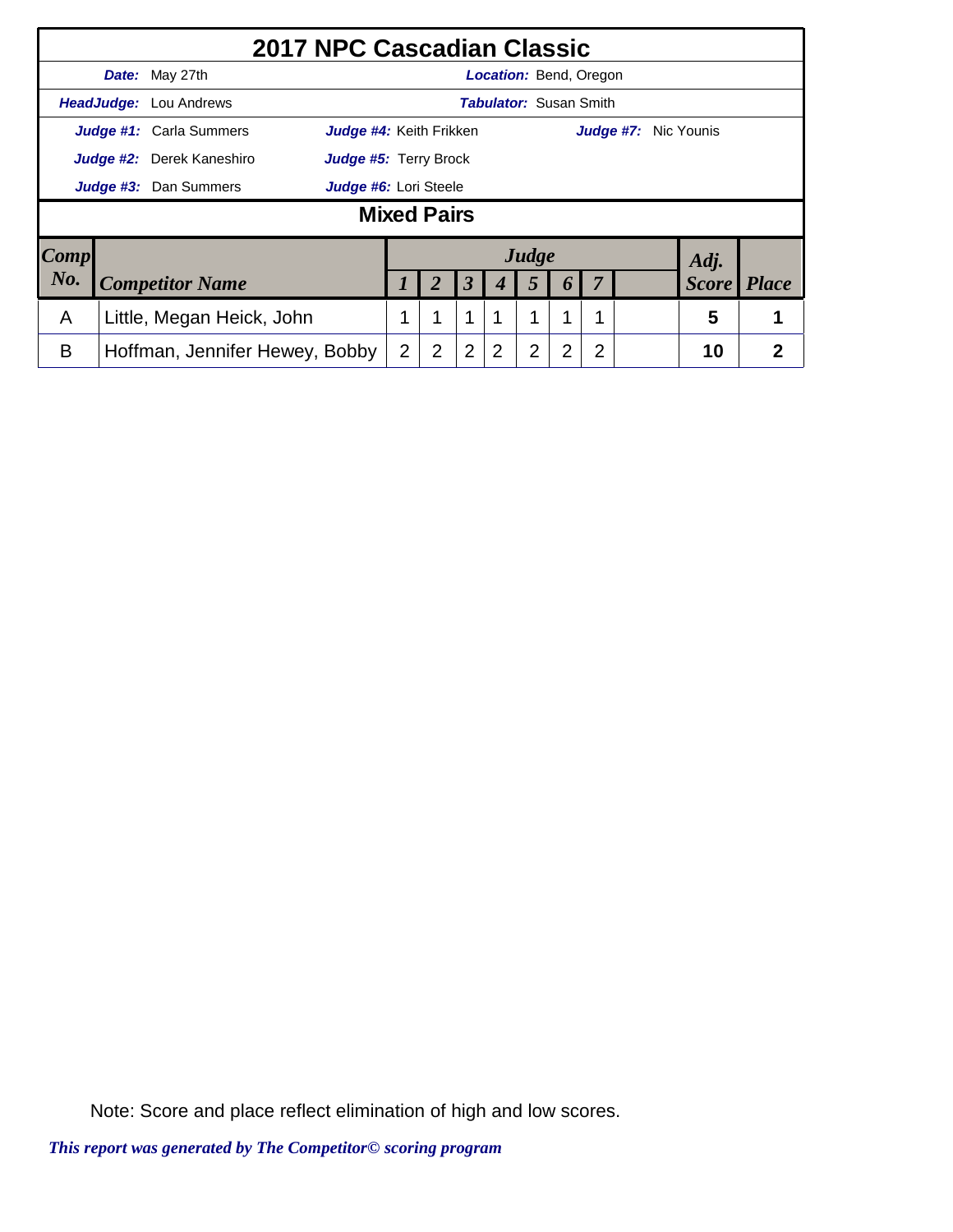|      |                           |                                | 2017 NPC Cascadian Classic       |                |                              |   |                               |                |                  |                |                             |              |              |
|------|---------------------------|--------------------------------|----------------------------------|----------------|------------------------------|---|-------------------------------|----------------|------------------|----------------|-----------------------------|--------------|--------------|
|      |                           | Date: May 27th                 |                                  |                |                              |   | <b>Location: Bend, Oregon</b> |                |                  |                |                             |              |              |
|      |                           | HeadJudge: Lou Andrews         |                                  |                |                              |   | <b>Tabulator: Susan Smith</b> |                |                  |                |                             |              |              |
|      |                           | <b>Judge #1:</b> Carla Summers | Judge #4: Keith Frikken          |                |                              |   |                               |                |                  |                | <b>Judge #7:</b> Nic Younis |              |              |
|      | Judge #2: Derek Kaneshiro |                                |                                  |                | <b>Judge #5: Terry Brock</b> |   |                               |                |                  |                |                             |              |              |
|      | Judge #3: Dan Summers     |                                |                                  |                | Judge #6: Lori Steele        |   |                               |                |                  |                |                             |              |              |
|      |                           |                                | Masters Bodybuilding Men Over 40 |                |                              |   |                               |                |                  |                |                             |              |              |
| Comp |                           |                                |                                  |                |                              |   |                               | Judge          |                  |                |                             | Adj.         |              |
| No.  |                           | <b>Competitor Name</b>         |                                  |                |                              | 3 |                               | 5              | $\boldsymbol{0}$ |                |                             | <b>Score</b> | <b>Place</b> |
| 15   |                           | <b>Brad Potter</b>             |                                  |                | 1                            | 1 |                               |                |                  |                |                             | 5            |              |
| 14   |                           | Monte Burch                    |                                  | $\overline{2}$ | $\overline{2}$               | 2 | 2                             | $\overline{2}$ | $\overline{2}$   | $\overline{2}$ |                             | 10           | 2            |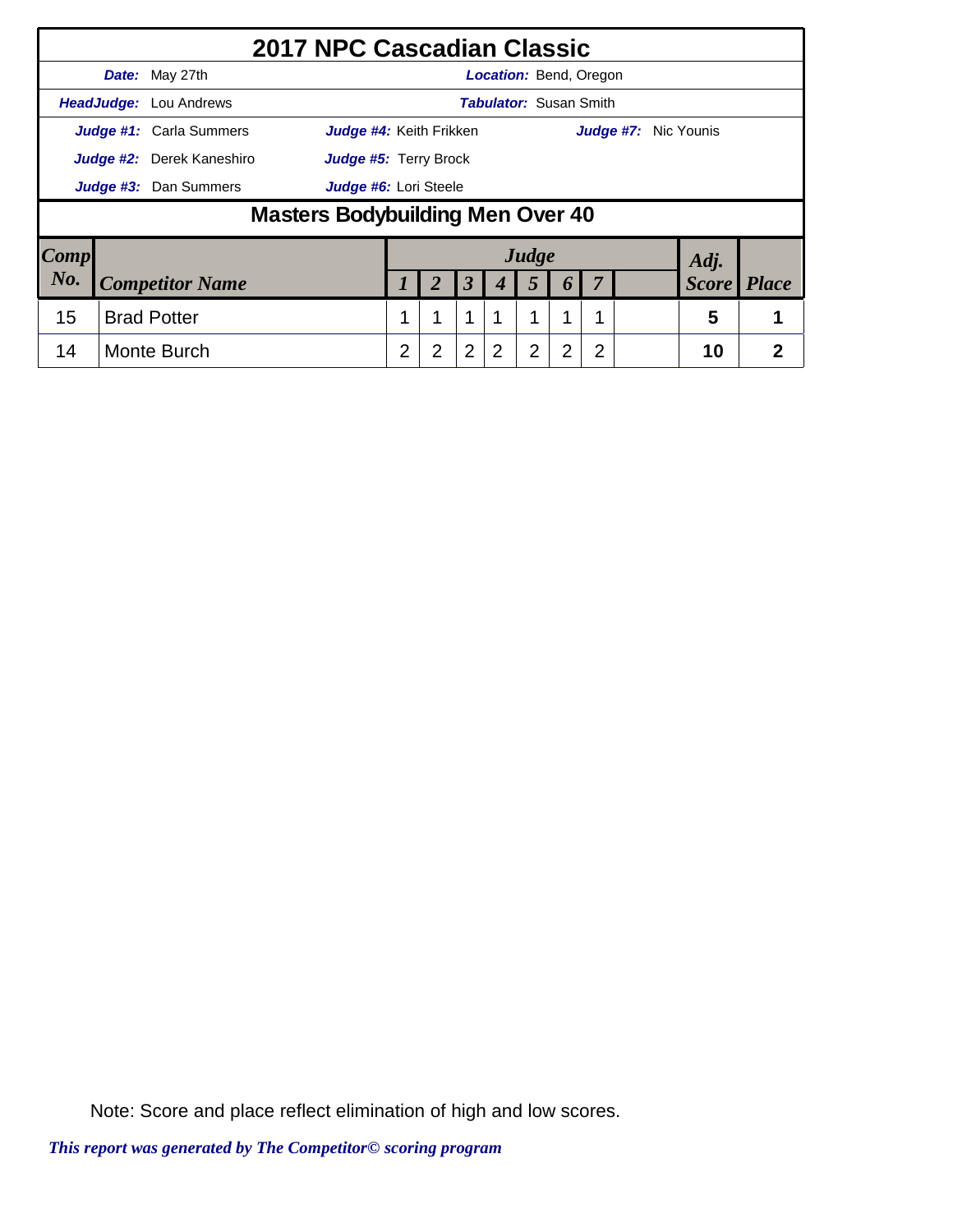|      |                                  | 2017 NPC Cascadian Classic |                |                |                      |                               |                |                |                |  |  |                      |                |
|------|----------------------------------|----------------------------|----------------|----------------|----------------------|-------------------------------|----------------|----------------|----------------|--|--|----------------------|----------------|
|      | Date: May 27th                   |                            |                |                |                      | <b>Location:</b> Bend, Oregon |                |                |                |  |  |                      |                |
|      | <b>HeadJudge:</b> Lou Andrews    |                            |                |                |                      | <b>Tabulator: Susan Smith</b> |                |                |                |  |  |                      |                |
|      | Judge #1: Carla Summers          | Judge #4: Keith Frikken    |                |                |                      |                               |                |                |                |  |  | Judge #7: Nic Younis |                |
|      | Judge #2: Derek Kaneshiro        | Judge #5: Terry Brock      |                |                |                      |                               |                |                |                |  |  |                      |                |
|      | Judge #3: Dan Summers            | Judge #6: Lori Steele      |                |                |                      |                               |                |                |                |  |  |                      |                |
|      | Masters Bodybuilding Men Over 50 |                            |                |                |                      |                               |                |                |                |  |  |                      |                |
| Comp |                                  |                            |                |                |                      |                               | Judge          |                |                |  |  | Adj.                 |                |
| No.  | <b>Competitor Name</b>           |                            |                |                | $\boldsymbol{\beta}$ | 4                             | 5              | 6              |                |  |  | <b>Score</b>         | <b>Place</b>   |
| 19   | <b>Christopher Lovell</b>        |                            | 1              |                | $\mathbf{1}$         | 1                             | 1              |                | 1              |  |  | 5                    | 1              |
| 17   | <b>Steve Dailey</b>              |                            | $\overline{2}$ | $\overline{2}$ | $\overline{2}$       | 2                             | $\overline{2}$ | 3              | $\overline{2}$ |  |  | 10                   | $\overline{2}$ |
| 18   | Gary Jacobsen                    |                            | 3              | 3              | 3                    | 3                             | 3              | $\overline{2}$ | 3              |  |  | 15                   | 3              |
| 16   | Mark Chapman                     |                            | 4              | 4              | 4                    | 4                             | 4              | 4              | 4              |  |  | 20                   | 4              |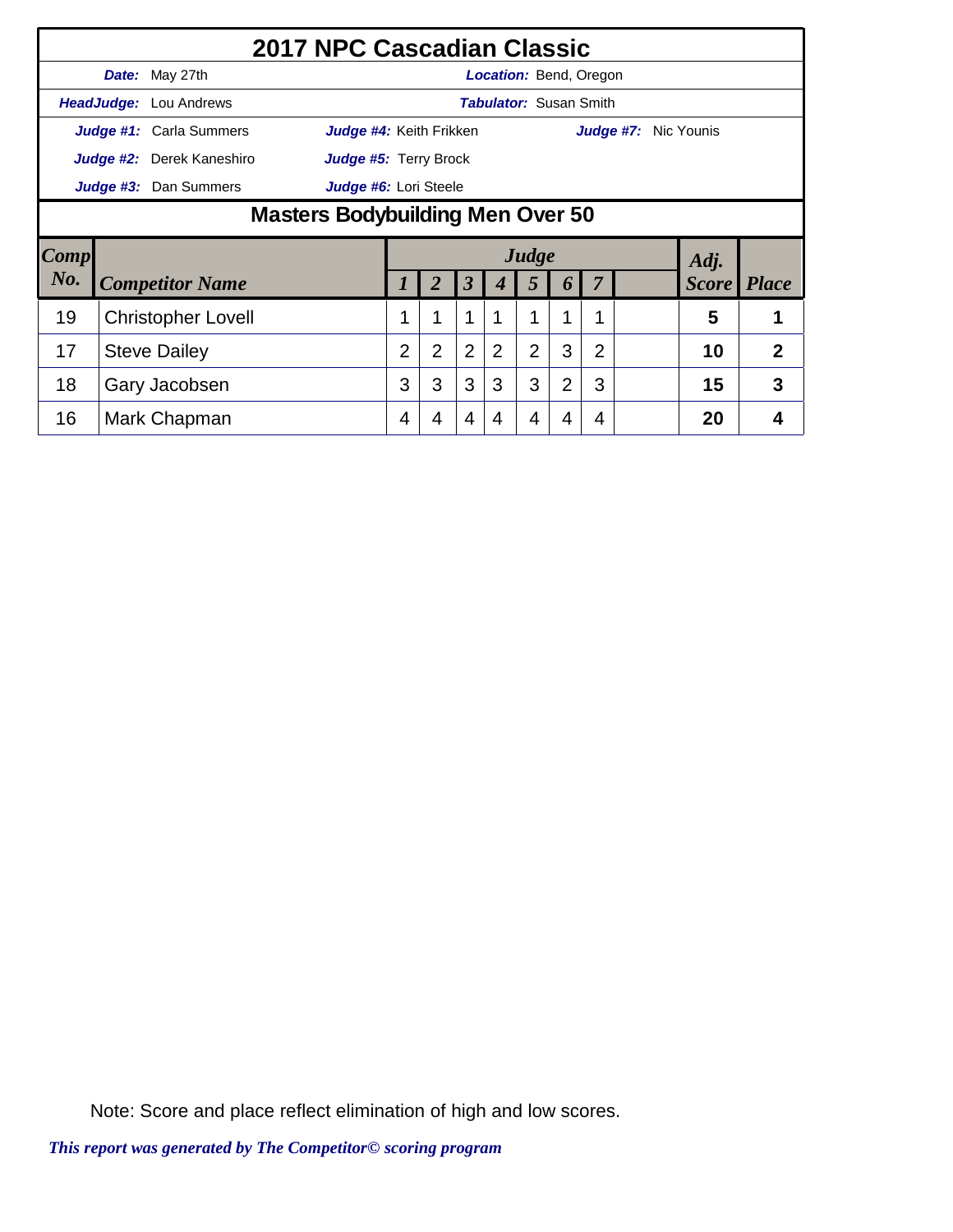|      |                                  |                                   | 2017 NPC Cascadian Classic     |                |                              |                      |                               |       |                  |   |                      |              |                |
|------|----------------------------------|-----------------------------------|--------------------------------|----------------|------------------------------|----------------------|-------------------------------|-------|------------------|---|----------------------|--------------|----------------|
|      |                                  | Date: May 27th                    |                                |                |                              |                      | <b>Location: Bend, Oregon</b> |       |                  |   |                      |              |                |
|      |                                  | <b>HeadJudge:</b> Lou Andrews     |                                |                |                              |                      | <b>Tabulator: Susan Smith</b> |       |                  |   |                      |              |                |
|      |                                  | Judge #1: Carla Summers           | <b>Judge #4:</b> Keith Frikken |                |                              |                      |                               |       |                  |   | Judge #7: Nic Younis |              |                |
|      | <b>Judge #2:</b> Derek Kaneshiro |                                   |                                |                | <b>Judge #5: Terry Brock</b> |                      |                               |       |                  |   |                      |              |                |
|      | <b>Judge #3:</b> Lou Andrews     |                                   |                                |                | Judge #6: Lori Steele        |                      |                               |       |                  |   |                      |              |                |
|      |                                  | Open Bodybuilding Men Lightweight |                                |                |                              |                      |                               |       |                  |   |                      |              |                |
| Comp |                                  |                                   |                                |                |                              |                      |                               | Judge |                  |   |                      | Adj.         |                |
| No.  |                                  | <b>Competitor Name</b>            |                                |                |                              | $\boldsymbol{\beta}$ |                               | 5     | $\boldsymbol{0}$ |   |                      | <b>Score</b> | <b>Place</b>   |
| 20   |                                  | Nelson Issangya                   |                                | 1              | 1                            | $\mathbf 1$          |                               | 1     | 1                |   |                      | 5            |                |
| 21   |                                  | Mark Chapman                      |                                | $\overline{2}$ | $\overline{2}$               | $\overline{2}$       | 2                             | 2     | $\overline{2}$   | 2 |                      | 10           | $\overline{2}$ |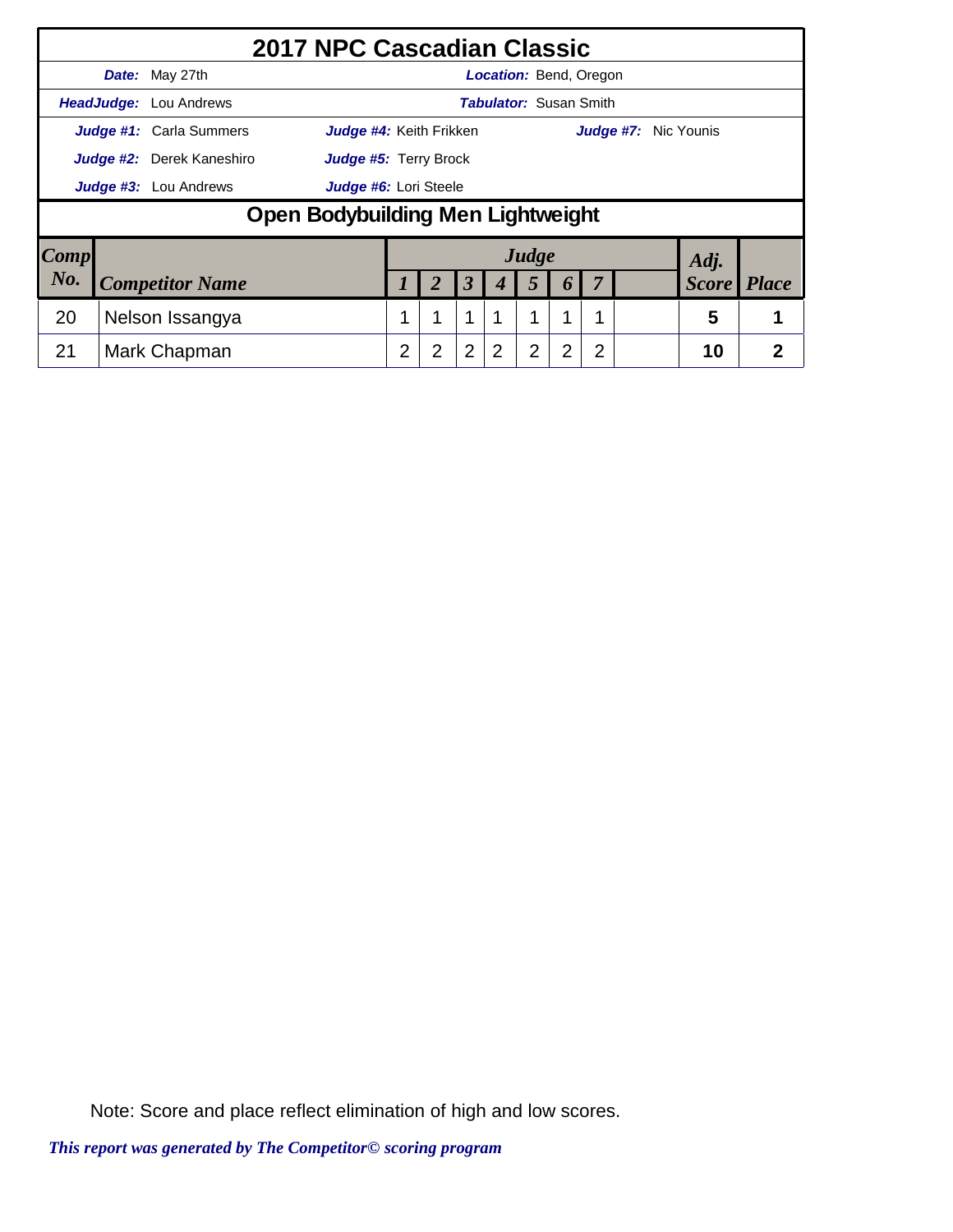|             |                                    | 2017 NPC Cascadian Classic |                |                |                      |                |                               |                |                |  |                    |   |  |  |
|-------------|------------------------------------|----------------------------|----------------|----------------|----------------------|----------------|-------------------------------|----------------|----------------|--|--------------------|---|--|--|
|             | <b>Date:</b> May 27th              |                            |                |                |                      |                | <b>Location:</b> Bend, Oregon |                |                |  |                    |   |  |  |
|             | HeadJudge: Lou Andrews             |                            |                |                |                      |                | <b>Tabulator:</b> Susan Smith |                |                |  |                    |   |  |  |
|             | Judge #1: Carla Summers            | Judge #4: Keith Frikken    |                |                |                      |                |                               |                | Judge #7:      |  | Nic Younis         |   |  |  |
|             | Judge #2: Derek Kaneshiro          | Judge #5: Terry Brock      |                |                |                      |                |                               |                |                |  |                    |   |  |  |
|             | <b>Judge #3:</b> Lou Andrews       | Judge #6: Lori Steele      |                |                |                      |                |                               |                |                |  |                    |   |  |  |
|             | Open Bodybuilding Men Middleweight |                            |                |                |                      |                |                               |                |                |  |                    |   |  |  |
| <b>Comp</b> |                                    | Judge<br>Adj.              |                |                |                      |                |                               |                |                |  |                    |   |  |  |
| No.         | <b>Competitor Name</b>             |                            | 1              | 2              | $\boldsymbol{\beta}$ | 4              | 5                             | 6              |                |  | <b>Score</b> Place |   |  |  |
| 22          | Hashim Almutlaq                    |                            | 1              | $\overline{2}$ | $\overline{2}$       | 1              | 1                             | 1              | 1              |  | 6                  |   |  |  |
| 23          | <b>RJ</b> Franada                  |                            | $\overline{2}$ |                | 1                    | $\overline{2}$ | $\overline{2}$                | $\overline{2}$ | $\overline{2}$ |  | 9                  | 2 |  |  |
| 24          | Damon Johnson                      |                            | 3              | 3              | 3                    | 3              | 3                             | 3              | 3              |  | 15                 | 3 |  |  |
| 25          | Austin Ragland                     |                            | 4              | 4              | 4                    | 4              | 4                             | 4              | 4              |  | 20                 | 4 |  |  |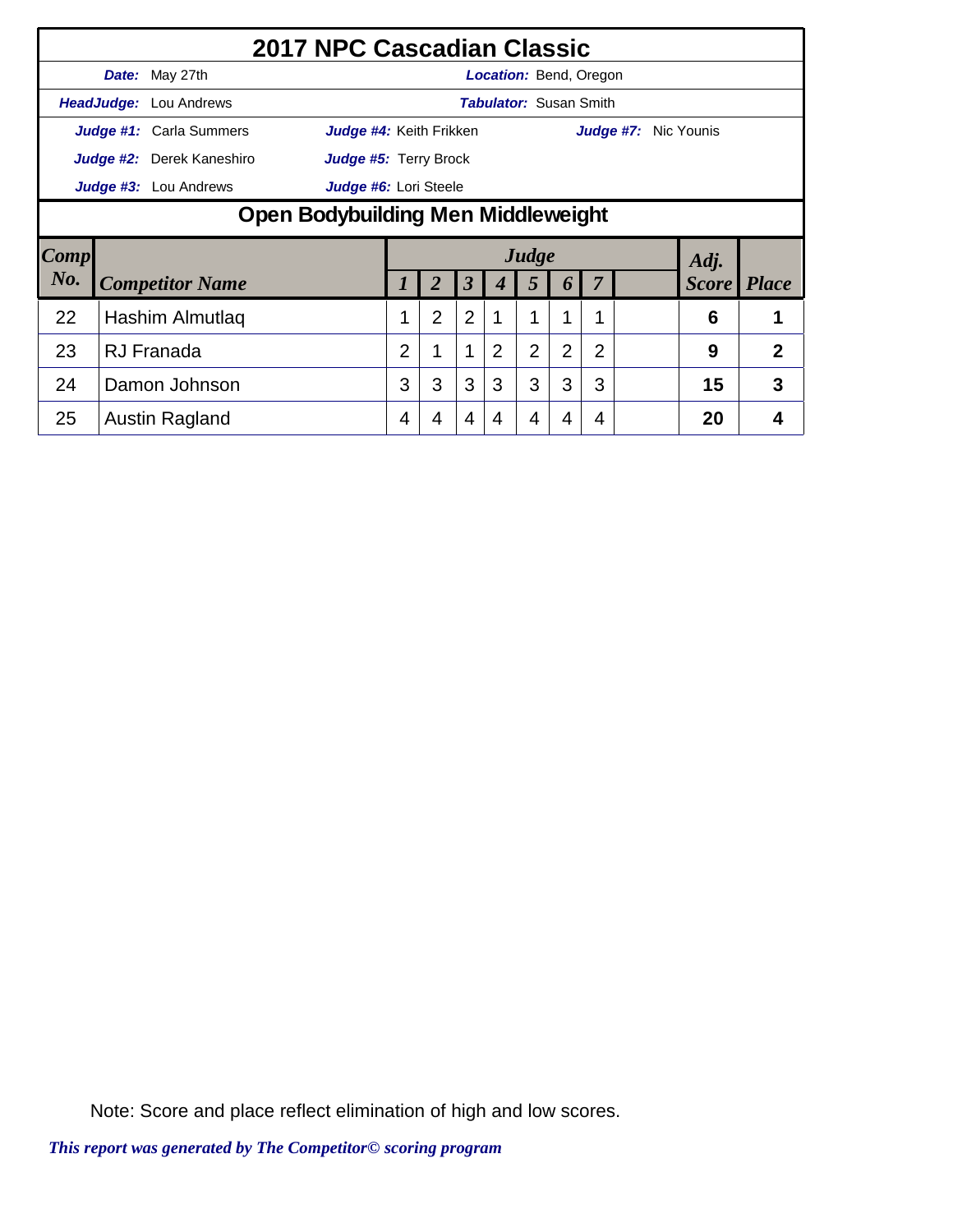|        |                  |                               | 2017 NPC Cascadian Classic              |                |                |                |                |                               |                |                |           |                    |                |
|--------|------------------|-------------------------------|-----------------------------------------|----------------|----------------|----------------|----------------|-------------------------------|----------------|----------------|-----------|--------------------|----------------|
|        |                  | Date: May 27th                |                                         |                |                |                |                | <b>Location: Bend, Oregon</b> |                |                |           |                    |                |
|        |                  | <b>HeadJudge:</b> Lou Andrews |                                         |                |                |                |                | <b>Tabulator: Susan Smith</b> |                |                |           |                    |                |
|        |                  | Judge #1: Carla Summers       | Judge #4: Keith Frikken                 |                |                |                |                |                               |                |                | Judge #7: | Nic Younis         |                |
|        |                  | Judge #2: Derek Kaneshiro     | Judge #5: Terry Brock                   |                |                |                |                |                               |                |                |           |                    |                |
|        |                  | Judge #3: Lou Andrews         | Judge #6: Lori Steele                   |                |                |                |                |                               |                |                |           |                    |                |
|        |                  |                               | Open Bodybuilding Men Light Heavyweight |                |                |                |                |                               |                |                |           |                    |                |
| Comp   |                  |                               | Judge<br>Adj.                           |                |                |                |                |                               |                |                |           |                    |                |
| $N0$ . |                  | <b>Competitor Name</b>        |                                         | $\prime$       | $\overline{2}$ | 3              | 4              | 5                             | 6              | $\overline{7}$ |           | <b>Score</b> Place |                |
| 31     | <b>Jake Toll</b> |                               |                                         | 3              |                | 1              | $\overline{2}$ | 1                             | 1              | 1              |           | 6                  |                |
| 29     |                  | John Heick                    |                                         | 1              | $\overline{2}$ | $\overline{2}$ | 3              | 4                             | $\overline{2}$ | 3              |           | 12                 | $\overline{2}$ |
| 27     |                  | <b>Trey Faust</b>             |                                         | $\overline{2}$ | 5              | 3              | 1              | $\overline{2}$                | 4              | $\overline{2}$ |           | 13                 | 3              |
| 28     |                  | <b>Michael Gnudi</b>          |                                         | 4              | 4              | 4              | 4              | 3                             | 3              | 4              |           | 19                 | 4              |
| 30     |                  | <b>Francisco Rueda</b>        |                                         | 5              | 3              | 5              | 5              | 5                             | 5              | 6              |           | 25                 | 5              |
| 26     |                  | David Brown                   |                                         | 6              | 6              | 6              | 6              | 6                             | 6              | 5              |           | 30                 | 6              |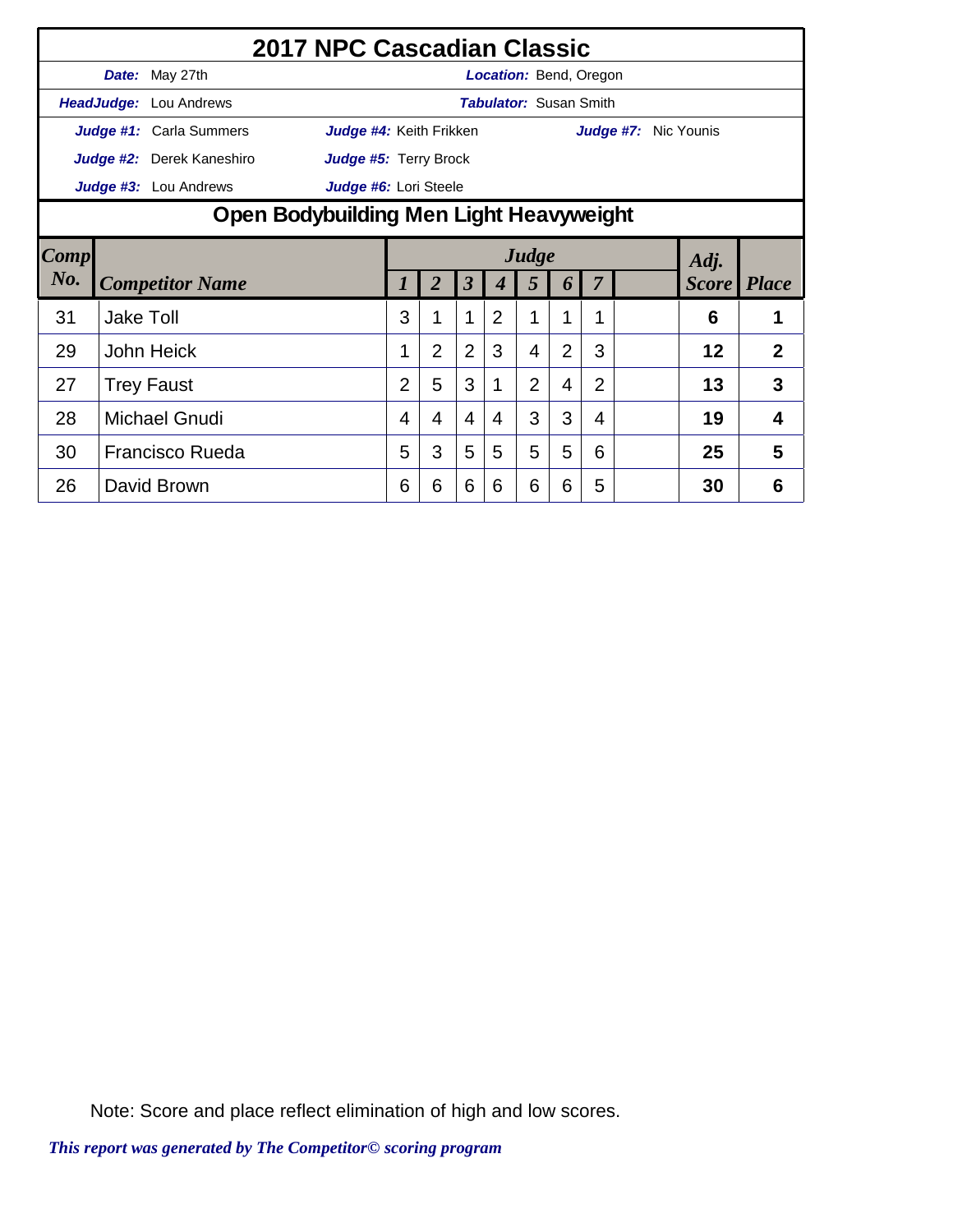|      |                                   | 2017 NPC Cascadian Classic |                |                |                |                               |                |                |                |           |                    |   |  |
|------|-----------------------------------|----------------------------|----------------|----------------|----------------|-------------------------------|----------------|----------------|----------------|-----------|--------------------|---|--|
|      | <b>Date:</b> May 27th             |                            |                |                |                | <b>Location:</b> Bend, Oregon |                |                |                |           |                    |   |  |
|      | HeadJudge: Lou Andrews            |                            |                |                |                | <b>Tabulator: Susan Smith</b> |                |                |                |           |                    |   |  |
|      | Judge #1: Carla Summers           | Judge #4: Keith Frikken    |                |                |                |                               |                |                |                | Judge #7: | Nic Younis         |   |  |
|      | Judge #2: Derek Kaneshiro         | Judge #5: Terry Brock      |                |                |                |                               |                |                |                |           |                    |   |  |
|      | Judge #3: Lou Andrews             | Judge #6: Lori Steele      |                |                |                |                               |                |                |                |           |                    |   |  |
|      | Open Bodybuilding Men Heavyweight |                            |                |                |                |                               |                |                |                |           |                    |   |  |
| Comp |                                   |                            |                |                |                |                               | Judge          |                |                |           | Adj.               |   |  |
| No.  | <b>Competitor Name</b>            |                            |                |                | 3              | 4                             | 5              | 6              |                |           | <b>Score</b> Place |   |  |
| 34   | Abdulla Musa                      |                            | 1              |                | 1              | 1                             | 1              | 1              | 1              |           | 5                  |   |  |
| 35   | <b>Brad Potter</b>                |                            | $\overline{2}$ | $\overline{2}$ | 3              | 2                             | 3              | $\overline{2}$ | 3              |           | 12                 | 2 |  |
| 32   | <b>Steve Dailey</b>               |                            | 3              | 3              | $\overline{2}$ | 3                             | $\overline{2}$ | 3              | $\overline{2}$ |           | 13                 | 3 |  |
| 33   | Nathan Morelli                    |                            | 4              | 4              | 4              | 4                             | 4              | 4              | 4              |           | 20                 | 4 |  |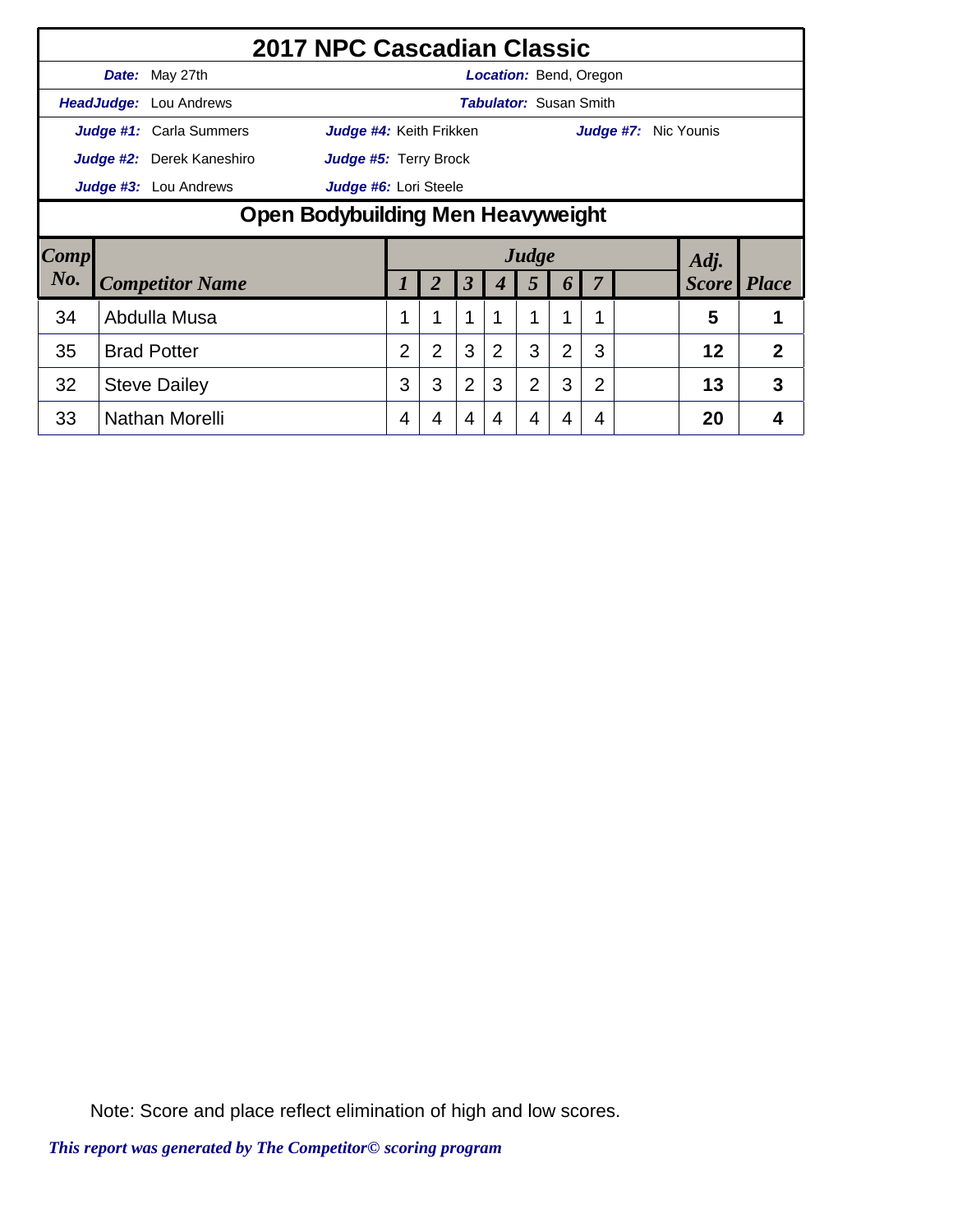|      | 2017 NPC Cascadian Classic              |                                |  |   |                               |  |                      |              |
|------|-----------------------------------------|--------------------------------|--|---|-------------------------------|--|----------------------|--------------|
|      | Date: May 27th                          |                                |  |   | <b>Location: Bend, Oregon</b> |  |                      |              |
|      | <b>HeadJudge:</b> Lou Andrews           |                                |  |   | <b>Tabulator: Susan Smith</b> |  |                      |              |
|      | <b>Judge #1:</b> Carla Summers          | <b>Judge #4:</b> Keith Frikken |  |   |                               |  | Judge #7: Nic Younis |              |
|      | Judge #2: Derek Kaneshiro               | Judge #5: Terry Brock          |  |   |                               |  |                      |              |
|      | <b>Judge #3:</b> Dan Summers            | Judge #6: Lori Steele          |  |   |                               |  |                      |              |
|      | Open Bodybuilding Men Super Heavyweight |                                |  |   |                               |  |                      |              |
| Comp |                                         |                                |  |   | Judge                         |  | Adj.                 |              |
| No.  | <b>Competitor Name</b>                  |                                |  | 3 |                               |  | <b>Score</b>         | <b>Place</b> |
| 36   | <b>Christopher Lovell</b>               |                                |  |   |                               |  | 5                    |              |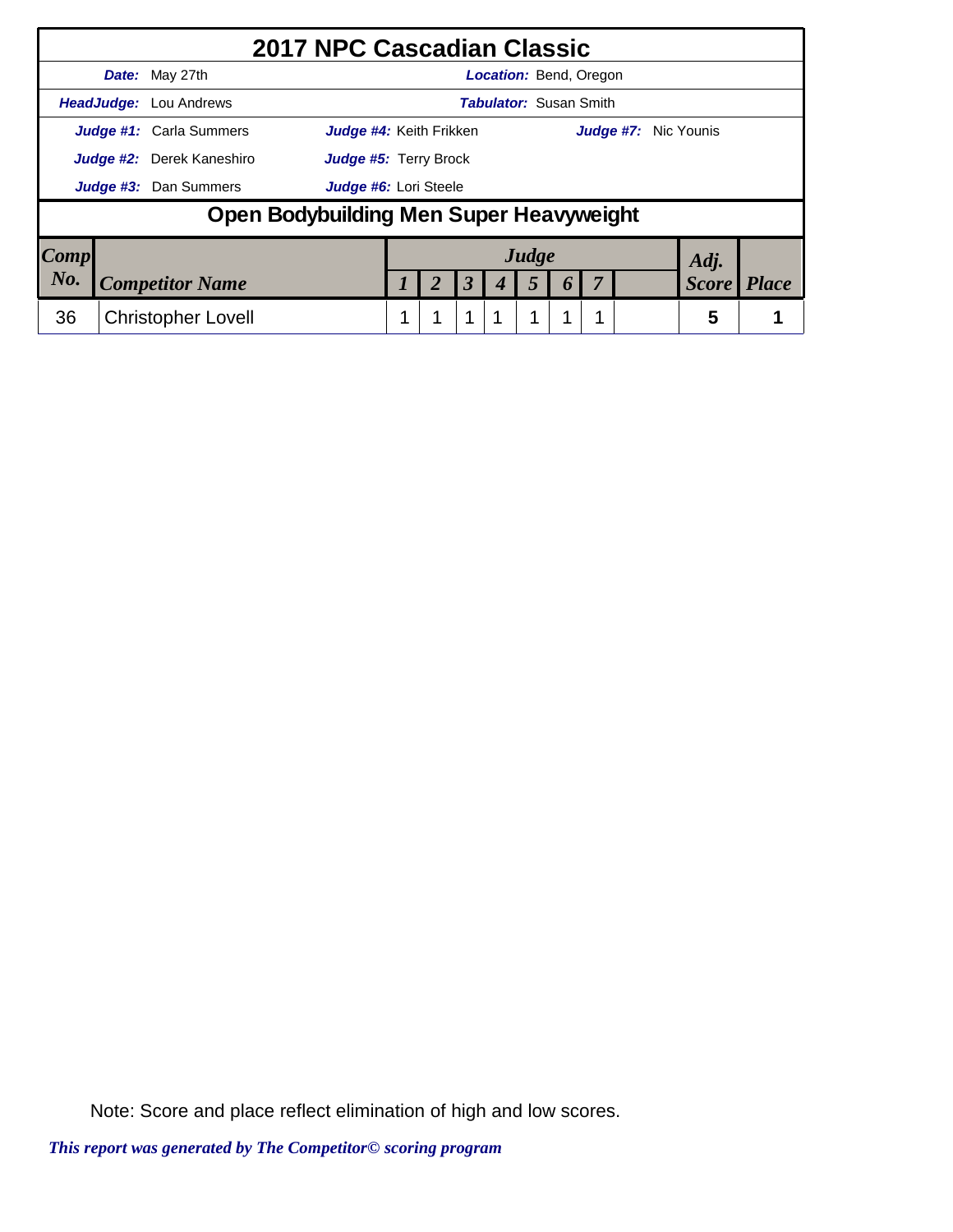|        |                                | 2017 NPC Cascadian Classic |                |   |                      |                |                               |                |                |  |                      |                |
|--------|--------------------------------|----------------------------|----------------|---|----------------------|----------------|-------------------------------|----------------|----------------|--|----------------------|----------------|
|        | Date: May 27th                 |                            |                |   |                      |                | <b>Location: Bend, Oregon</b> |                |                |  |                      |                |
|        | <b>HeadJudge:</b> Lou Andrews  |                            |                |   |                      |                | <b>Tabulator: Susan Smith</b> |                |                |  |                      |                |
|        | Judge #1: Carla Summers        | Judge #4: Keith Frikken    |                |   |                      |                |                               |                |                |  | Judge #7: Nic Younis |                |
|        | Judge #2: Derek Kaneshiro      | Judge #5: Terry Brock      |                |   |                      |                |                               |                |                |  |                      |                |
|        | Judge #3: Dan Summers          | Judge #6: Lori Steele      |                |   |                      |                |                               |                |                |  |                      |                |
|        | Physique Women Masters Over 35 |                            |                |   |                      |                |                               |                |                |  |                      |                |
| Comp   | Judge<br>Adj.                  |                            |                |   |                      |                |                               |                |                |  |                      |                |
| $N0$ . | <b>Competitor Name</b>         |                            |                | 2 | $\boldsymbol{\beta}$ |                | 5                             | 6              | $\overline{7}$ |  | <b>Score</b> Place   |                |
| 37     | <b>Stephanie Garner</b>        |                            | 1              |   | 1                    | 1              | 1                             |                | 1              |  | 5                    | 1              |
| 42     | <b>Estela Rios</b>             |                            | $\overline{2}$ | 2 | 2                    | 2              | 3                             | $\overline{2}$ | $\overline{2}$ |  | 10                   | $\overline{2}$ |
| 40     | Michelle LaRock                |                            | 4              | 3 | 3                    | 3              | $\overline{2}$                | 4              | 4              |  | 17                   | 3              |
| 38     | <b>Wendy Guasch</b>            |                            | 3              | 4 | $\overline{4}$       | $\overline{4}$ | 5                             | 3              | 3              |  | 18                   | 4              |
| 41     | Sue LeMay                      |                            | 6              | 5 | 5                    | 5              | 4                             | 5              | 5              |  | 25                   | 5              |
| 39     | Jennifer Hoffman               |                            | 5              | 6 | 6                    | 6              | 6                             | 6              | 6              |  | 30                   | 6              |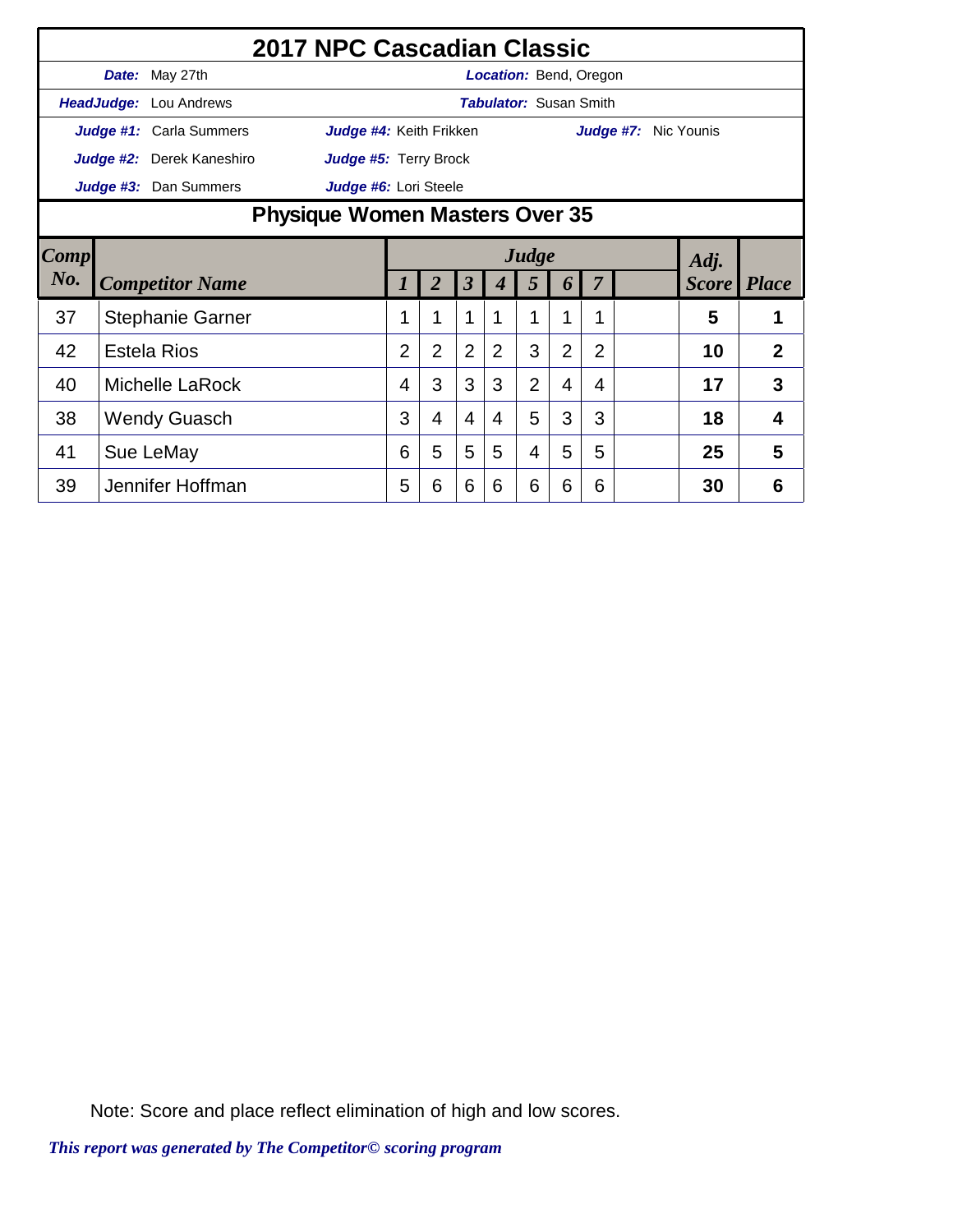|      |                                  | 2017 NPC Cascadian Classic |                |                |                      |   |                               |                  |                |           |  |                    |   |
|------|----------------------------------|----------------------------|----------------|----------------|----------------------|---|-------------------------------|------------------|----------------|-----------|--|--------------------|---|
|      | <b>Date:</b> May 27th            |                            |                |                |                      |   | <b>Location:</b> Bend, Oregon |                  |                |           |  |                    |   |
|      | <b>HeadJudge:</b> Lou Andrews    |                            |                |                |                      |   | <b>Tabulator: Susan Smith</b> |                  |                |           |  |                    |   |
|      | Judge #1: Carla Summers          | Judge #4: Keith Frikken    |                |                |                      |   |                               |                  |                | Judge #7: |  | Nic Younis         |   |
|      | Judge #2: Derek Kaneshiro        | Judge #5: Terry Brock      |                |                |                      |   |                               |                  |                |           |  |                    |   |
|      | Judge #3: Dan Summers            | Judge #6: Lori Steele      |                |                |                      |   |                               |                  |                |           |  |                    |   |
|      | Physique Women Class A Under 5 3 |                            |                |                |                      |   |                               |                  |                |           |  |                    |   |
| Comp |                                  |                            |                |                |                      |   | Judge                         |                  |                |           |  | Adj.               |   |
| No.  | <b>Competitor Name</b>           |                            |                | 2              | $\boldsymbol{\beta}$ | 4 | 5                             | $\boldsymbol{b}$ |                |           |  | <b>Score</b> Place |   |
| 43   | <b>Stephanie Garner</b>          |                            | 1              |                | 1                    | 1 | 1                             | 1                | 1              |           |  | 5                  |   |
| 46   | <b>Estela Rios</b>               |                            | 3              | $\overline{2}$ | 3                    | 3 | $\overline{2}$                | $\overline{2}$   | $\overline{2}$ |           |  | 12                 | 2 |
| 45   | <b>Julie Omalley</b>             |                            | $\overline{2}$ | 3              | $\overline{2}$       | 2 | 3                             | 4                | 3              |           |  | 13                 | 3 |
| 44   | <b>Wendy Guasch</b>              |                            | 4              |                | 4                    | 4 | 4                             | 3                | 4              |           |  | 20                 | 4 |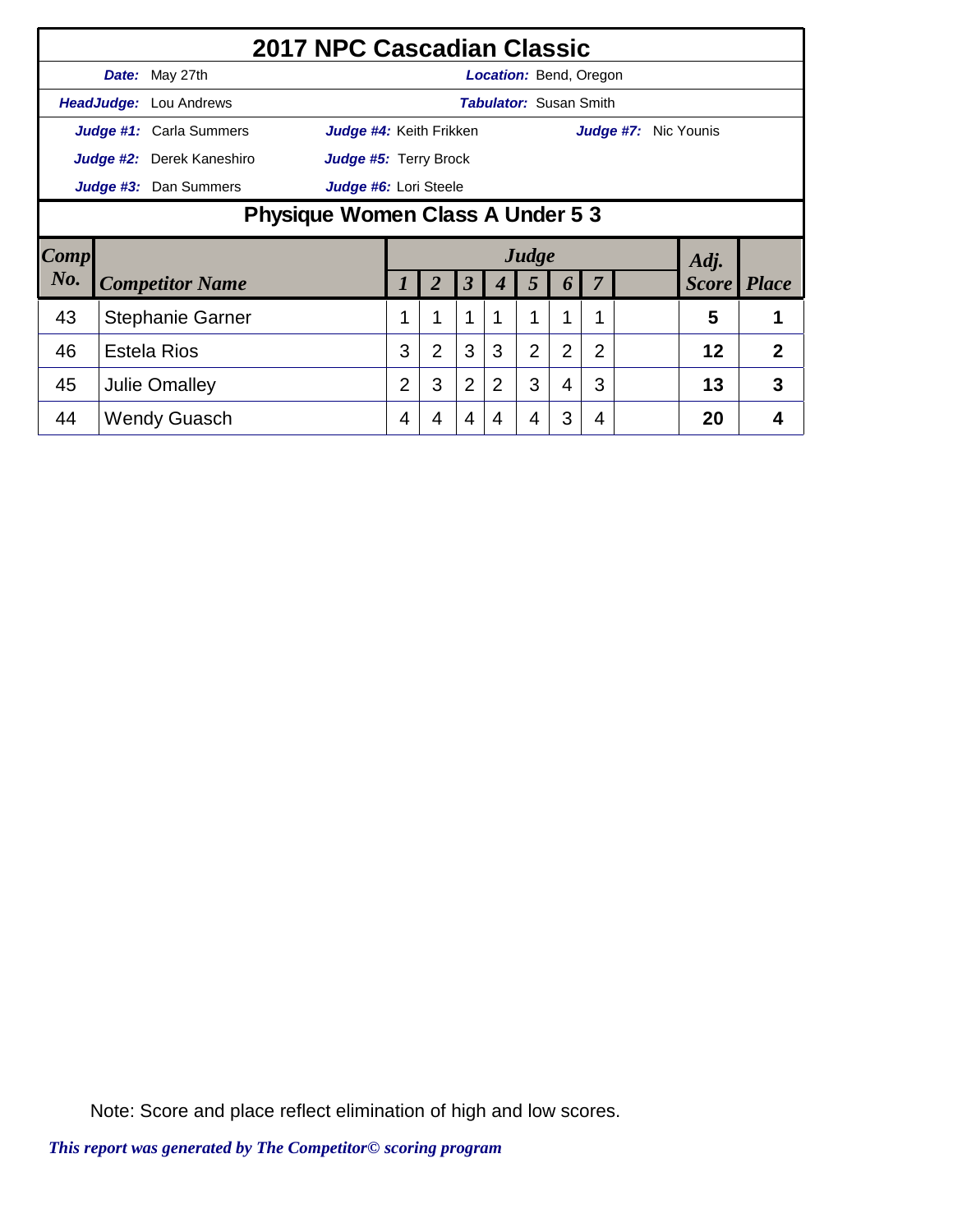|        | 2017 NPC Cascadian Classic |                                  |                |                |                      |                |                               |                       |                |  |  |                      |                |
|--------|----------------------------|----------------------------------|----------------|----------------|----------------------|----------------|-------------------------------|-----------------------|----------------|--|--|----------------------|----------------|
|        | Date: May 27th             |                                  |                |                |                      |                | <b>Location: Bend, Oregon</b> |                       |                |  |  |                      |                |
|        | HeadJudge: Lou Andrews     |                                  |                |                |                      |                | <b>Tabulator: Susan Smith</b> |                       |                |  |  |                      |                |
|        | Judge #1: Carla Summers    | Judge #4: Keith Frikken          |                |                |                      |                |                               |                       |                |  |  | Judge #7: Nic Younis |                |
|        | Judge #2: Derek Kaneshiro  | Judge #5: Terry Brock            |                |                |                      |                |                               |                       |                |  |  |                      |                |
|        | Judge #3: Dan Summers      | Judge #6: Lori Steele            |                |                |                      |                |                               |                       |                |  |  |                      |                |
|        |                            | Physique Women Class B Under 5 6 |                |                |                      |                |                               |                       |                |  |  |                      |                |
| Comp   |                            | Judge<br>Adj.                    |                |                |                      |                |                               |                       |                |  |  |                      |                |
| $N0$ . | <b>Competitor Name</b>     |                                  |                |                | $\boldsymbol{\beta}$ |                | 5                             | $\boldsymbol{\theta}$ |                |  |  | <b>Score</b>         | <b>Place</b>   |
| 49     | Megan Little               |                                  |                |                | $\overline{2}$       |                |                               |                       | 1              |  |  | 5                    |                |
| 47     | Jennie Bowden              |                                  | 3              | $\overline{2}$ | 1                    | $\overline{2}$ | $\overline{2}$                | $\overline{2}$        | $\overline{2}$ |  |  | 10                   | $\overline{2}$ |
| 50     | Asya Mattare               |                                  | $\overline{2}$ | 3              | 3                    | 3              | 3                             | 3                     | 3              |  |  | 15                   | 3              |
| 48     | <b>Jesse Hunter</b>        |                                  | 4              | 4              | 4                    | 4              | 4                             | 4                     | $\overline{4}$ |  |  | 20                   | 4              |
| 51     | Jennifer Hoffman           |                                  | 5              | 5              | 5                    | 5              | 5                             | 5                     | 5              |  |  | 25                   | 5              |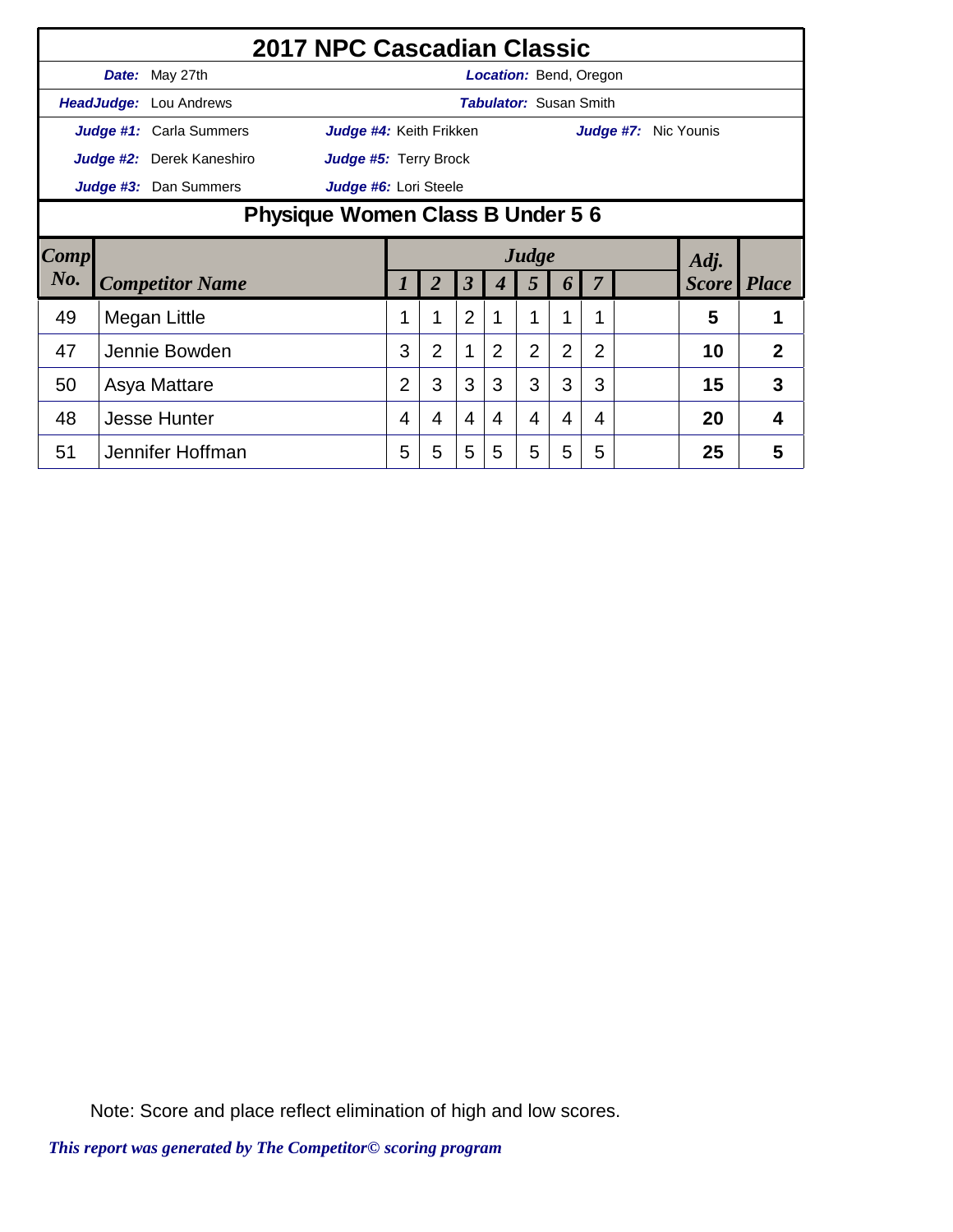|             |                           | 2017 NPC Cascadian Classic           |                  |                |                         |                             |                               |                |                |                      |              |                |
|-------------|---------------------------|--------------------------------------|------------------|----------------|-------------------------|-----------------------------|-------------------------------|----------------|----------------|----------------------|--------------|----------------|
|             | Date: May 27th            |                                      |                  |                |                         |                             | Location: Bend, Oregon        |                |                |                      |              |                |
|             | HeadJudge: Lou Andrews    |                                      |                  |                |                         |                             | <b>Tabulator: Susan Smith</b> |                |                |                      |              |                |
|             | Judge #1: Carla Summers   | Judge #4: Keith Frikken              |                  |                |                         |                             |                               |                |                | Judge #7: Nic Younis |              |                |
|             | Judge #2: Wade Lowery     | Judge #5: Terry Brock                |                  |                |                         |                             |                               |                |                |                      |              |                |
|             | Judge #3: Dan Summers     | Judge #6: Lori Steele                |                  |                |                         |                             |                               |                |                |                      |              |                |
|             |                           | Masters Figure Women Class A Over 35 |                  |                |                         |                             |                               |                |                |                      |              |                |
| <b>Comp</b> |                           |                                      |                  |                |                         |                             | Judge                         |                |                |                      | Adj.         |                |
| No.         | <b>Competitor Name</b>    |                                      | $\boldsymbol{l}$ | $\overline{2}$ | $\overline{\mathbf{3}}$ | $\overline{\boldsymbol{4}}$ | 5                             | 6              | $\overline{7}$ |                      | <b>Score</b> | <b>Place</b>   |
| 56          | Erica Dargene             |                                      | 1                | 1              | $\overline{2}$          | 1                           | 1                             | 1              | 1              |                      | 5            | 1              |
| 54          | <b>Christa Bithell</b>    |                                      | $\overline{2}$   | 3              | 3                       | $\overline{2}$              | $\overline{2}$                | 3              | 3              |                      | 13           | $\overline{2}$ |
| 53          | <b>Kimberly Bickley</b>   |                                      | 3                | $\overline{2}$ | $\mathbf{1}$            | 3                           | 3                             | $\overline{2}$ | $\overline{4}$ |                      | 13           | 3              |
| 58          | Michelle LaRock           |                                      | 5                | 5              | 4                       | 5                           | 4                             | 4              | $\overline{2}$ |                      | 22           | $\overline{4}$ |
| 309         | <b>Amber Columbus</b>     |                                      | 4                | 4              | 5                       | $\overline{4}$              | 5                             | 5              | 5              |                      | 23           | 5              |
| 63          | <b>Shelly Sanders</b>     |                                      | $\overline{7}$   | 6              | 8                       | 8                           | 6                             | $\overline{7}$ | $\overline{7}$ |                      | 35           | 6              |
| 60          | Angela Morin              |                                      | 6                | 10             | 9                       | $\overline{7}$              | 8                             | 6              | 6              |                      | 36           | $\overline{7}$ |
| 61          | <b>Kimberly Olson</b>     |                                      | 8                | $\overline{7}$ | $\overline{7}$          | 6                           | $\overline{7}$                | 8              | 8              |                      | 37           | 8              |
| 59          | <b>Rita McClellan</b>     |                                      | 10               | 8              | 10                      | 9                           | 9                             | 9              | 9              |                      | 46           | 9              |
| 57          | Jennifer Hoffman          |                                      | 9                | 10             | 10                      | 10                          | 10                            | 10             | 10             |                      | 50           | 10             |
| 62          | <b>Stefanie Robles</b>    |                                      | 10               | 10             | 10 <sup>1</sup>         | 10                          | 10                            | 10             | 10             |                      | 50           | 10             |
| 55          | <b>Tiffany Cantonwine</b> |                                      | 10               | 9              | 10                      | 10                          | 10                            | 10             | 10             |                      | 50           | 10             |
| 64          | Rebecca Selkregg          |                                      | 10               | 10             | 10                      | 10                          | 10                            | 10             | 10             |                      | 50           | 10             |
| 52          | <b>Amber Almond</b>       |                                      | 10               | 10             | 6                       | 10                          | 10                            | 10             | 10             |                      | 50           | 10             |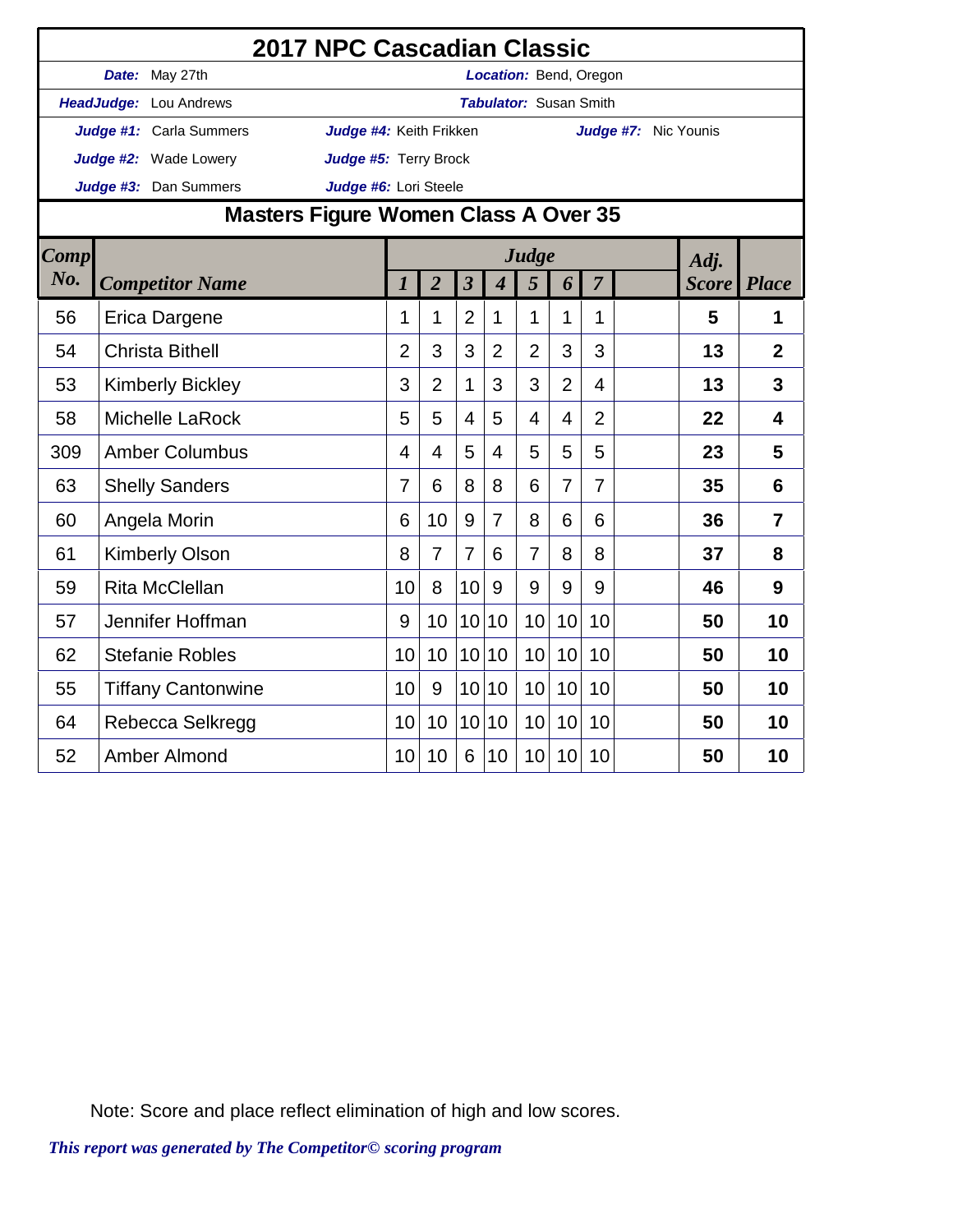|        | 2017 NPC Cascadian Classic           |                         |                |                |                         |                  |                               |                |                |                      |              |                |
|--------|--------------------------------------|-------------------------|----------------|----------------|-------------------------|------------------|-------------------------------|----------------|----------------|----------------------|--------------|----------------|
|        | Date: May 27th                       |                         |                |                |                         |                  | <b>Location: Bend, Oregon</b> |                |                |                      |              |                |
|        | HeadJudge: Lou Andrews               |                         |                |                |                         |                  | <b>Tabulator: Susan Smith</b> |                |                |                      |              |                |
|        | Judge #1: Carla Summers              | Judge #4: Keith Frikken |                |                |                         |                  |                               |                |                | Judge #7: Nic Younis |              |                |
|        | Judge #2: Derek Kaneshiro            | Judge #5: Terry Brock   |                |                |                         |                  |                               |                |                |                      |              |                |
|        | Judge #3: Dan Summers                | Judge #6: Lori Steele   |                |                |                         |                  |                               |                |                |                      |              |                |
|        | Masters Figure Women Class B Over 45 |                         |                |                |                         |                  |                               |                |                |                      |              |                |
| Comp   |                                      |                         |                |                |                         |                  | Judge                         |                |                |                      | Adj.         |                |
| $N0$ . | <b>Competitor Name</b>               |                         |                | $\overline{2}$ | $\overline{\mathbf{3}}$ | $\boldsymbol{4}$ | 5                             | 6              | $\overline{7}$ |                      | <b>Score</b> | <b>Place</b>   |
| 68     | <b>Stephanie Garner</b>              |                         | 1              | 1              | 1                       | 1                | 1                             | 1              | 1              |                      | 5            | 1              |
| 65     | Ruth Duran                           |                         | $\overline{2}$ | $\overline{2}$ | $\overline{2}$          | 2                | $\overline{2}$                | $\overline{2}$ | 4              |                      | 10           | $\overline{2}$ |
| 72     | Gayla McCredie                       |                         | 3              | 3              | 3                       | 3                | 3                             | 3              | 3              |                      | 15           | 3              |
| 74     | Jenny Cole                           |                         | 4              | 4              | $\overline{4}$          | 4                | 4                             | 4              | $\overline{2}$ |                      | 20           | 4              |
| 70     | Karen King                           |                         | 5              | 5              | 10                      | 5                | 5                             | 5              | 5              |                      | 25           | 5              |
| 71     | Deborah Mahoney                      |                         | 7              | 7              | 5                       | 6                | 6                             | 8              | $\overline{7}$ |                      | 33           | 6              |
| 67     | Joyce Flowers                        |                         | 10             | 6              | 8                       | $\overline{7}$   | 8                             | $\overline{7}$ | 8              |                      | 38           | $\overline{7}$ |
| 69     | <b>Jennifer Gausnell</b>             |                         | 9              | 9              | 10                      | 8                | $\overline{7}$                | 6              | 6              |                      | 39           | 8              |
| 73     | Dawn Shughart                        |                         | 6              | 8              | 6                       | 10               | 10                            | 9              | 10             |                      | 43           | 9              |
| 66     | <b>LeAnn Escudero</b>                |                         | 8              | 10             | $\overline{7}$          | 9                | 9                             | 10             | 9              |                      | 45           | 10             |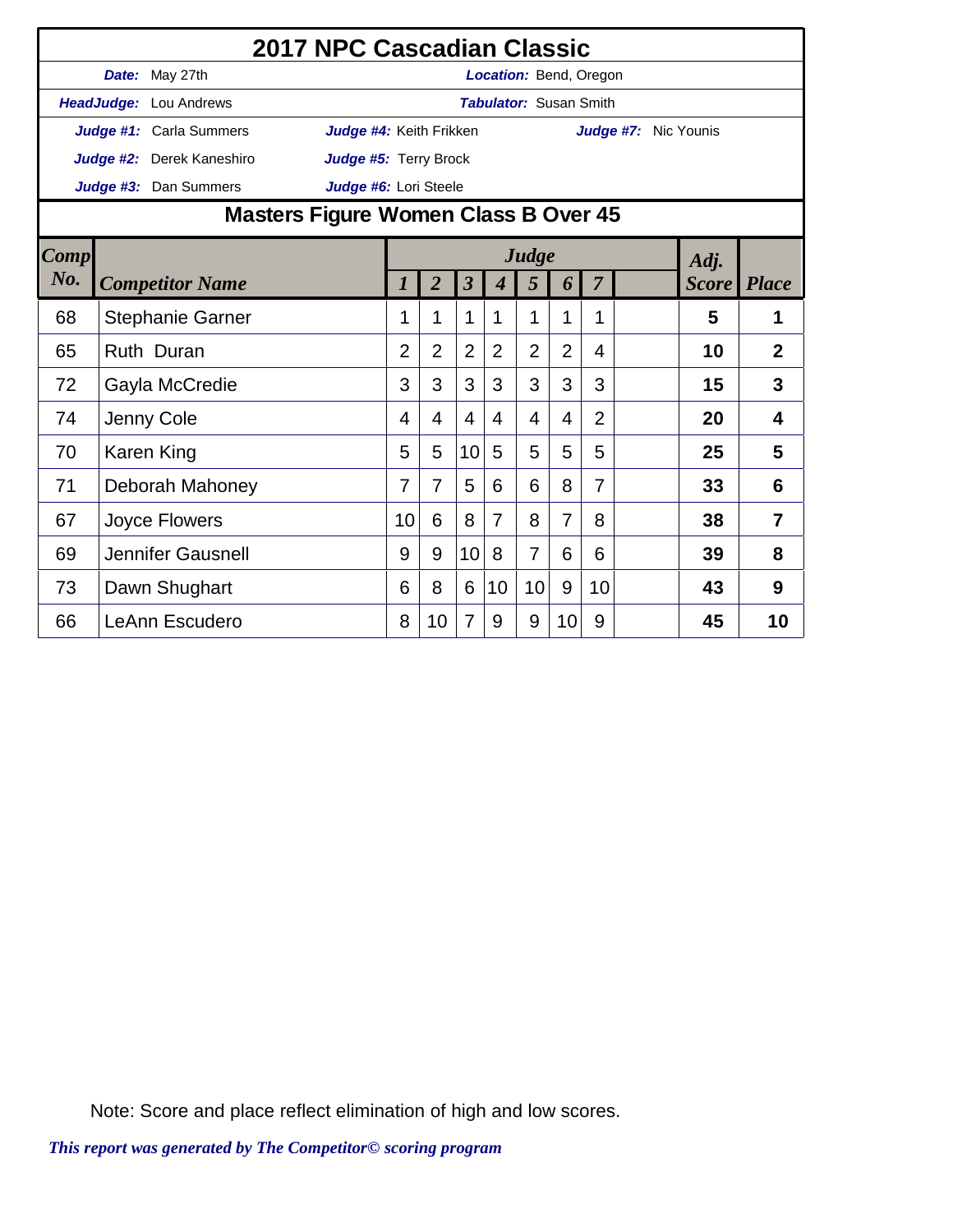|      |                         | 2017 NPC Cascadian Classic |                |                |                         |   |                               |                |                |                      |              |                |
|------|-------------------------|----------------------------|----------------|----------------|-------------------------|---|-------------------------------|----------------|----------------|----------------------|--------------|----------------|
|      | Date: May 27th          |                            |                |                |                         |   | <b>Location: Bend, Oregon</b> |                |                |                      |              |                |
|      | HeadJudge: Lou Andrews  |                            |                |                |                         |   | <b>Tabulator: Susan Smith</b> |                |                |                      |              |                |
|      | Judge #1: Carla Summers | Judge #4: Keith Frikken    |                |                |                         |   |                               |                |                | Judge #7: Nic Younis |              |                |
|      | Judge #2: Wade Lowery   | Judge #5: Terry Brock      |                |                |                         |   |                               |                |                |                      |              |                |
|      | Judge #3: Dan Summers   | Judge #6: Lori Steele      |                |                |                         |   |                               |                |                |                      |              |                |
|      |                         | True Novice Figure Women   |                |                |                         |   |                               |                |                |                      |              |                |
| Comp | Judge<br>Adj.           |                            |                |                |                         |   |                               |                |                |                      |              |                |
| No.  | <b>Competitor Name</b>  |                            |                | $\overline{2}$ | $\overline{\mathbf{3}}$ | 4 | 5                             | 6              | 7              |                      | <b>Score</b> | <b>Place</b>   |
| 82   | Mykala Smith            |                            | 1              | 1              | $\overline{2}$          | 1 | 1                             | 1              | 1              |                      | 5            | 1              |
| 79   | Lindsay Richardson      |                            | $\overline{2}$ | $\overline{2}$ | 3                       | 2 | 3                             | $\overline{2}$ | $\overline{2}$ |                      | 11           | $\overline{2}$ |
| 78   | <b>Kimberly Olson</b>   |                            | 4              | 3              | 1                       | 3 | $\overline{2}$                | 3              | 3              |                      | 14           | 3              |
| 75   | Jordan Broyhill         |                            | 3              | 4              | 5                       | 4 | 4                             | 4              | 4              |                      | 20           | 4              |
| 83   | <b>Danielle Tolbert</b> |                            | 5              | 5              | $\overline{4}$          | 5 | 5                             | 5              | 5              |                      | 25           | 5              |
| 77   | Karen King              |                            | 7              | 6              | 8                       | 6 | 6                             | 7              | 6              |                      | 32           | 6              |
| 81   | Rebecca Selkregg        |                            | 8              | 7              | 6                       | 7 | $\overline{7}$                | 6              | 7              |                      | 34           | 7              |
| 80   | Dawn Shughart           |                            | 6              | 8              | $\overline{7}$          | 9 | 9                             | 9              | 8              |                      | 41           | 8              |
| 76   | Joyce Flowers           |                            | 9              | 9              | 9                       | 8 | 8                             | 8              | 9              |                      | 43           | 9              |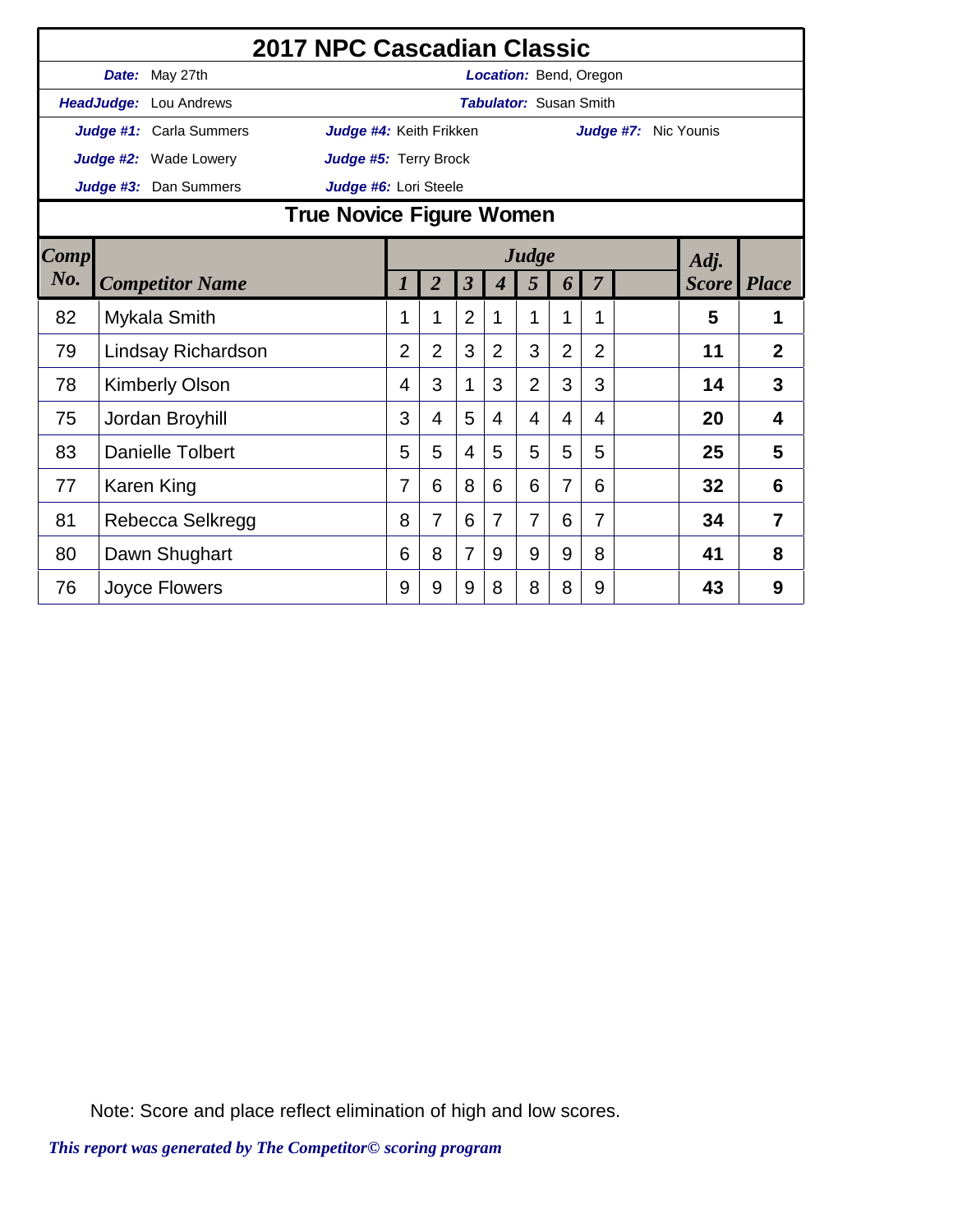|        | 2017 NPC Cascadian Classic    |                                       |                |                |                         |                |                |                               |                |                      |              |              |  |
|--------|-------------------------------|---------------------------------------|----------------|----------------|-------------------------|----------------|----------------|-------------------------------|----------------|----------------------|--------------|--------------|--|
|        | <b>Date:</b> May 27th         |                                       |                |                |                         |                |                | <b>Location: Bend, Oregon</b> |                |                      |              |              |  |
|        | <b>HeadJudge:</b> Lou Andrews |                                       |                |                |                         |                |                | <b>Tabulator: Susan Smith</b> |                |                      |              |              |  |
|        | Judge #1: Carla Summers       | Judge #4: Keith Frikken               |                |                |                         |                |                |                               |                | Judge #7: Nic Younis |              |              |  |
|        | <b>Judge #2:</b> Wade Lowery  | Judge #5: Terry Brock                 |                |                |                         |                |                |                               |                |                      |              |              |  |
|        | Judge #3: Dan Summers         | Judge #6: Lori Steele                 |                |                |                         |                |                |                               |                |                      |              |              |  |
|        |                               | Novice Figure Women Class A Under 5 5 |                |                |                         |                |                |                               |                |                      |              |              |  |
| Comp   |                               | Judge<br>Adj.                         |                |                |                         |                |                |                               |                |                      |              |              |  |
| $N0$ . | <b>Competitor Name</b>        |                                       |                | $\overline{2}$ | $\overline{\mathbf{3}}$ | 4              | 5              | 6                             | $\overline{7}$ |                      | <b>Score</b> | <b>Place</b> |  |
| 90     | Jennifer Vanderschaaf         |                                       | 3              | $\overline{2}$ | 1                       | 1              | 1              | $\overline{2}$                | $\overline{2}$ |                      | 8            | 1            |  |
| 91     | Jenny Cole                    |                                       | $\overline{2}$ | 1              | 3                       | 4              | 3              | 1                             | 1              |                      | 10           | 2            |  |
| 85     | <b>Amie Garner</b>            |                                       | 1              | 3              | 2                       | $\overline{2}$ | $\overline{2}$ | 3                             | 3              |                      | 12           | 3            |  |
| 86     | <b>Rita McClellan</b>         |                                       | 4              | 4              | 5                       | 5              | 5              | 4                             | 4              |                      | 22           | 4            |  |
| 84     | Amanda Darnell                |                                       | 6              | 5              | $\overline{7}$          | 3              | 4              | 5                             | 5              |                      | 25           | 5            |  |
| 88     | Kim Sellon                    |                                       | 8              | 6              | $\overline{4}$          | 6              | 6              | 6                             | 6              |                      | 30           | 6            |  |
| 89     | Dawn Shughart                 |                                       | 5              | 7              | 6                       | 7              | 7              | 7                             | 7              |                      | 34           | 7            |  |
| 87     | Stephanie Olsen               |                                       | 7              | 8              | 8                       | 8              | 8              | 8                             | 8              |                      | 40           | 8            |  |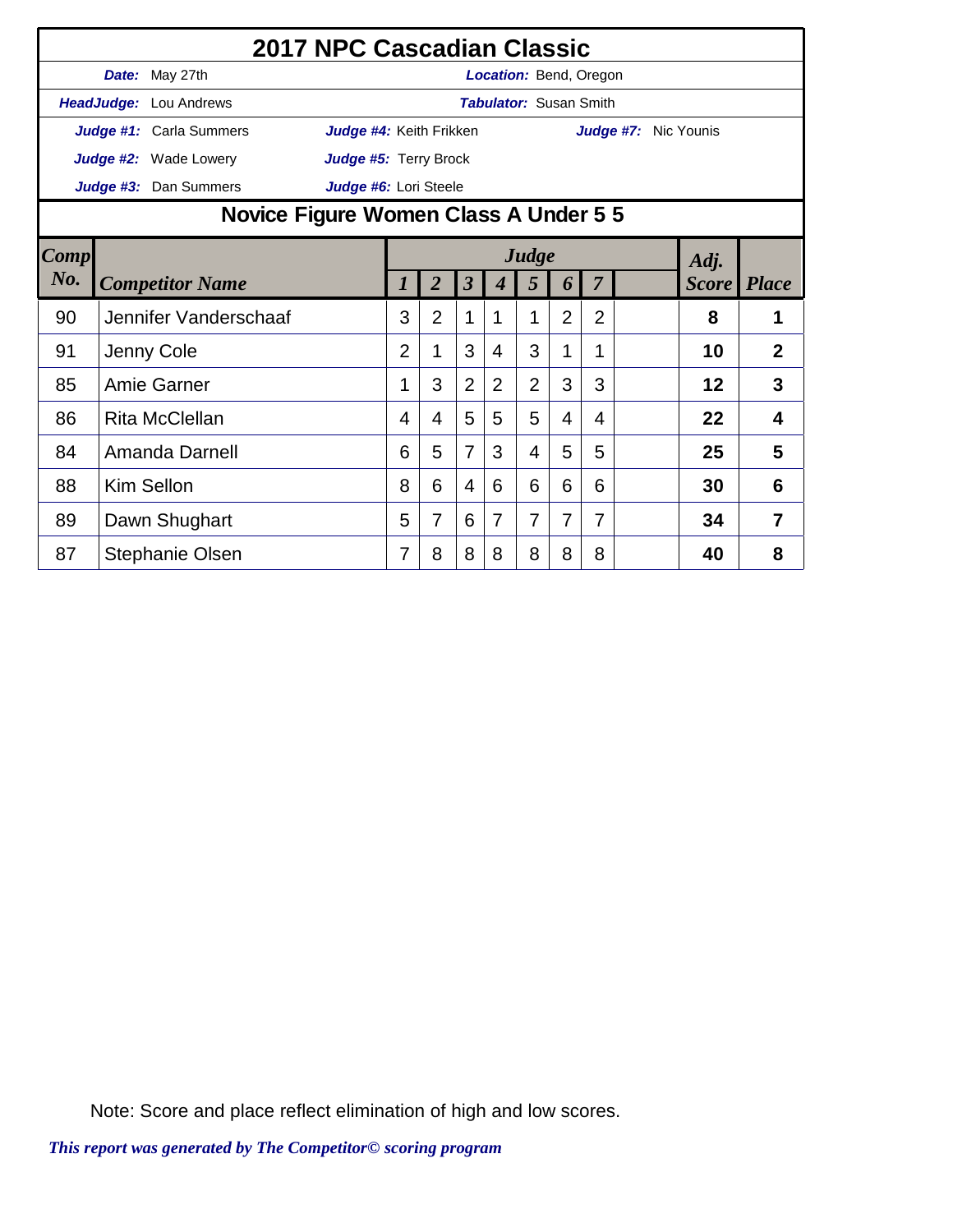|      | 2017 NPC Cascadian Classic   |                                      |                |                |                      |                               |                |                |                |  |  |                      |                |
|------|------------------------------|--------------------------------------|----------------|----------------|----------------------|-------------------------------|----------------|----------------|----------------|--|--|----------------------|----------------|
|      | Date: May 27th               |                                      |                |                |                      | Location: Bend, Oregon        |                |                |                |  |  |                      |                |
|      | HeadJudge: Lou Andrews       |                                      |                |                |                      | <b>Tabulator:</b> Susan Smith |                |                |                |  |  |                      |                |
|      | Judge #1: Carla Summers      | Judge #4: Keith Frikken              |                |                |                      |                               |                |                |                |  |  | Judge #7: Nic Younis |                |
|      | <b>Judge #2:</b> Wade Lowery | Judge #5: Terry Brock                |                |                |                      |                               |                |                |                |  |  |                      |                |
|      | Judge #3: Dan Summers        | Judge #6: Lori Steele                |                |                |                      |                               |                |                |                |  |  |                      |                |
|      |                              | Novice Figure Women Class B Over 5 5 |                |                |                      |                               |                |                |                |  |  |                      |                |
| Comp |                              | Judge<br>Adj.                        |                |                |                      |                               |                |                |                |  |  |                      |                |
| No.  | <b>Competitor Name</b>       |                                      |                |                | $\boldsymbol{\beta}$ |                               | 5              | 6              |                |  |  | <b>Score</b> Place   |                |
| 96   | <b>Hilary Sharpe</b>         |                                      |                |                | $\overline{2}$       |                               |                |                | $\overline{2}$ |  |  | 6                    |                |
| 95   | Rebecca McNutt               |                                      | $\overline{2}$ | 5              | $\overline{4}$       | 2                             | $\overline{2}$ | 5              |                |  |  | 15                   | $\overline{2}$ |
| 94   | <b>Nicole Frost</b>          |                                      | 5              | $\overline{2}$ | 1                    | 4                             | 3              | 3              | 4              |  |  | 16                   | 3              |
| 92   | Jordan Broyhill              |                                      | 3              | 3              | 3                    | 5                             | 4              | $\overline{2}$ | 3              |  |  | 16                   | 4              |
| 93   | <b>Tiffany Cantonwine</b>    |                                      | 4              | 4              | 5                    | 3                             | 5              | 4              | 5              |  |  | 22                   | 5              |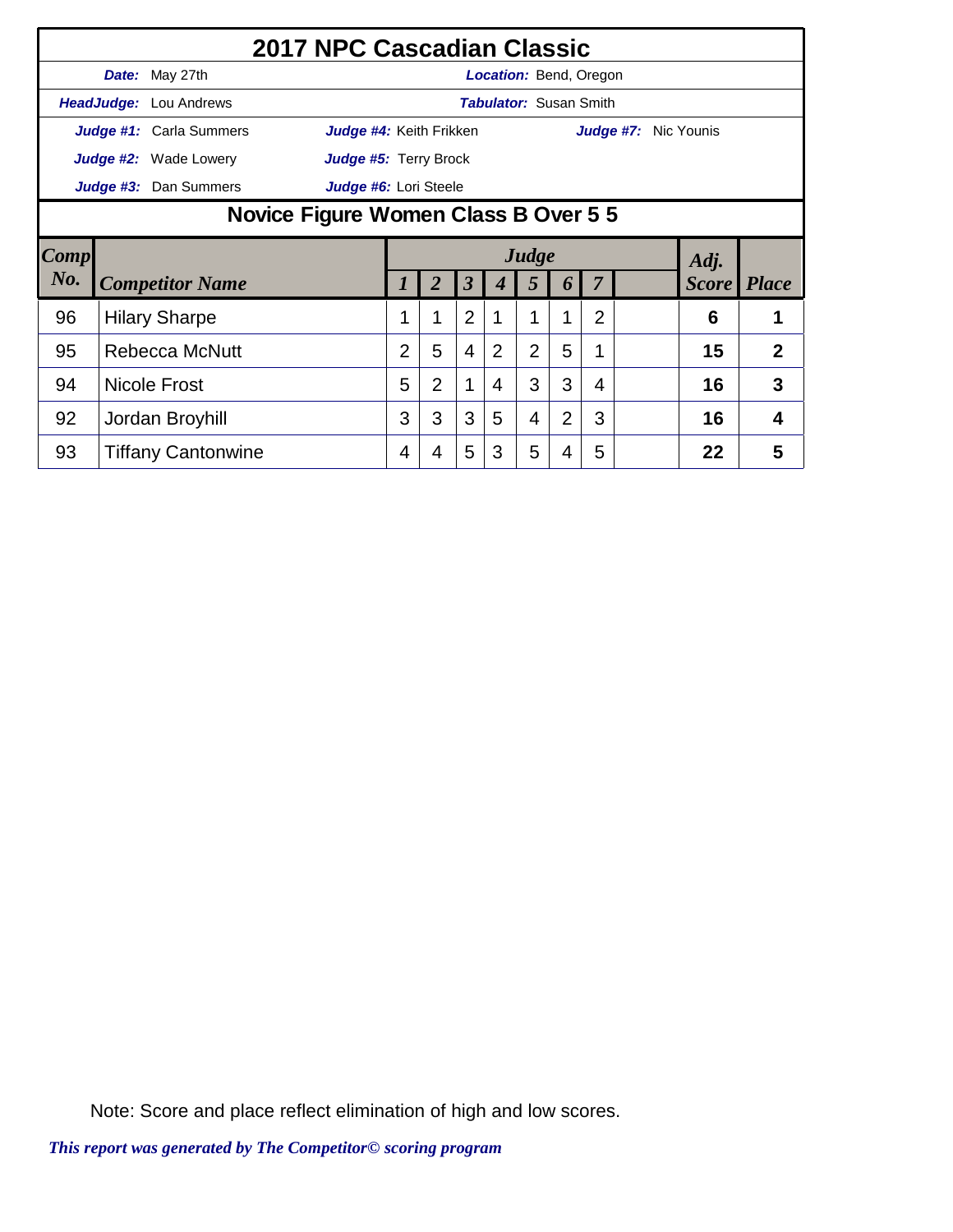|      | 2017 NPC Cascadian Classic |                                     |                |                         |                               |                |                |                |                      |    |                    |  |
|------|----------------------------|-------------------------------------|----------------|-------------------------|-------------------------------|----------------|----------------|----------------|----------------------|----|--------------------|--|
|      | Date: May 27th             |                                     |                |                         | Location: Bend, Oregon        |                |                |                |                      |    |                    |  |
|      | HeadJudge: Lou Andrews     |                                     |                |                         | <b>Tabulator: Susan Smith</b> |                |                |                |                      |    |                    |  |
|      | Judge #1: Carla Summers    | Judge #4: Keith Frikken             |                |                         |                               |                |                |                | Judge #7: Nic Younis |    |                    |  |
|      | Judge #2: Derek Kaneshiro  | Judge #5: Wade Lowery               |                |                         |                               |                |                |                |                      |    |                    |  |
|      | Judge #3: Dan Summers      | Judge #6: Lori Steele               |                |                         |                               |                |                |                |                      |    |                    |  |
|      |                            | Open Figure Women Class A Under 5 2 |                |                         |                               |                |                |                |                      |    |                    |  |
| Comp | Judge<br>Adj.              |                                     |                |                         |                               |                |                |                |                      |    |                    |  |
| No.  | <b>Competitor Name</b>     | 1                                   | $\overline{2}$ | $\overline{\mathbf{3}}$ | 4                             | 5              | 6              | $\overline{7}$ |                      |    | <b>Score</b> Place |  |
| 100  | <b>Stephanie Garner</b>    | 1                                   |                | 1                       | 1                             | 1              | 1              | 1              |                      | 5  | 1                  |  |
| 99   | Ruth Duran                 | $\overline{2}$                      | $\overline{2}$ | $\overline{4}$          | 3                             | $\overline{2}$ | 4              | 3              |                      | 14 | $\overline{2}$     |  |
| 97   | Valene Allen               | 4                                   | 4              | 3                       | 2                             | 5              | $\overline{2}$ | $\overline{2}$ |                      | 15 | 3                  |  |
| 98   | Sara Cutright              | 3                                   | 3              | $\overline{2}$          | $\overline{4}$                | 3              | 3              | 4              |                      | 16 | 4                  |  |
| 101  | Deborah Mahoney            | 5                                   | 6              | 5                       | 5                             | 4              | 5              | 5              |                      | 25 | 5                  |  |
| 102  | <b>Kim Sellon</b>          | 7                                   | 5              | $\overline{7}$          | 6                             | 6              | 7              | 6              |                      | 32 | 6                  |  |
| 103  | Dawn Shughart              | 6                                   |                | 6                       | 7                             | 7              | 6              |                |                      | 33 | 7                  |  |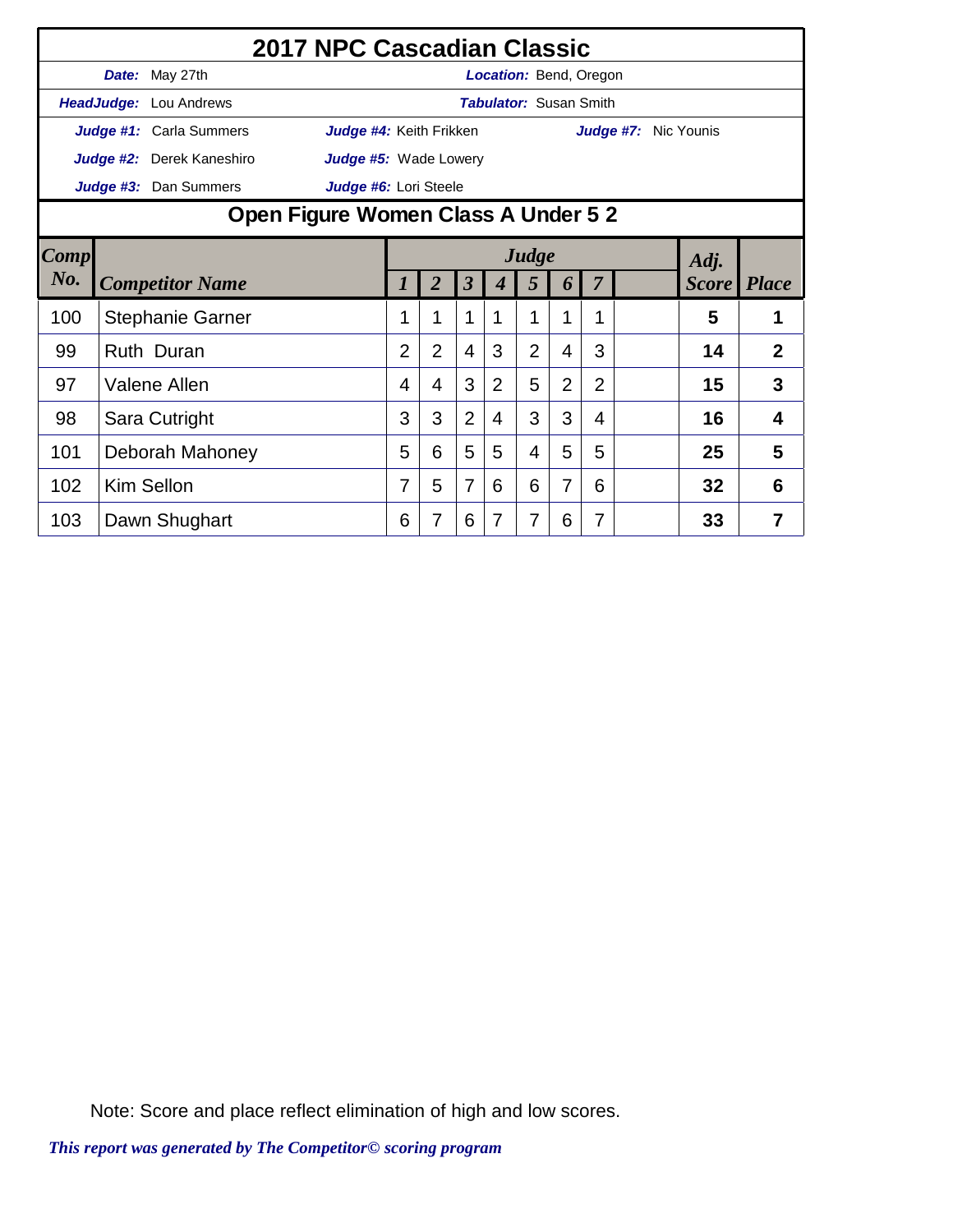|                        | 2017 NPC Cascadian Classic    |                                    |                |                |                      |                               |                |                |   |  |  |                      |                |
|------------------------|-------------------------------|------------------------------------|----------------|----------------|----------------------|-------------------------------|----------------|----------------|---|--|--|----------------------|----------------|
|                        | Date: May 27th                |                                    |                |                |                      | Location: Bend, Oregon        |                |                |   |  |  |                      |                |
|                        | <b>HeadJudge:</b> Lou Andrews |                                    |                |                |                      | <b>Tabulator: Susan Smith</b> |                |                |   |  |  |                      |                |
|                        | Judge #1: Carla Summers       | Judge #4: Keith Frikken            |                |                |                      |                               |                |                |   |  |  | Judge #7: Nic Younis |                |
|                        | <b>Judge #2:</b> Wade Lowery  | Judge #5: Wade Lowery              |                |                |                      |                               |                |                |   |  |  |                      |                |
|                        | Judge #3: Dan Summers         | Judge #6: Lori Steele              |                |                |                      |                               |                |                |   |  |  |                      |                |
|                        |                               | Open Figure Women Class B Under 54 |                |                |                      |                               |                |                |   |  |  |                      |                |
| $\lfloor Comp \rfloor$ |                               | Judge<br>Adj.                      |                |                |                      |                               |                |                |   |  |  |                      |                |
| No.                    | <b>Competitor Name</b>        |                                    |                | 2              | $\boldsymbol{\beta}$ | 4                             | 5              | 6              |   |  |  | <b>Score</b>         | <b>Place</b>   |
| 105                    | Erica Dargene                 |                                    |                |                | $\overline{2}$       |                               | 1              |                | 1 |  |  | 5                    |                |
| 104                    | Malissa Brown                 |                                    | $\overline{2}$ | $\overline{2}$ | 1                    | 2                             | 3              | $\overline{2}$ | 4 |  |  | 11                   | $\overline{2}$ |
| 108                    | Jennifer Vanderschaaf         |                                    | 3              | 4              | $\overline{4}$       | 3                             | $\overline{2}$ | 3              | 2 |  |  | 15                   | 3              |
| 107                    | Danielle Tolbert              |                                    | 4              | 3              | 3                    | 4                             | 4              | 4              | 3 |  |  | 18                   | 4              |
| 106                    | Joyce Flowers                 |                                    | 5              | 5              | 5                    | 5                             | 5              | 5              | 5 |  |  | 25                   | 5              |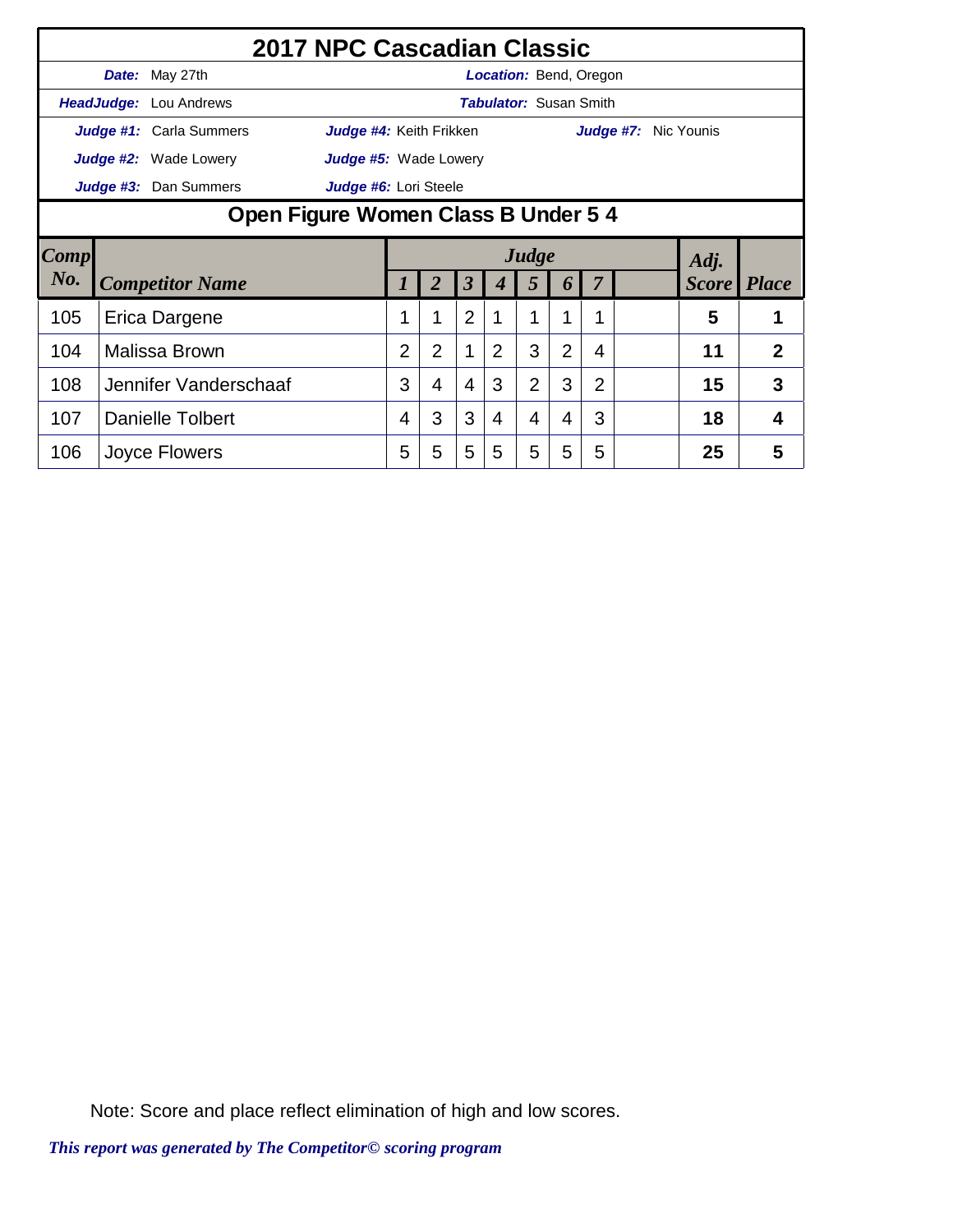|             | 2017 NPC Cascadian Classic          |                         |                  |                |                |                  |                               |                |                |                      |       |                |
|-------------|-------------------------------------|-------------------------|------------------|----------------|----------------|------------------|-------------------------------|----------------|----------------|----------------------|-------|----------------|
|             | Date: May 27th                      |                         |                  |                |                |                  | Location: Bend, Oregon        |                |                |                      |       |                |
|             | HeadJudge: Lou Andrews              |                         |                  |                |                |                  | <b>Tabulator: Susan Smith</b> |                |                |                      |       |                |
|             | Judge #1: Carla Summers             | Judge #4: Keith Frikken |                  |                |                |                  |                               |                |                | Judge #7: Nic Younis |       |                |
|             | Judge #2: Wade Lowery               | Judge #5: Wade Lowery   |                  |                |                |                  |                               |                |                |                      |       |                |
|             | Judge #3: Dan Summers               | Judge #6: Lori Steele   |                  |                |                |                  |                               |                |                |                      |       |                |
|             | Open Figure Women Class C Under 5 6 |                         |                  |                |                |                  |                               |                |                |                      |       |                |
| <b>Comp</b> |                                     |                         |                  |                |                |                  | Judge                         |                |                |                      | Adj.  |                |
| No.         | <b>Competitor Name</b>              |                         | $\boldsymbol{l}$ | $\overline{2}$ | $\overline{3}$ | $\boldsymbol{4}$ | 5                             | 6              | $\overline{7}$ |                      | Score | <b>Place</b>   |
| 112         | Alexa Floria                        |                         | 1                | 1              | 1              | 1                | 1                             | 1              | 1              |                      | 5     | 1              |
| 114         | Megan Little                        |                         | $\overline{2}$   | 2              | $\overline{2}$ | 2                | 3                             | 3              | 3              |                      | 12    | $\overline{2}$ |
| 109         | Jennie Bowden                       |                         | 3                | 3              | 3              | 3                | $\overline{2}$                | $\overline{2}$ | $\overline{2}$ |                      | 13    | 3              |
| 110         | <b>Amber Columbus</b>               |                         | 5                | 4              | 4              | 4                | 4                             | 6              | 4              |                      | 21    | 4              |
| 118         | <b>Raquel Weed</b>                  |                         | 4                | 5              | 5              | 5                | 5                             | 4              | 5              |                      | 24    | 5              |
| 117         | Mykala Smith                        |                         | 6                | 6              | 8              | 8                | 6                             | 5              | 6              |                      | 32    | 6              |
| 115         | Angela Morin                        |                         | 8                | 7              | $\overline{7}$ | $\overline{7}$   | $\overline{7}$                | $\overline{7}$ | $\overline{7}$ |                      | 35    | $\overline{7}$ |
| 113         | <b>Jesse Hunter</b>                 |                         | 9                | 8              | 6              | 6                | 8                             | 9              | 8              |                      | 39    | 8              |
| 111         | <b>Brittney Conner</b>              |                         | 7                | 10             | 9              | 9                | 9                             | 8              | 9              |                      | 44    | 9              |
| 116         | <b>Stephanie Olsen</b>              |                         | 10               | 10             | 10             | 10               | 10                            | 10             | 10             |                      | 50    | 10             |
| 119         | <b>Caitlin Wicker</b>               |                         | 10               | 9              | 10             | 10               | 10 <sup>1</sup>               | 10             | 10             |                      | 50    | 10             |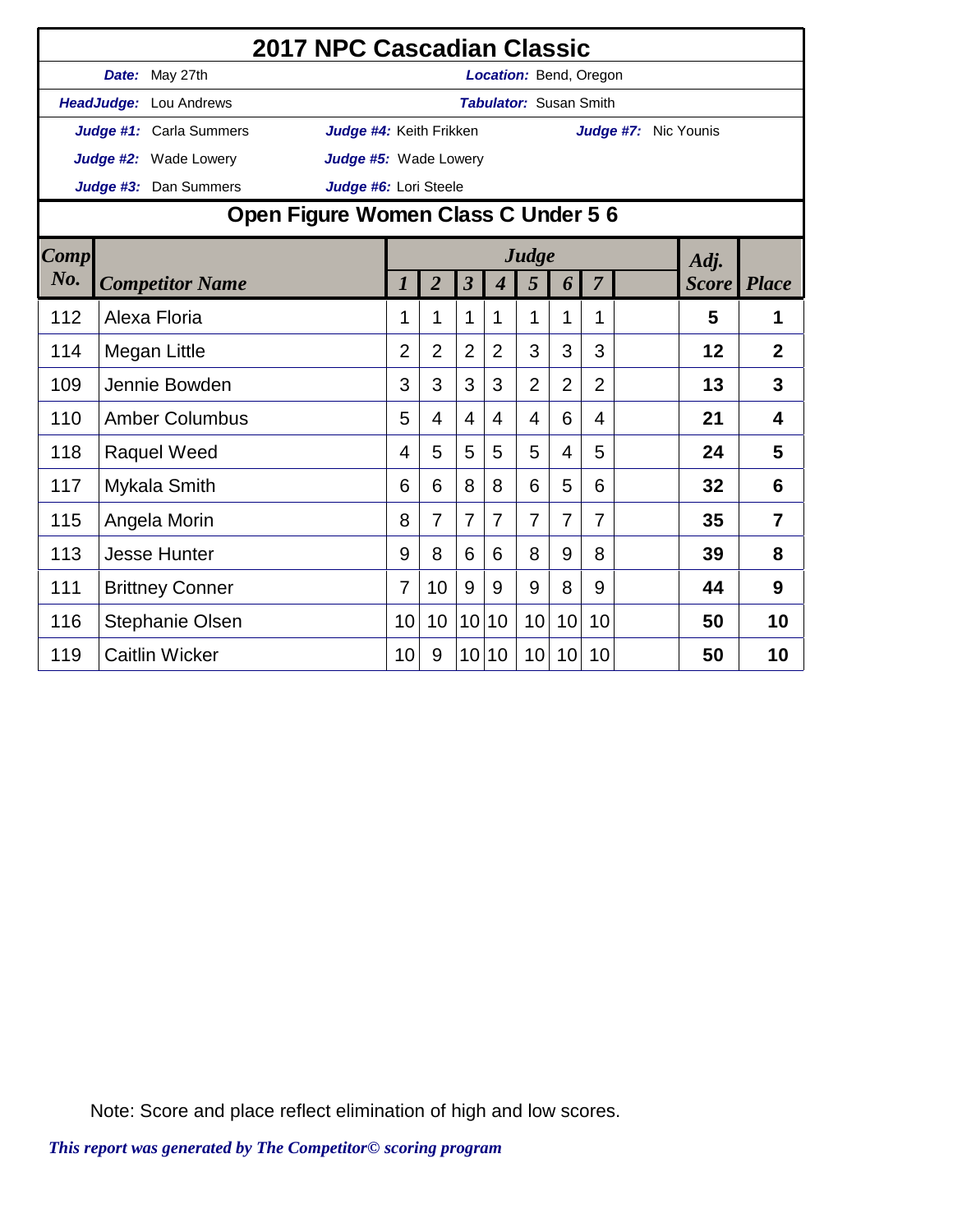|      |                               | 2017 NPC Cascadian Classic                                                                                                       |                |                |                |   |                               |                |                |                      |    |                |
|------|-------------------------------|----------------------------------------------------------------------------------------------------------------------------------|----------------|----------------|----------------|---|-------------------------------|----------------|----------------|----------------------|----|----------------|
|      | Date: May 27th                |                                                                                                                                  |                |                |                |   | <b>Location: Bend, Oregon</b> |                |                |                      |    |                |
|      | <b>HeadJudge:</b> Lou Andrews |                                                                                                                                  |                |                |                |   | <b>Tabulator: Susan Smith</b> |                |                |                      |    |                |
|      | Judge #1: Carla Summers       | Judge #4: Keith Frikken                                                                                                          |                |                |                |   |                               |                |                | Judge #7: Nic Younis |    |                |
|      | <b>Judge #2:</b> Wade Lowery  | Judge #5: Wade Lowery                                                                                                            |                |                |                |   |                               |                |                |                      |    |                |
|      | Judge #3: Dan Summers         | Judge #6: Lori Steele                                                                                                            |                |                |                |   |                               |                |                |                      |    |                |
|      |                               | Open Figure Women Class D Under 58                                                                                               |                |                |                |   |                               |                |                |                      |    |                |
| Comp |                               | Judge<br>Adj.<br>$\overline{2}$<br>$\overline{\mathbf{3}}$<br>$\overline{7}$<br><b>Place</b><br>5<br><b>Score</b><br>1<br>4<br>6 |                |                |                |   |                               |                |                |                      |    |                |
| No.  | <b>Competitor Name</b>        |                                                                                                                                  |                |                |                |   |                               |                |                |                      |    |                |
| 127  | <b>Amber Stevenson</b>        |                                                                                                                                  | 1              | 3              | 1              | 1 | 1                             | 1              | 1              |                      | 5  | 1              |
| 121  | Carlie Boyle                  |                                                                                                                                  | $\overline{2}$ | 1              | $\overline{2}$ | 2 | $\overline{2}$                | $\overline{2}$ | $\overline{2}$ |                      | 10 | $\overline{2}$ |
| 128  | Nikki Vann                    |                                                                                                                                  | 5              | 4              | 3              | 3 | 3                             | 3              | 3              |                      | 16 | 3              |
| 125  | <b>Shelly Sanders</b>         |                                                                                                                                  | 4              | $\overline{2}$ | 5              | 4 | 4                             | 5              | 4              |                      | 21 | 4              |
| 126  | Alissa Snyder                 |                                                                                                                                  | 3              | 5              | 6              | 5 | 5                             | 6              | 6              |                      | 27 | 5              |
| 122  | Jordan Broyhill               |                                                                                                                                  | 7              | 6              | 4              | 6 | 6                             | 4              | 5              |                      | 27 | 6              |
| 123  | <b>Nicole Frost</b>           |                                                                                                                                  | 6              | $\overline{7}$ | $\overline{7}$ | 8 | $\overline{7}$                | 7              | 9              |                      | 36 | $\overline{7}$ |
| 124  | Karen King                    |                                                                                                                                  | 8              | 8              | 8              | 7 | 8                             | 8              | $\overline{7}$ |                      | 39 | 8              |
| 120  | Amber Almond                  |                                                                                                                                  | 9              | 9              | 9              | 9 | 9                             | 9              | 8              |                      | 45 | 9              |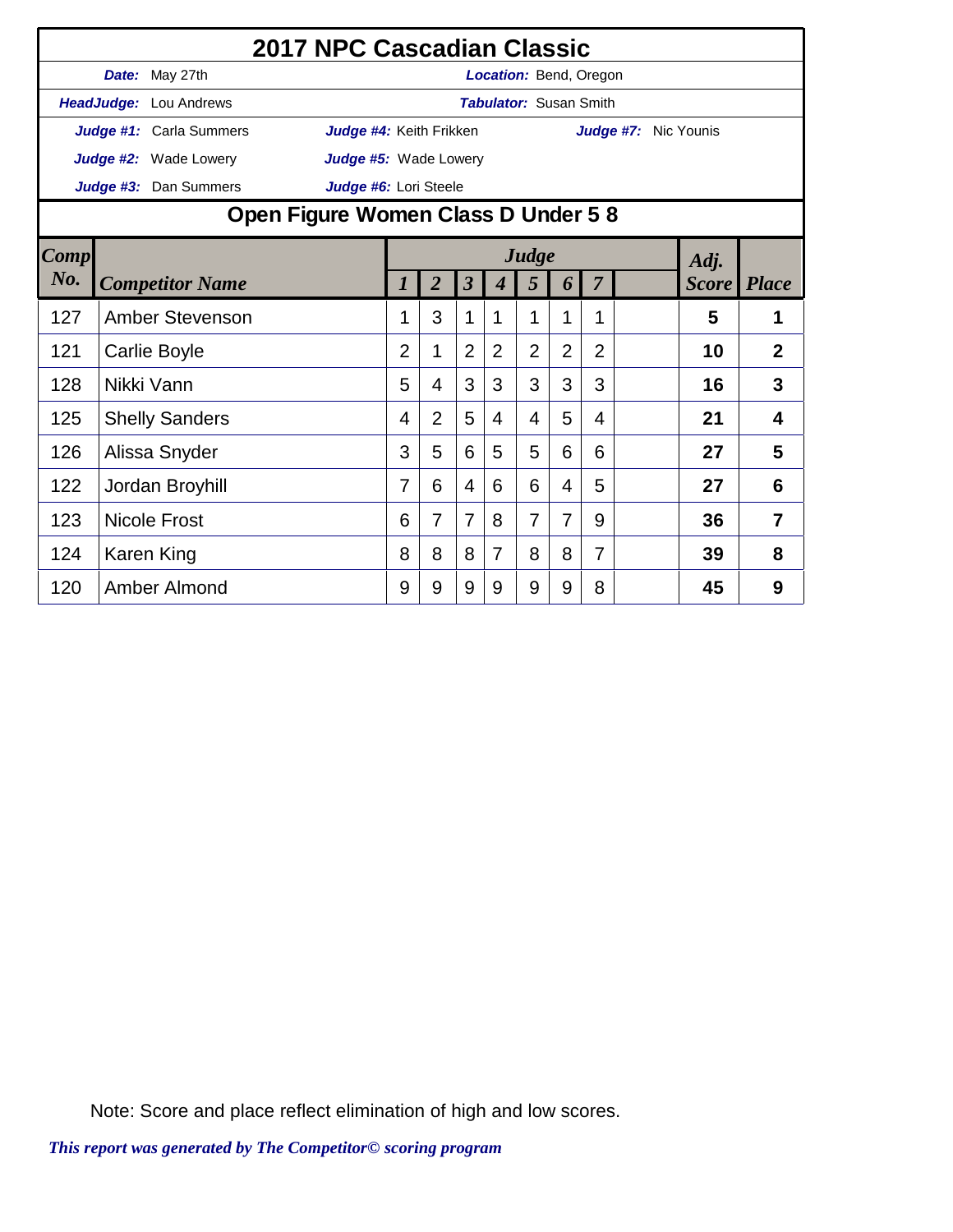|        |                                                | 2017 NPC Cascadian Classic    |                                   |                |                |                |   |                               |                  |                |  |                             |                |
|--------|------------------------------------------------|-------------------------------|-----------------------------------|----------------|----------------|----------------|---|-------------------------------|------------------|----------------|--|-----------------------------|----------------|
|        |                                                | Date: May 27th                |                                   |                |                |                |   | Location: Bend, Oregon        |                  |                |  |                             |                |
|        |                                                | <b>HeadJudge:</b> Lou Andrews |                                   |                |                |                |   | <b>Tabulator:</b> Susan Smith |                  |                |  |                             |                |
|        |                                                | Judge #1: Carla Summers       | Judge #4: Keith Frikken           |                |                |                |   |                               |                  |                |  | <b>Judge #7:</b> Nic Younis |                |
|        |                                                | Judge #2: Derek Kaneshiro     | <b>Judge #5:</b> Wade Lowery      |                |                |                |   |                               |                  |                |  |                             |                |
|        |                                                | Judge #3: Dan Summers         | Judge #6: Lori Steele             |                |                |                |   |                               |                  |                |  |                             |                |
|        |                                                |                               | Open Figure Women Class E Over 58 |                |                |                |   |                               |                  |                |  |                             |                |
| Comp   |                                                |                               | Judge<br>Adj.                     |                |                |                |   |                               |                  |                |  |                             |                |
| $N0$ . |                                                | <b>Competitor Name</b>        |                                   |                |                | 3              |   | 5                             | $\boldsymbol{b}$ |                |  | <i>Score</i>                | <b>Place</b>   |
| 133    |                                                | Lindsay Richardson            |                                   |                | $\overline{2}$ | 1              |   | 1                             |                  |                |  | 5                           |                |
| 131    |                                                |                               |                                   | $\overline{2}$ |                | $\overline{2}$ | 2 | $\overline{2}$                | $\overline{2}$   | $\overline{2}$ |  | 10                          | $\overline{2}$ |
| 130    | <b>Kimberly Olson</b><br><b>Rebecca McNutt</b> |                               |                                   |                | 3              | 3              | 3 | 3                             | 3                | 3              |  | 15                          | 3              |
| 132    |                                                | Jessica Paige                 |                                   | 4              | 4              | $\overline{4}$ | 4 | 4                             | 5                | 4              |  | 20                          | 4              |
| 129    |                                                | Jennifer Gausnell             |                                   | 5              | 5              | 5              | 5 | 5                             | 4                | 5              |  | 25                          | 5              |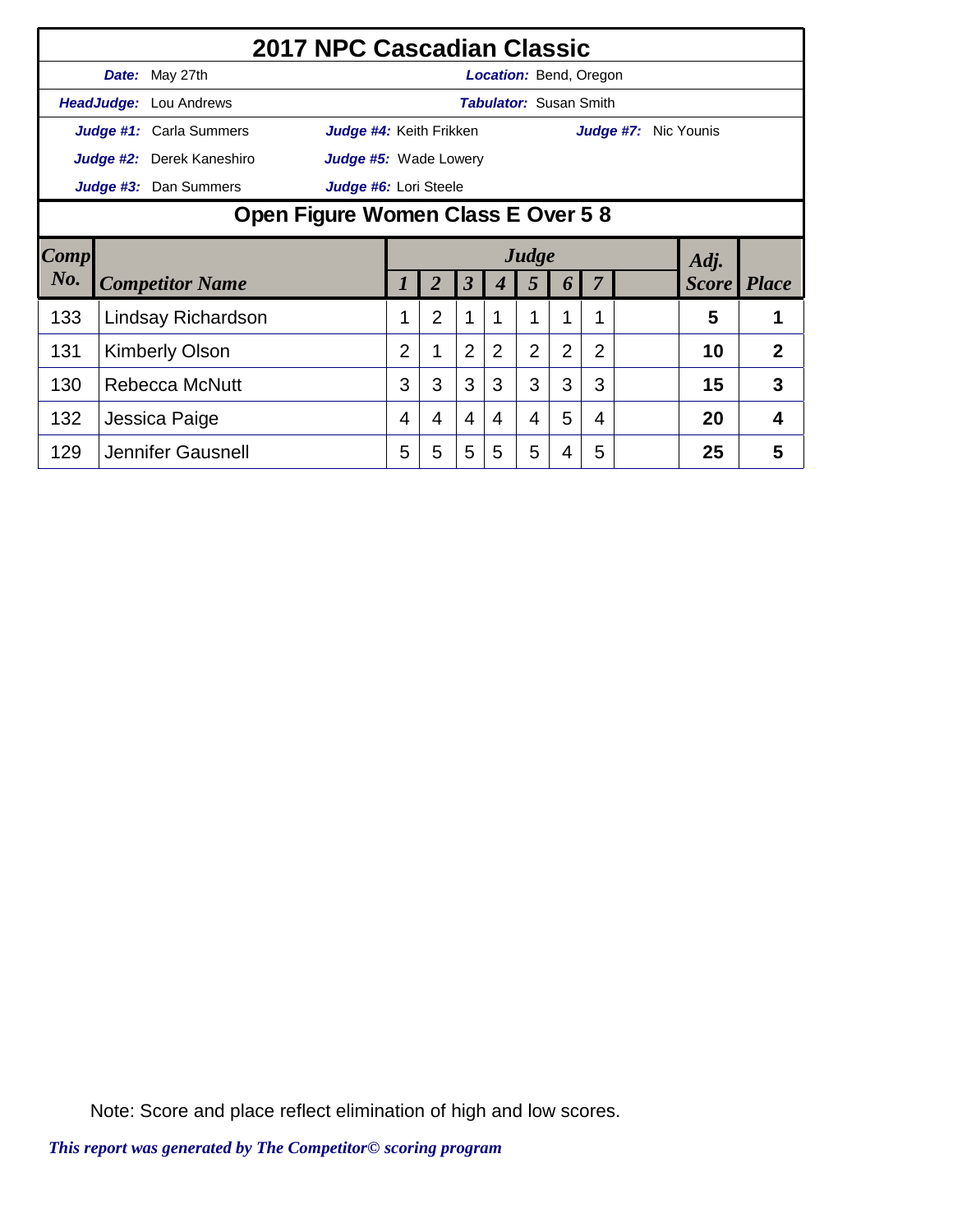|                 |                                  | 2017 NPC Cascadian Classic                  |                |   |                |                               |                |                  |                |                      |              |                |
|-----------------|----------------------------------|---------------------------------------------|----------------|---|----------------|-------------------------------|----------------|------------------|----------------|----------------------|--------------|----------------|
|                 | Date: May 27th                   |                                             |                |   |                | <b>Location: Bend, Oregon</b> |                |                  |                |                      |              |                |
|                 | <b>HeadJudge:</b> Lou Andrews    |                                             |                |   |                | <b>Tabulator: Susan Smith</b> |                |                  |                |                      |              |                |
|                 | <b>Judge #1:</b> Carla Summers   | Judge #4: Keith Frikken                     |                |   |                |                               |                |                  |                | Judge #7: Nic Younis |              |                |
|                 | <b>Judge #2:</b> Derek Kaneshiro | <b>Judge #5:</b> Wade Lowery                |                |   |                |                               |                |                  |                |                      |              |                |
|                 | Judge #3: Dan Summers            | Judge #6: Lori Steele                       |                |   |                |                               |                |                  |                |                      |              |                |
|                 |                                  | <b>Classic Physique Men Masters Over 35</b> |                |   |                |                               |                |                  |                |                      |              |                |
| $\textit{Comp}$ |                                  |                                             |                |   |                |                               | Judge          |                  |                |                      | Adj.         |                |
| No.             | <b>Competitor Name</b>           |                                             |                | 2 | 3              |                               | 5              | $\boldsymbol{0}$ |                |                      | <b>Score</b> | <b>Place</b>   |
| 134             | Larry Zeigler                    |                                             |                | 1 | 1              |                               | и              | 1                | 1              |                      | 5            |                |
| 306             | John West                        |                                             | $\overline{2}$ | 2 | $\overline{2}$ | 2                             | $\overline{2}$ | 2                | $\overline{2}$ |                      | 10           | $\overline{2}$ |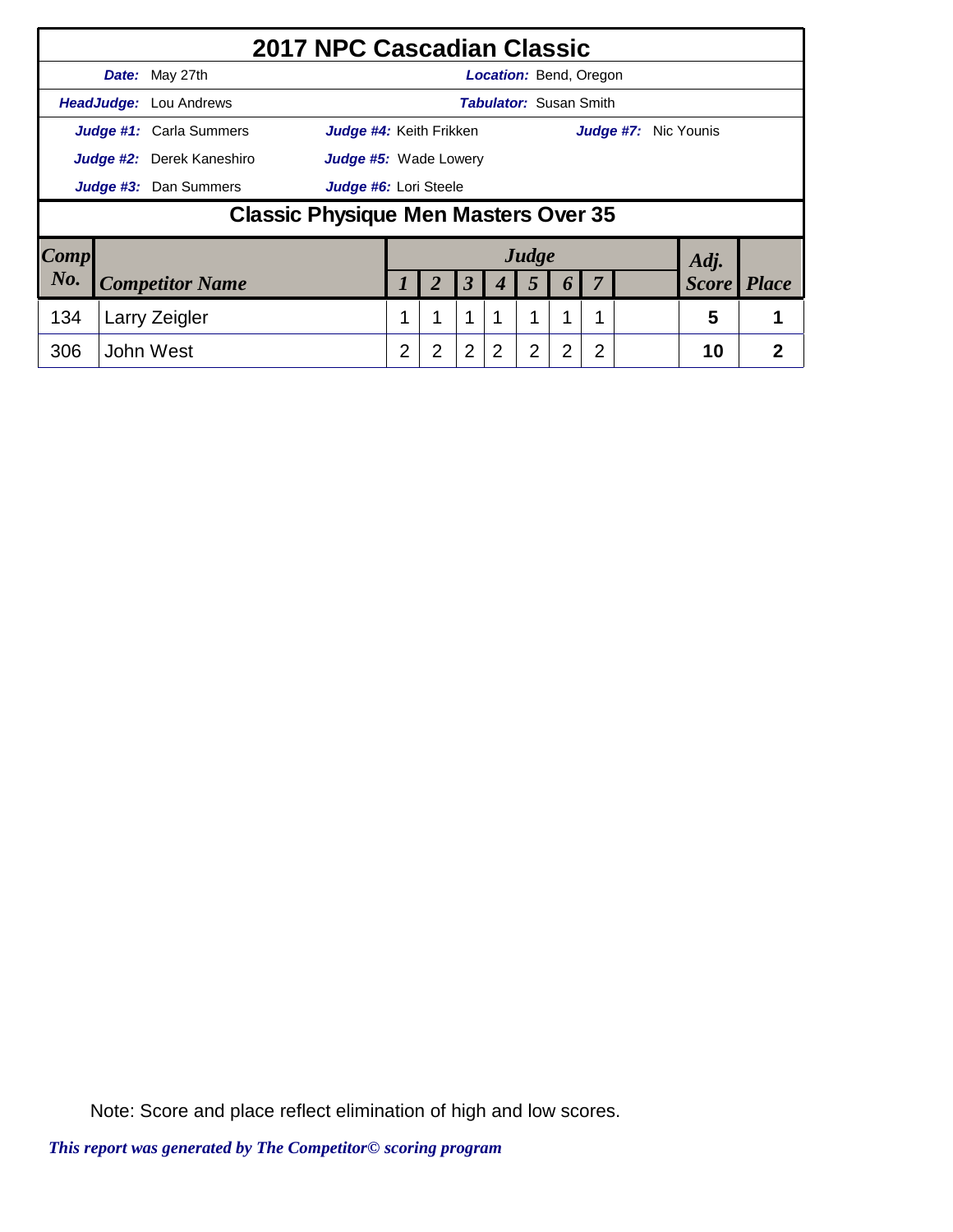|                        |                      | 2017 NPC Cascadian Classic             |                              |   |             |                      |                               |       |                  |    |                      |              |              |
|------------------------|----------------------|----------------------------------------|------------------------------|---|-------------|----------------------|-------------------------------|-------|------------------|----|----------------------|--------------|--------------|
|                        |                      | Date: May 27th                         |                              |   |             |                      | <b>Location: Bend, Oregon</b> |       |                  |    |                      |              |              |
|                        |                      | <b>HeadJudge:</b> Lou Andrews          |                              |   |             |                      | <b>Tabulator: Susan Smith</b> |       |                  |    |                      |              |              |
|                        |                      | <b>Judge #1:</b> Carla Summers         | Judge #4: Keith Frikken      |   |             |                      |                               |       |                  |    | Judge #7: Nic Younis |              |              |
|                        |                      | <b>Judge #2:</b> Derek Kaneshiro       | <b>Judge #5:</b> Wade Lowery |   |             |                      |                               |       |                  |    |                      |              |              |
|                        |                      | Judge #3: Dan Summers                  | Judge #6: Lori Steele        |   |             |                      |                               |       |                  |    |                      |              |              |
|                        |                      | Classic Physique Men Class A Under 5 8 |                              |   |             |                      |                               |       |                  |    |                      |              |              |
| $\lfloor Comp \rfloor$ |                      |                                        |                              |   |             |                      |                               | Judge |                  |    |                      | Adj.         |              |
| No.                    |                      | <b>Competitor Name</b>                 |                              |   | 2           | $\boldsymbol{\beta}$ |                               | 5     | $\boldsymbol{0}$ | -7 |                      | <b>Score</b> | <b>Place</b> |
| 136                    | <b>Gavin Hamblin</b> |                                        | 1                            | 2 | $\mathbf 1$ |                      |                               | 2     | 1                |    | 6                    | 1            |              |
| 135                    |                      | Jack Elam                              |                              | 2 |             | $\overline{2}$       | 2                             | 2     |                  | 2  |                      | 9            | 2            |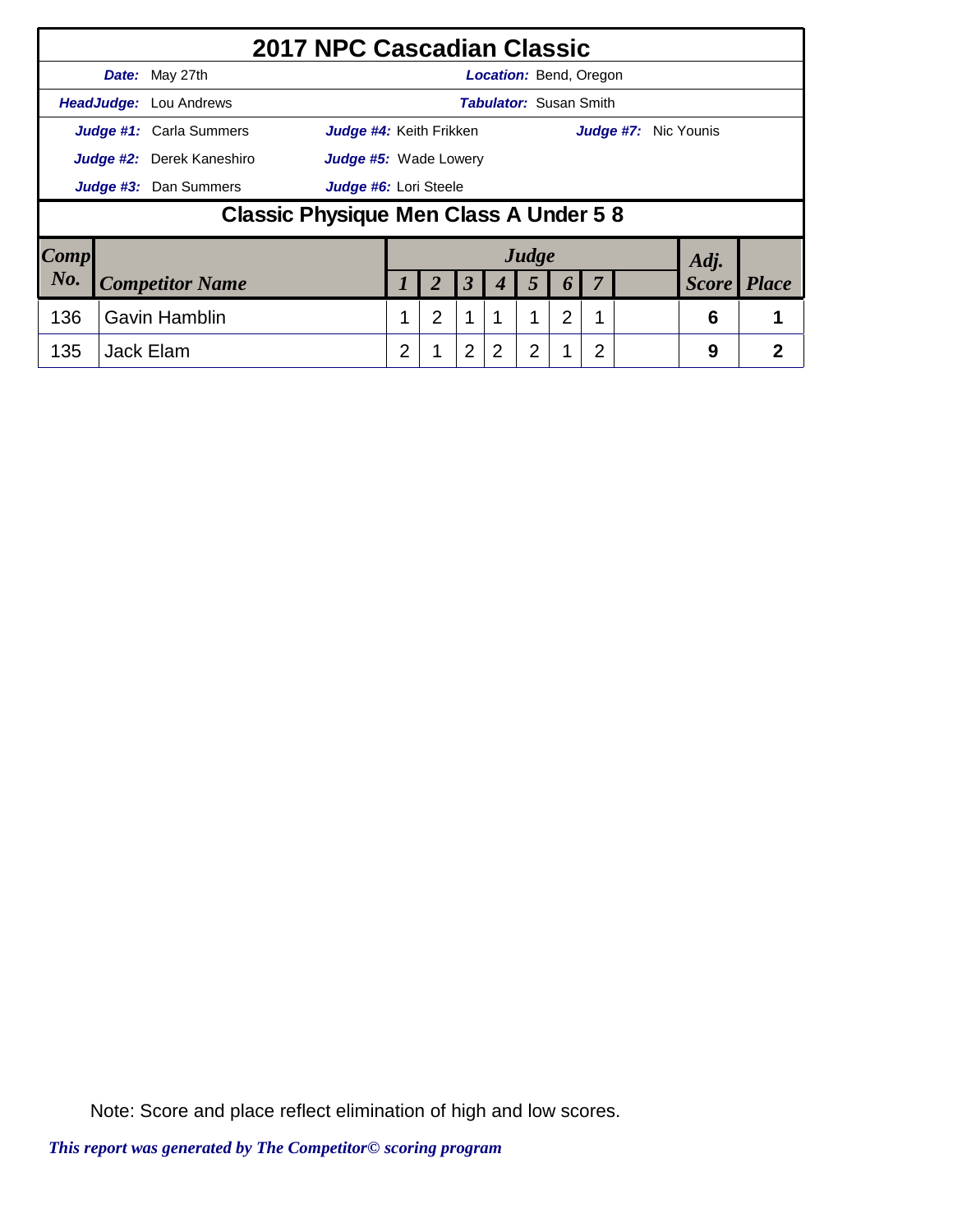|        | 2017 NPC Cascadian Classic     |                                         |                |                |                      |                               |                |                  |                |  |                      |                |
|--------|--------------------------------|-----------------------------------------|----------------|----------------|----------------------|-------------------------------|----------------|------------------|----------------|--|----------------------|----------------|
|        | Date: May 27th                 |                                         |                |                |                      | Location: Bend, Oregon        |                |                  |                |  |                      |                |
|        | <b>HeadJudge:</b> Lou Andrews  |                                         |                |                |                      | <b>Tabulator:</b> Susan Smith |                |                  |                |  |                      |                |
|        | <b>Judge #1:</b> Carla Summers | Judge #4: Keith Frikken                 |                |                |                      |                               |                |                  |                |  | Judge #7: Nic Younis |                |
|        | Judge #2: Derek Kaneshiro      | Judge #5: Terry Brock                   |                |                |                      |                               |                |                  |                |  |                      |                |
|        | Judge #3: Dan Summers          | Judge #6: Lori Steele                   |                |                |                      |                               |                |                  |                |  |                      |                |
|        |                                | Classic Physique Men Class B Under 5 10 |                |                |                      |                               |                |                  |                |  |                      |                |
| Comp   |                                | Judge<br>Adj.                           |                |                |                      |                               |                |                  |                |  |                      |                |
| $N0$ . | <b>Competitor Name</b>         |                                         |                |                | $\boldsymbol{\beta}$ |                               | 5              | $\boldsymbol{0}$ |                |  | <b>Score</b> Place   |                |
| 139    | Nelson Issangya                |                                         | 3              | $\overline{2}$ |                      |                               | 3              | 1                | 1              |  | 8                    |                |
| 140    | Dylan Payne                    |                                         | 1              |                | 3                    | 3                             | 1              | 3                | $\overline{2}$ |  | 10                   | $\overline{2}$ |
| 138    | <b>John Heick</b>              |                                         | $\overline{2}$ | 3              | $\overline{2}$       | $\overline{2}$                | $\overline{2}$ | $\overline{2}$   | 3              |  | 11                   | 3              |
| 137    | <b>Tyler Davenport</b>         |                                         | 4              | 4              | 4                    | 4                             | 4              | 4                | 4              |  | 20                   | 4              |
| 307    | John West                      |                                         | 5              | 5              | 5                    | 5                             | 5              | 5                | 5              |  | 25                   | 5              |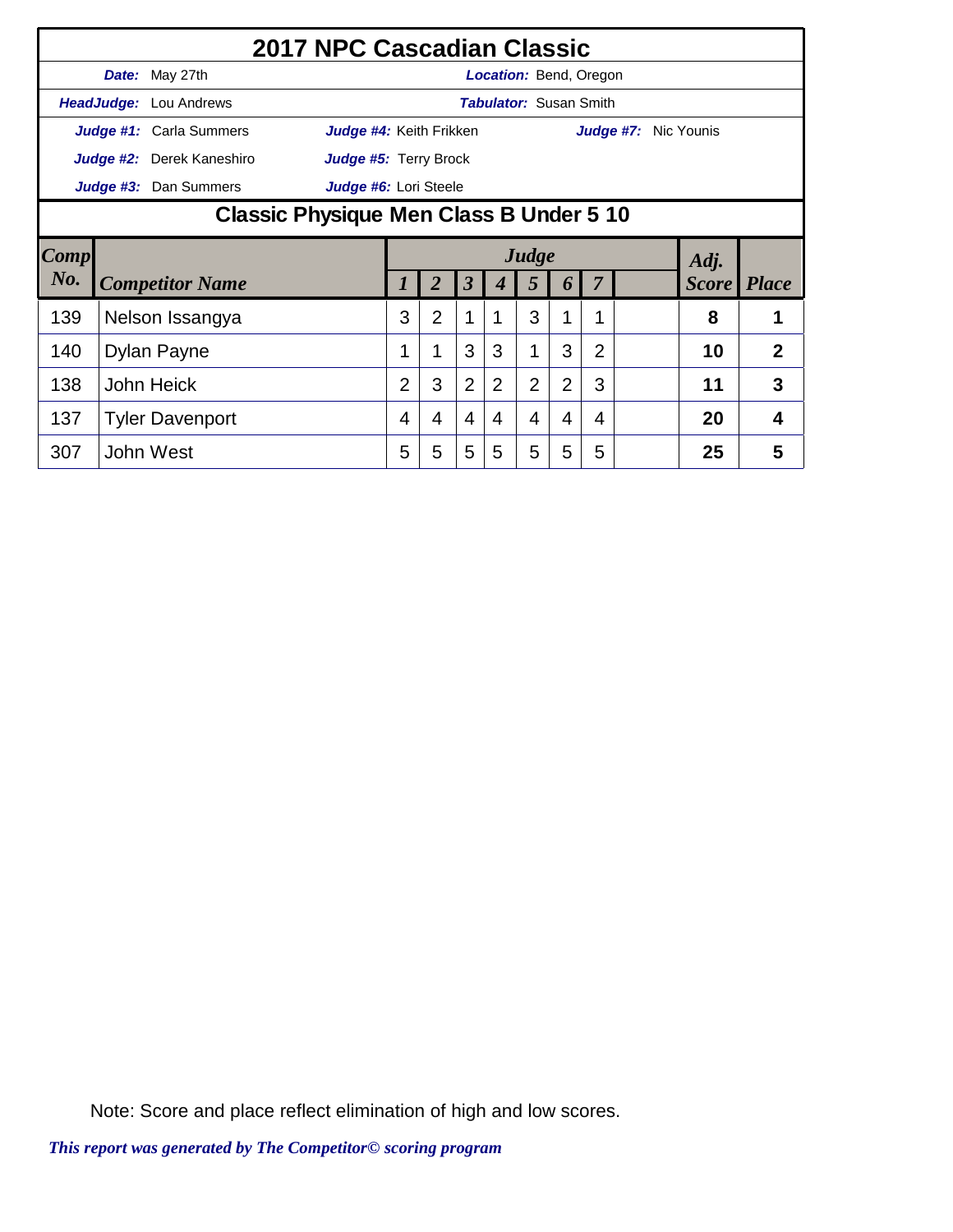|        | 2017 NPC Cascadian Classic             |                              |                |                |                         |                  |                               |                |                |                      |              |                |
|--------|----------------------------------------|------------------------------|----------------|----------------|-------------------------|------------------|-------------------------------|----------------|----------------|----------------------|--------------|----------------|
|        | Date: May 27th                         |                              |                |                |                         |                  | Location: Bend, Oregon        |                |                |                      |              |                |
|        | HeadJudge: Lou Andrews                 |                              |                |                |                         |                  | <b>Tabulator: Susan Smith</b> |                |                |                      |              |                |
|        | Judge #1: Carla Summers                | <b>Judge #4: Wade Lowery</b> |                |                |                         |                  |                               |                |                | Judge #7: Nic Younis |              |                |
|        | Judge #2: Derek Kaneshiro              | Judge #5: Terry Brock        |                |                |                         |                  |                               |                |                |                      |              |                |
|        | Judge #3: Dan Summers                  | Judge #6: Lori Steele        |                |                |                         |                  |                               |                |                |                      |              |                |
|        | Classic Physique Men Class C Over 5 10 |                              |                |                |                         |                  |                               |                |                |                      |              |                |
| Comp   | Judge<br>Adj.                          |                              |                |                |                         |                  |                               |                |                |                      |              |                |
| $N0$ . | <b>Competitor Name</b>                 |                              | 1              | $\overline{2}$ | $\overline{\mathbf{3}}$ | $\boldsymbol{4}$ | 5                             | 6              | $\overline{7}$ |                      | <b>Score</b> | <b>Place</b>   |
| 146    | <b>Dustin Pederson</b>                 |                              | 1              |                | 1                       | 1                | 1                             | 1              | 1              |                      | 5            |                |
| 147    | <b>Brandon Tett</b>                    |                              | $\overline{2}$ | $\overline{2}$ | 4                       | $\overline{2}$   | $\overline{2}$                | $\overline{2}$ | $\overline{2}$ |                      | 10           | $\overline{2}$ |
| 144    | Wayne Jack                             |                              | 3              | 5              | $\overline{2}$          | 4                | 3                             | 4              | 3              |                      | 17           | 3              |
| 143    | Nicolay Ivankin                        |                              | 5              | 4              | 3                       | 3                | 4                             | 3              | 4              |                      | 18           | $\overline{4}$ |
| 142    | <b>Bobby Hewey</b>                     |                              | 4              | 3              | 5                       | 5                | 5                             | 5              | 5              |                      | 24           | 5              |
| 141    | <b>Andrew Fraser</b>                   |                              | 6              | 6              | 7                       | 6                | 7                             | 6              | 6              |                      | 31           | 6              |
| 145    | Nathan Morelli                         |                              | 7              | 7              | 6                       | 7                | 6                             | 7              | 7              |                      | 34           | $\overline{7}$ |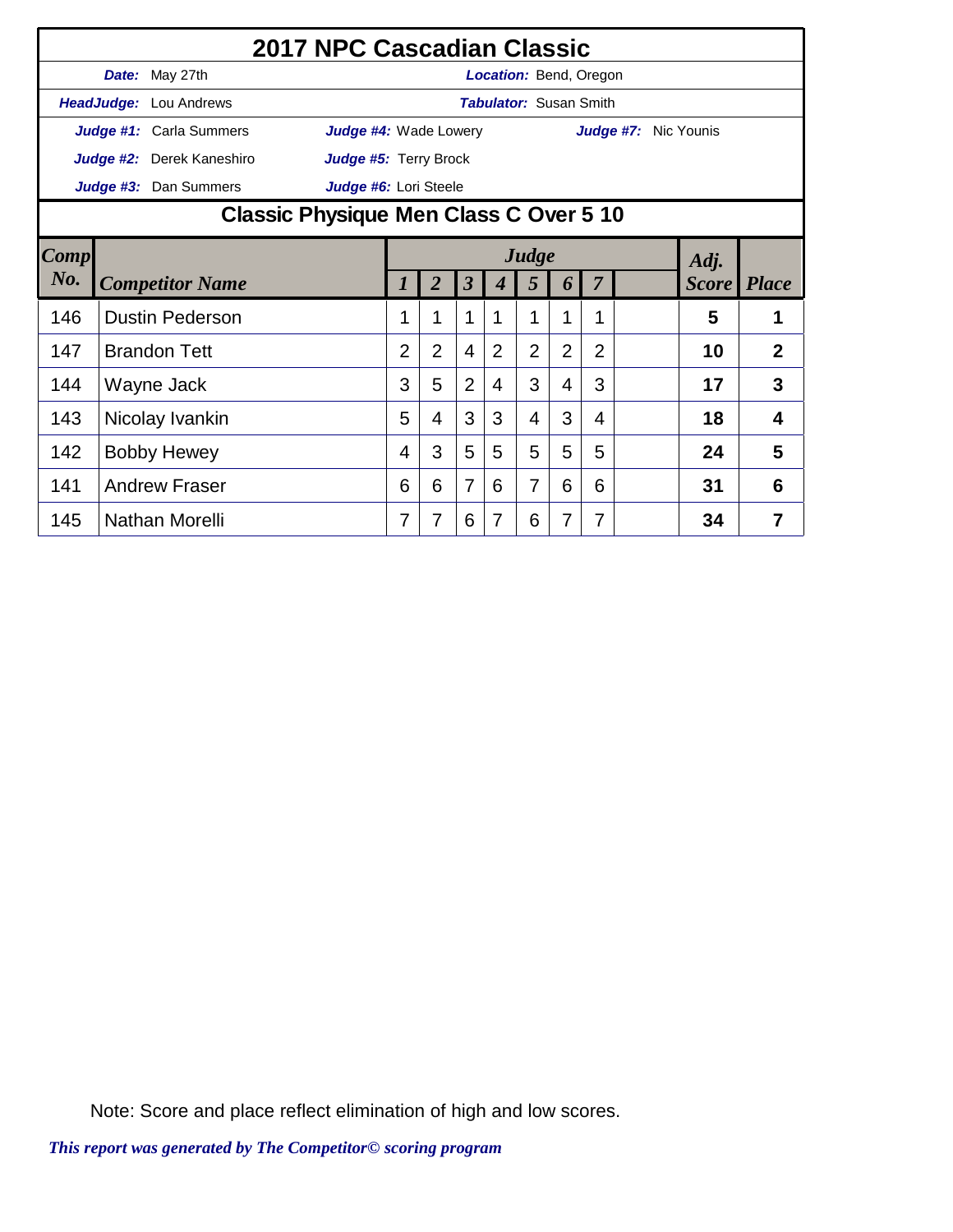|             |                               | 2017 NPC Cascadian Classic           |                |                |                      |                |                               |                |                |                      |              |                |
|-------------|-------------------------------|--------------------------------------|----------------|----------------|----------------------|----------------|-------------------------------|----------------|----------------|----------------------|--------------|----------------|
|             | Date: May 27th                |                                      |                |                |                      |                | <b>Location:</b> Bend, Oregon |                |                |                      |              |                |
|             | <b>HeadJudge:</b> Lou Andrews |                                      |                |                |                      |                | <b>Tabulator: Susan Smith</b> |                |                |                      |              |                |
|             | Judge #1: Carla Summers       | <b>Judge #4: Wade Lowery</b>         |                |                |                      |                |                               |                |                | Judge #7: Nic Younis |              |                |
|             | Judge #2: Derek Kaneshiro     | Judge #5: Terry Brock                |                |                |                      |                |                               |                |                |                      |              |                |
|             | Judge #3: Dan Summers         | Judge #6: Lori Steele                |                |                |                      |                |                               |                |                |                      |              |                |
|             |                               | Masters Physique Men Class A Over 40 |                |                |                      |                |                               |                |                |                      |              |                |
| <b>Comp</b> |                               |                                      |                |                |                      |                | Judge                         |                |                |                      | Adj.         |                |
| No.         | <b>Competitor Name</b>        |                                      |                | $\overline{2}$ | $\boldsymbol{\beta}$ | 4              | 5                             | 6              | $\overline{7}$ |                      | <b>Score</b> | <b>Place</b>   |
| 151         | Ed Casaday                    |                                      | 1              | 4              | $\overline{2}$       | 2              | 1                             | 1              | $\overline{2}$ |                      | 8            | 1              |
| 156         | Jason Lobaugh                 |                                      | $\overline{2}$ | $\overline{2}$ | 1                    | 1              | $\overline{2}$                | $\overline{2}$ | 3              |                      | 9            | $\overline{2}$ |
| 148         | Monte Burch                   |                                      | 4              | 1              | 3                    | 3              | 3                             | 3              | 1              |                      | 13           | 3              |
| 155         | Larry Zeigler                 |                                      | 5              | 3              | $\overline{4}$       | 5              | 4                             | 5              | 4              |                      | 22           | 4              |
| 149         | <b>Steve Cain</b>             |                                      | 3              | 5              | 5                    | 4              | 5                             | 4              | 5              |                      | 23           | 5              |
| 153         | Dan Sneeringer                |                                      | 8              | 8              | 6                    | 6              | 6                             | 6              | 6              |                      | 32           | 6              |
| 154         | <b>Tony Vegas Milhizer</b>    |                                      | 7              | 6              | $\overline{7}$       | $\overline{7}$ | 7                             | $\overline{7}$ | 7              |                      | 35           | 7              |
| 152         | <b>Bruce Gevers</b>           |                                      | 9              | 9              | 8                    | 8              | 8                             | 8              | 8              |                      | 41           | 8              |
| 150         | Jay Carlson                   |                                      | 6              | 7              | 9                    | 9              | 9                             | 9              | 9              |                      | 43           | 9              |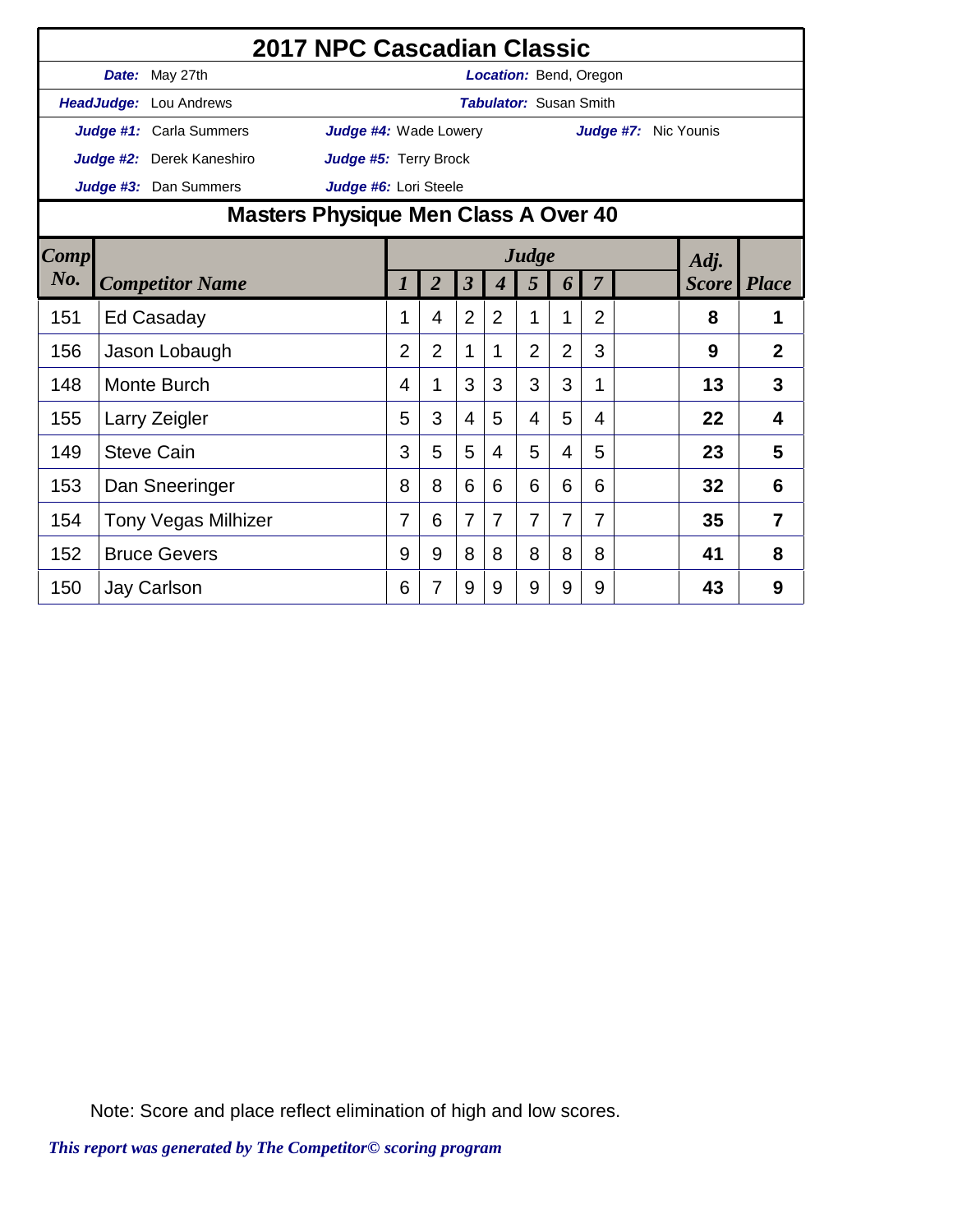|                        | 2017 NPC Cascadian Classic           |                              |   |                |                               |                |                       |                |                      |              |              |
|------------------------|--------------------------------------|------------------------------|---|----------------|-------------------------------|----------------|-----------------------|----------------|----------------------|--------------|--------------|
|                        | Date: May 27th                       |                              |   |                | <b>Location: Bend, Oregon</b> |                |                       |                |                      |              |              |
|                        | <b>HeadJudge:</b> Lou Andrews        |                              |   |                | <b>Tabulator: Susan Smith</b> |                |                       |                |                      |              |              |
|                        | Judge #1: Carla Summers              | <b>Judge #4:</b> Wade Lowery |   |                |                               |                |                       |                | Judge #7: Nic Younis |              |              |
|                        | <b>Judge #2:</b> Derek Kaneshiro     | <b>Judge #5: Terry Brock</b> |   |                |                               |                |                       |                |                      |              |              |
|                        | Judge #3: Dan Summers                | Judge #6: Lori Steele        |   |                |                               |                |                       |                |                      |              |              |
|                        | Masters Physique Men Class B Over 50 |                              |   |                |                               |                |                       |                |                      |              |              |
| $\lfloor Comp \rfloor$ |                                      |                              |   |                |                               | Judge          |                       |                |                      | Adj.         |              |
| No.                    | <b>Competitor Name</b>               |                              | 2 | 3              | 4                             | 5              | $\boldsymbol{\theta}$ |                |                      | <b>Score</b> | <b>Place</b> |
| 157                    | <b>Steve Cain</b>                    | 1                            | 1 | $\overline{2}$ |                               |                |                       | $\overline{2}$ |                      | 6            |              |
| 158                    | Mark Chapman                         | $\overline{2}$               | 2 | 1              | 2                             | $\overline{2}$ | 2                     |                |                      | 9            | 2            |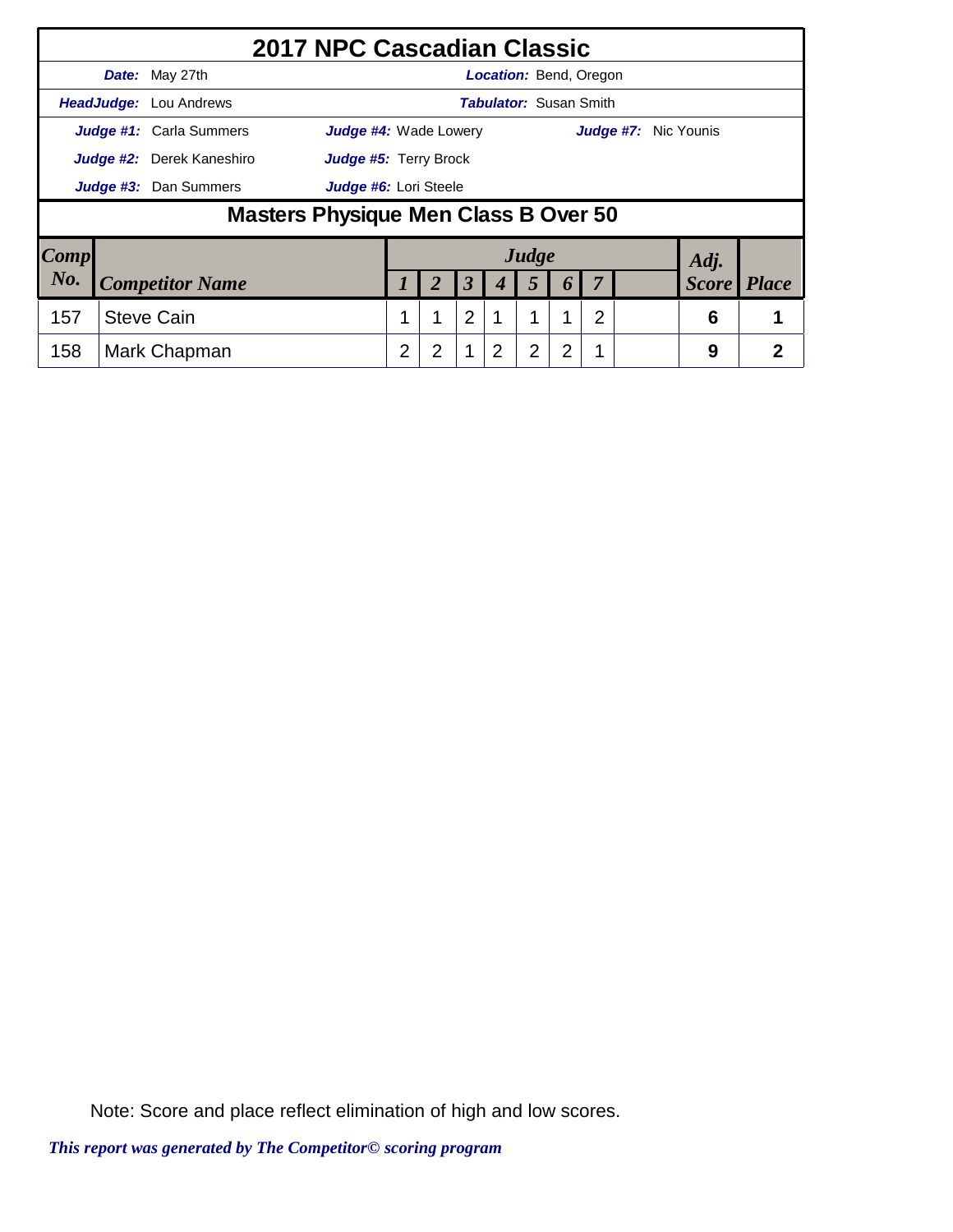|      | 2017 NPC Cascadian Classic     |                              |  |   |                               |       |                  |                      |              |              |
|------|--------------------------------|------------------------------|--|---|-------------------------------|-------|------------------|----------------------|--------------|--------------|
|      | Date: May 27th                 |                              |  |   | <b>Location: Bend, Oregon</b> |       |                  |                      |              |              |
|      | <b>HeadJudge:</b> Lou Andrews  |                              |  |   | <b>Tabulator:</b> Susan Smith |       |                  |                      |              |              |
|      | <b>Judge #1:</b> Carla Summers | <b>Judge #4:</b> Wade Lowery |  |   |                               |       |                  | Judge #7: Nic Younis |              |              |
|      | Judge #2: Derek Kaneshiro      | Judge #5: Terry Brock        |  |   |                               |       |                  |                      |              |              |
|      | <b>Judge #3:</b> Dan Summers   | Judge #6: Lori Steele        |  |   |                               |       |                  |                      |              |              |
|      |                                | Junior Physique Men          |  |   |                               |       |                  |                      |              |              |
| Comp |                                |                              |  |   |                               | Judge |                  |                      | Adj.         |              |
| No.  | <b>Competitor Name</b>         |                              |  | 3 |                               | 5     | $\boldsymbol{0}$ |                      | <b>Score</b> | <b>Place</b> |
| 159  | Zachary Mackay                 |                              |  |   |                               |       |                  |                      | 5            |              |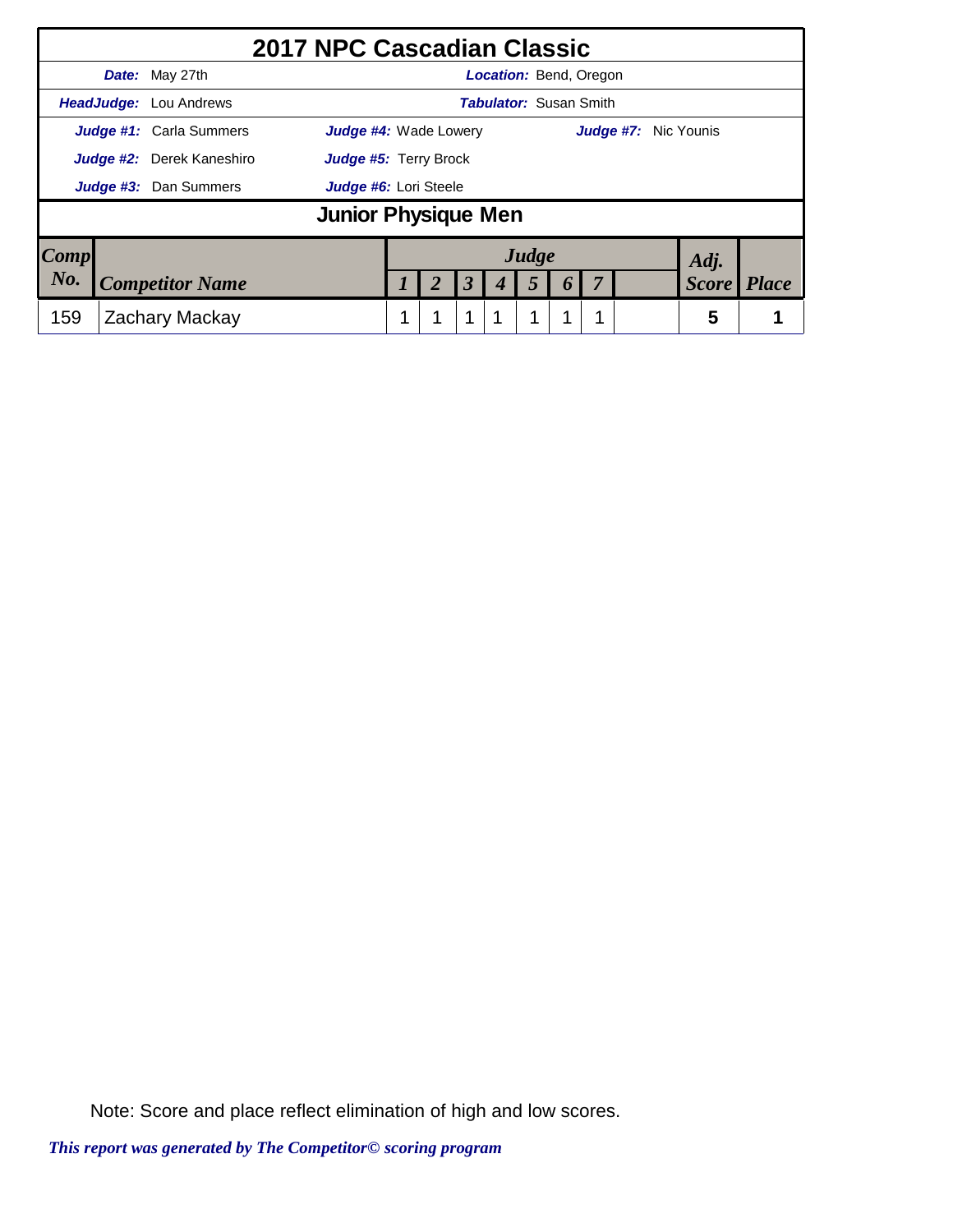|             |                            | 2017 NPC Cascadian Classic   |                |                |                         |                  |                               |                |                |                      |              |                |
|-------------|----------------------------|------------------------------|----------------|----------------|-------------------------|------------------|-------------------------------|----------------|----------------|----------------------|--------------|----------------|
|             | Date: May 27th             |                              |                |                |                         |                  | <b>Location: Bend, Oregon</b> |                |                |                      |              |                |
|             | HeadJudge: Lou Andrews     |                              |                |                |                         |                  | <b>Tabulator: Susan Smith</b> |                |                |                      |              |                |
|             | Judge #1: Carla Summers    | <b>Judge #4: Wade Lowery</b> |                |                |                         |                  |                               |                |                | Judge #7: Nic Younis |              |                |
|             | Judge #2: Derek Kaneshiro  | Judge #5: Terry Brock        |                |                |                         |                  |                               |                |                |                      |              |                |
|             | Judge #3: Dan Summers      | Judge #6: Lori Steele        |                |                |                         |                  |                               |                |                |                      |              |                |
|             |                            | True Novice Physique Men     |                |                |                         |                  |                               |                |                |                      |              |                |
| <b>Comp</b> |                            |                              |                |                |                         |                  | Judge                         |                |                |                      | Adj.         |                |
| $N0$ .      | <b>Competitor Name</b>     |                              | 1              | $\overline{2}$ | $\overline{\mathbf{3}}$ | $\boldsymbol{4}$ | 5                             | 6              | $\overline{7}$ |                      | <b>Score</b> | <b>Place</b>   |
| 164         | <b>Bobby Hewey</b>         |                              | 1              | 1              | 1                       | 1                | 1                             | 1              | 1              |                      | 5            | 1              |
| 163         | Cody Fredrickson           |                              | $\overline{2}$ | $\overline{2}$ | 2                       | $\overline{2}$   | $\overline{2}$                | $\overline{2}$ | 4              |                      | 10           | $\overline{2}$ |
| 160         | <b>Carl Barlow</b>         |                              | 5              | 3              | $\overline{4}$          | 3                | 4                             | 3              | $\overline{2}$ |                      | 17           | 3              |
| 166         | <b>Brandon Markus</b>      |                              | 3              | 4              | 5                       | 4                | 5                             | 5              | 3              |                      | 21           | 4              |
| 168         | Dan Sneeringer             |                              | 4              | 5              | 3                       | 5                | 3                             | 4              | 5              |                      | 21           | 5              |
| 165         | Nick Magro                 |                              | 6              | 8              | 10                      | 8                | 6                             | 6              | 6              |                      | 34           | 6              |
| 169         | <b>Tony Vegas Milhizer</b> |                              | 7              | 6              | $\overline{7}$          | 7                | $\overline{7}$                | 7              | 7              |                      | 35           | 7              |
| 162         | <b>Andrew Fraser</b>       |                              | 8              | $\overline{7}$ | 6                       | 6                | 8                             | 9              | 8              |                      | 37           | 8              |
| 161         | Jay Carlson                |                              | 10             | 9              | 8                       | 9                | 9                             | 10             | 9              |                      | 46           | 9              |
| 167         | Mike Roach                 |                              | 9              | 10             | 10                      | 10               | 10                            | 8              | 10             |                      | 49           | 10             |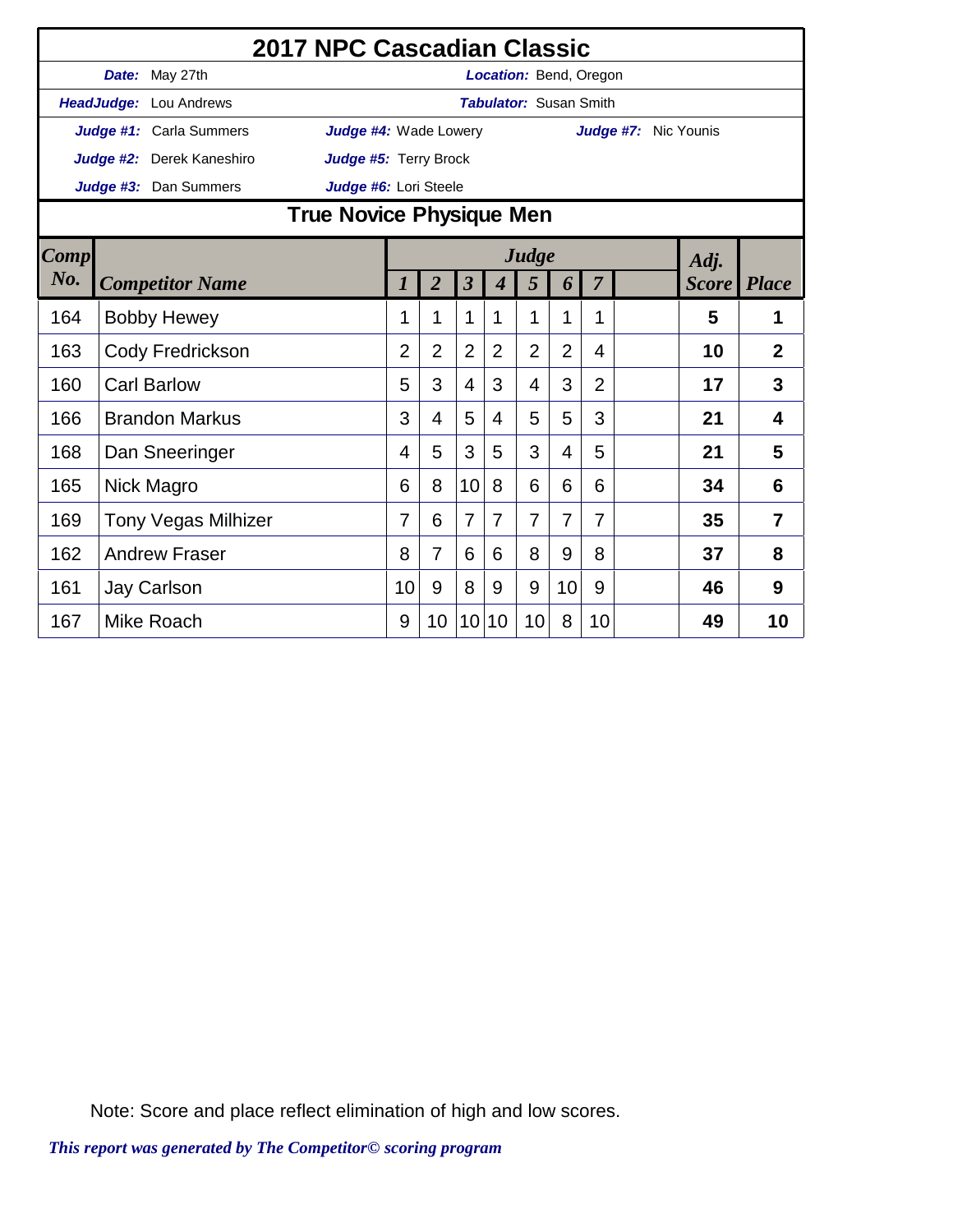|      |                                        | 2017 NPC Cascadian Classic     |                              |   |                |                      |   |                               |                       |                |  |                             |   |
|------|----------------------------------------|--------------------------------|------------------------------|---|----------------|----------------------|---|-------------------------------|-----------------------|----------------|--|-----------------------------|---|
|      |                                        | <b>Date:</b> May 27th          |                              |   |                |                      |   | <b>Location:</b> Bend, Oregon |                       |                |  |                             |   |
|      |                                        | HeadJudge: Lou Andrews         |                              |   |                |                      |   | <b>Tabulator:</b> Susan Smith |                       |                |  |                             |   |
|      |                                        | <b>Judge #1:</b> Carla Summers | <b>Judge #4: Wade Lowery</b> |   |                |                      |   |                               |                       |                |  | <b>Judge #7:</b> Nic Younis |   |
|      |                                        | Judge #2: Derek Kaneshiro      | Judge #5: Terry Brock        |   |                |                      |   |                               |                       |                |  |                             |   |
|      |                                        | Judge #3: Dan Summers          | Judge #6: Lori Steele        |   |                |                      |   |                               |                       |                |  |                             |   |
|      | Novice Physique Men Class A Under 5 10 |                                |                              |   |                |                      |   |                               |                       |                |  |                             |   |
| Comp |                                        |                                |                              |   |                |                      |   | Judge                         |                       |                |  | Adj.                        |   |
| No.  |                                        | <b>Competitor Name</b>         |                              |   |                | $\boldsymbol{\beta}$ |   | 5                             | $\boldsymbol{\theta}$ |                |  | <b>Score</b> Place          |   |
| 171  | Monte Burch                            |                                |                              |   | $\overline{2}$ | 1                    | 1 |                               | 1                     | 1              |  | 5                           |   |
| 170  | Eduardo Arechiga                       |                                |                              |   |                | $\overline{2}$       | 2 | $\overline{2}$                | $\overline{2}$        | $\overline{2}$ |  | 10                          | 2 |
| 172  |                                        | <b>Jared Sobotta</b>           |                              | 3 | 3              | 3                    | 3 | 3                             | 3                     | 3              |  | 15                          | 3 |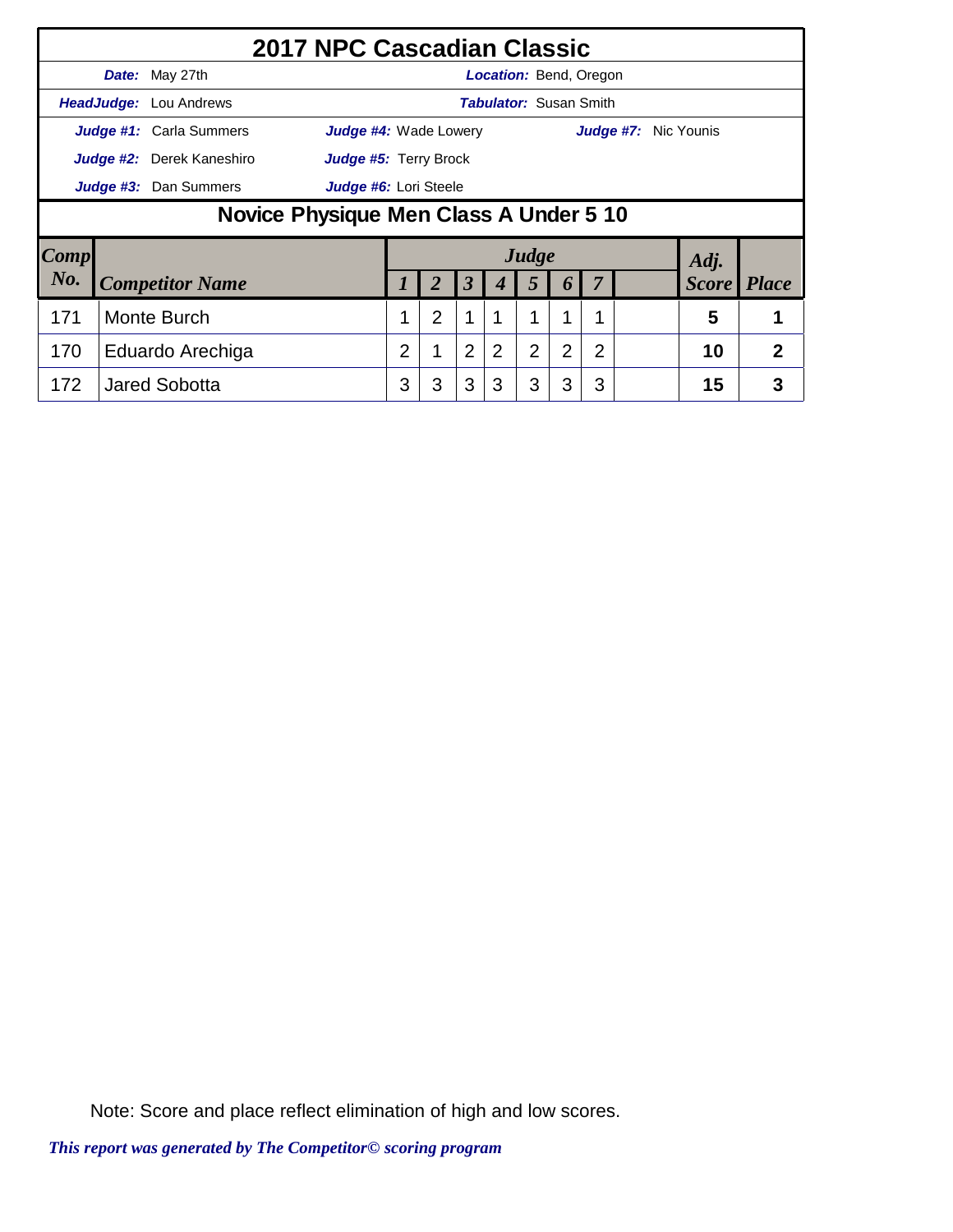|        | 2017 NPC Cascadian Classic            |                              |                |                |                         |                  |                               |                |                |                      |              |                |
|--------|---------------------------------------|------------------------------|----------------|----------------|-------------------------|------------------|-------------------------------|----------------|----------------|----------------------|--------------|----------------|
|        | Date: May 27th                        |                              |                |                |                         |                  | Location: Bend, Oregon        |                |                |                      |              |                |
|        | HeadJudge: Lou Andrews                |                              |                |                |                         |                  | <b>Tabulator: Susan Smith</b> |                |                |                      |              |                |
|        | Judge #1: Carla Summers               | <b>Judge #4: Wade Lowery</b> |                |                |                         |                  |                               |                |                | Judge #7: Nic Younis |              |                |
|        | Judge #2: Derek Kaneshiro             | Judge #5: Terry Brock        |                |                |                         |                  |                               |                |                |                      |              |                |
|        | Judge #3: Dan Summers                 | Judge #6: Lori Steele        |                |                |                         |                  |                               |                |                |                      |              |                |
|        | Novice Physique Men Class B Over 5 10 |                              |                |                |                         |                  |                               |                |                |                      |              |                |
| Comp   | Judge<br>Adj.                         |                              |                |                |                         |                  |                               |                |                |                      |              |                |
| $N0$ . | <b>Competitor Name</b>                |                              | 1              | $\overline{2}$ | $\overline{\mathbf{3}}$ | $\boldsymbol{4}$ | 5                             | 6              | $\overline{7}$ |                      | <b>Score</b> | <b>Place</b>   |
| 174    | Ed Casaday                            |                              | 1              |                | 1                       | 1                | 1                             | 1              | 1              |                      | 5            |                |
| 175    | Errol Franada                         |                              | $\overline{2}$ | $\overline{2}$ | $\overline{2}$          | $\overline{2}$   | $\overline{2}$                | 4              | 3              |                      | 11           | $\overline{2}$ |
| 177    | <b>Brandon Markus</b>                 |                              | 3              | 3              | 3                       | 3                | 4                             | $\overline{2}$ | $\overline{2}$ |                      | 14           | 3              |
| 179    | <b>Zach Thomas</b>                    |                              | 4              | 4              | 4                       | 4                | 3                             | 5              | 5              |                      | 21           | $\overline{4}$ |
| 176    | <b>Andrew Fraser</b>                  |                              | 6              | 5              | $\overline{7}$          | 5                | 7                             | 3              | 4              |                      | 27           | 5              |
| 173    | Ali Abdulrahman                       |                              | 5              | 6              | 6                       | $\overline{7}$   | 5                             | 6              | 6              |                      | 29           | 6              |
| 178    | <b>Travis Skinner</b>                 |                              | 7              |                | 5                       | 6                | 6                             | 7              | 7              |                      | 33           | $\overline{7}$ |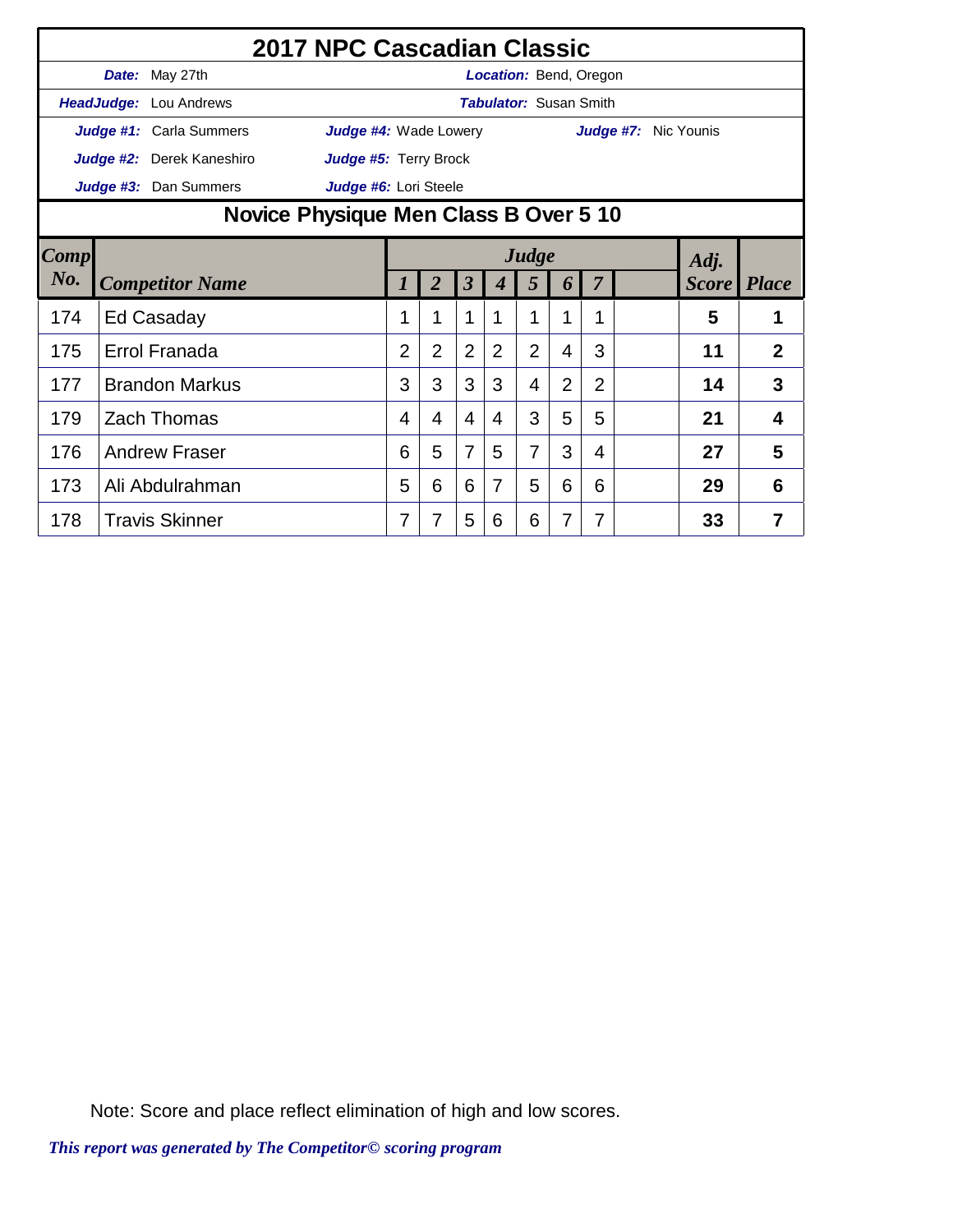|                        | 2017 NPC Cascadian Classic          |                                |                |                |                      |                               |                |                  |   |                             |              |                |
|------------------------|-------------------------------------|--------------------------------|----------------|----------------|----------------------|-------------------------------|----------------|------------------|---|-----------------------------|--------------|----------------|
|                        | Date: May 27th                      |                                |                |                |                      | <b>Location: Bend, Oregon</b> |                |                  |   |                             |              |                |
|                        | <b>HeadJudge:</b> Lou Andrews       |                                |                |                |                      | <b>Tabulator: Susan Smith</b> |                |                  |   |                             |              |                |
|                        | <b>Judge #1:</b> Carla Summers      | <b>Judge #4: Keith Frikken</b> |                |                |                      |                               |                |                  |   | <b>Judge #7:</b> Nic Younis |              |                |
|                        | Judge #2: Derek Kaneshiro           | <b>Judge #5: Terry Brock</b>   |                |                |                      |                               |                |                  |   |                             |              |                |
|                        | Judge #3: Dan Summers               | Judge #6: Lori Steele          |                |                |                      |                               |                |                  |   |                             |              |                |
|                        | Open Physique Men Class A Under 5 6 |                                |                |                |                      |                               |                |                  |   |                             |              |                |
| $\lfloor Comp \rfloor$ |                                     |                                |                |                |                      |                               | Judge          |                  |   |                             | Adj.         |                |
| No.                    | <b>Competitor Name</b>              |                                |                | 2              | $\boldsymbol{\beta}$ | 4                             | 5              | $\boldsymbol{b}$ | 7 |                             | <b>Score</b> | <i>Place</i>   |
| 180                    | Christopher Ammerman                |                                | 1              | 1              | $\mathbf 1$          |                               |                |                  | 1 |                             | 5            |                |
| 181                    | <b>Tony Vegas Milhizer</b>          |                                | $\overline{2}$ | $\overline{2}$ | $\overline{2}$       | 2                             | $\overline{2}$ | 2                | 2 |                             | 10           | $\overline{2}$ |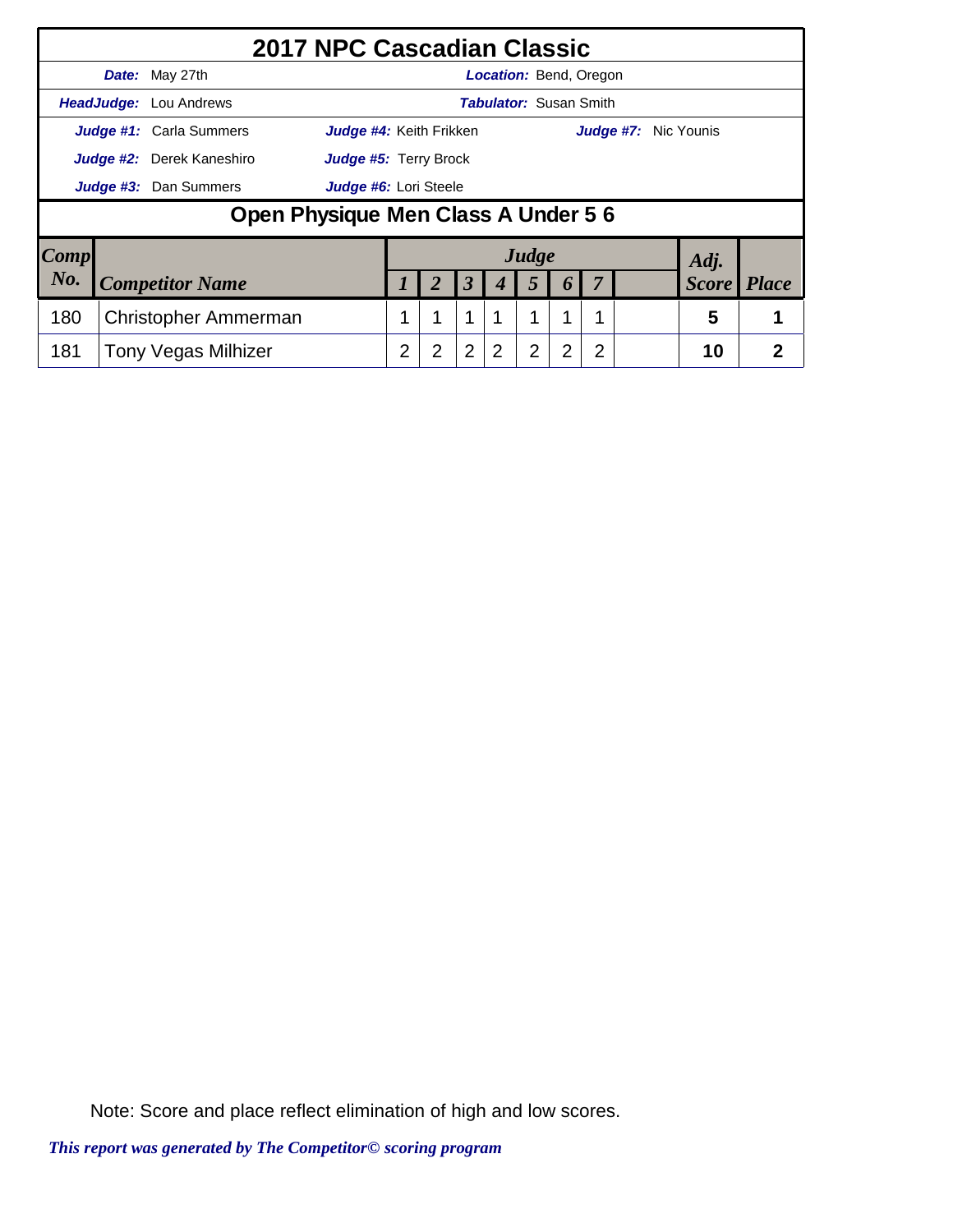|         |            | 2017 NPC Cascadian Classic                                       |  |   |                               |  |                             |              |       |
|---------|------------|------------------------------------------------------------------|--|---|-------------------------------|--|-----------------------------|--------------|-------|
|         |            | <b>Date:</b> May 27th                                            |  |   | <b>Location: Bend, Oregon</b> |  |                             |              |       |
|         | HeadJudge: | Lou Andrews                                                      |  |   | <b>Tabulator:</b> Susan Smith |  |                             |              |       |
|         |            | <b>Judge #1:</b> Carla Summers<br><b>Judge #4:</b> Keith Frikken |  |   |                               |  | <b>Judge #7:</b> Nic Younis |              |       |
|         |            | Judge #2: Derek Kaneshiro<br>Judge #5: Terry Brock               |  |   |                               |  |                             |              |       |
|         |            | <b>Judge #3:</b> Dan Summers<br>Judge #6: Lori Steele            |  |   |                               |  |                             |              |       |
|         |            | Open Physique Men Class B Under 5 8                              |  |   |                               |  |                             |              |       |
| Comp    |            |                                                                  |  |   | Judge                         |  |                             | Adj.         |       |
| $N_{0}$ |            | <b>Competitor Name</b>                                           |  | 3 |                               |  |                             | <b>Score</b> | Place |
| 182     |            | <b>Christopher Robinson</b>                                      |  | 1 | 1                             |  |                             | 5            |       |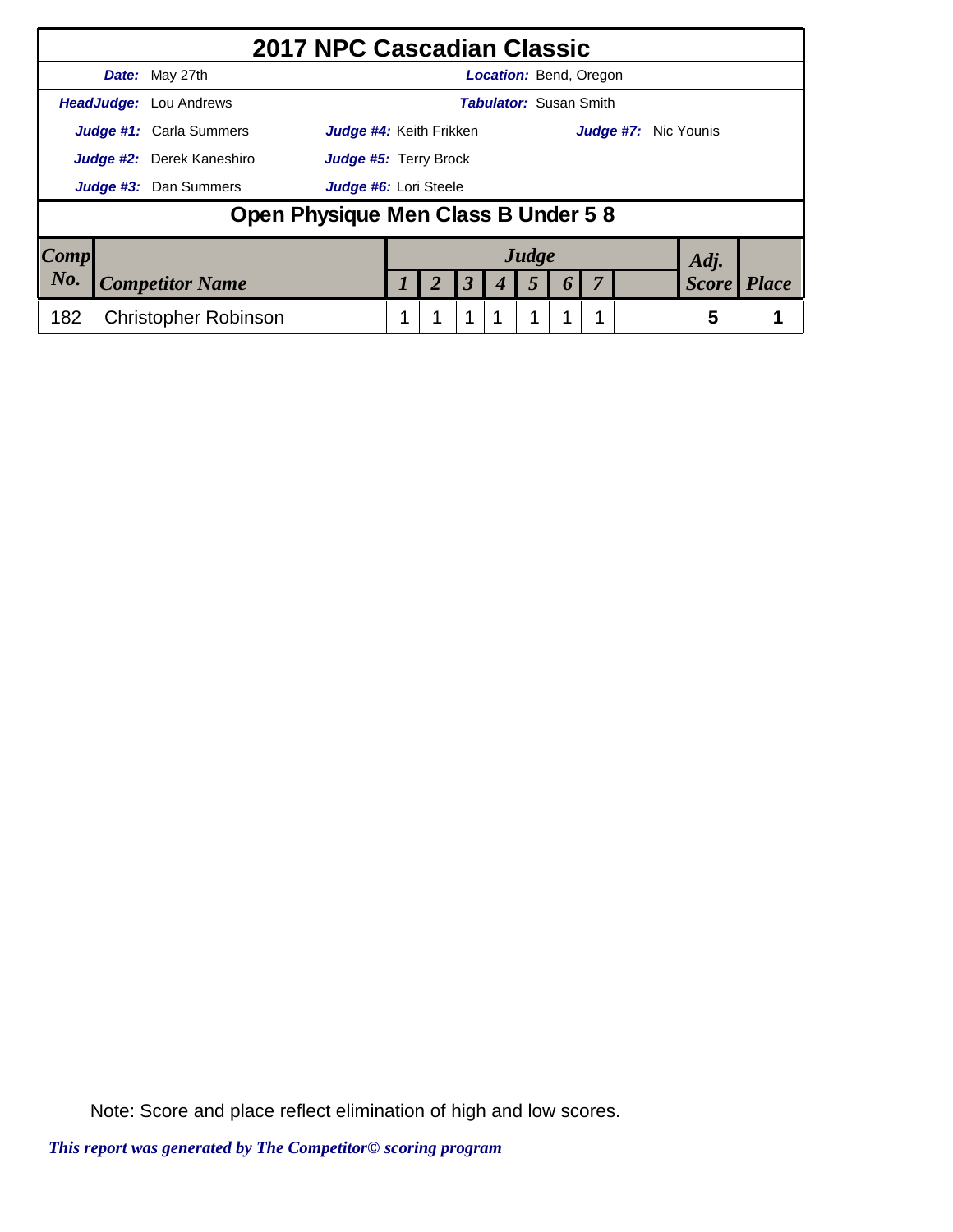|             | 2017 NPC Cascadian Classic           |                         |                |                |                |   |                               |                  |                |                      |    |                    |
|-------------|--------------------------------------|-------------------------|----------------|----------------|----------------|---|-------------------------------|------------------|----------------|----------------------|----|--------------------|
|             | Date: May 27th                       |                         |                |                |                |   | Location: Bend, Oregon        |                  |                |                      |    |                    |
|             | <b>HeadJudge:</b> Lou Andrews        |                         |                |                |                |   | <b>Tabulator:</b> Susan Smith |                  |                |                      |    |                    |
|             | Judge #1: Carla Summers              | Judge #4: Keith Frikken |                |                |                |   |                               |                  |                | Judge #7: Nic Younis |    |                    |
|             | Judge #2: Derek Kaneshiro            | Judge #5: Terry Brock   |                |                |                |   |                               |                  |                |                      |    |                    |
|             | Judge #3: Dan Summers                | Judge #6: Lori Steele   |                |                |                |   |                               |                  |                |                      |    |                    |
|             | Open Physique Men Class C Under 5 10 |                         |                |                |                |   |                               |                  |                |                      |    |                    |
| <b>Comp</b> |                                      | Judge<br>Adj.           |                |                |                |   |                               |                  |                |                      |    |                    |
| $N0$ .      | <b>Competitor Name</b>               |                         |                |                | 3              |   | 5                             | $\boldsymbol{0}$ |                |                      |    | <b>Score</b> Place |
| 184         | Joshua Benedict                      |                         |                |                |                |   | 1                             | 5                |                |                      | 5  |                    |
| 186         | <b>RJ</b> Franada                    |                         | 4              | $\overline{2}$ | $\overline{2}$ | 3 | $\overline{2}$                | 4                | $\overline{2}$ |                      | 13 | $\overline{2}$     |
| 308         | Nathan Agamata                       |                         | $\overline{2}$ | 3              | 3              | 2 | 3                             | 1                | 3              |                      | 13 | 3                  |
| 183         | Eduardo Arechiga                     |                         | 3              | 4              | 4              | 5 | 5                             | 3                | 4              |                      | 20 | 4                  |
| 185         | Michael Coley                        |                         | 5              | 5              | 5              | 4 | 4                             | 2                | 5              |                      | 23 | 5                  |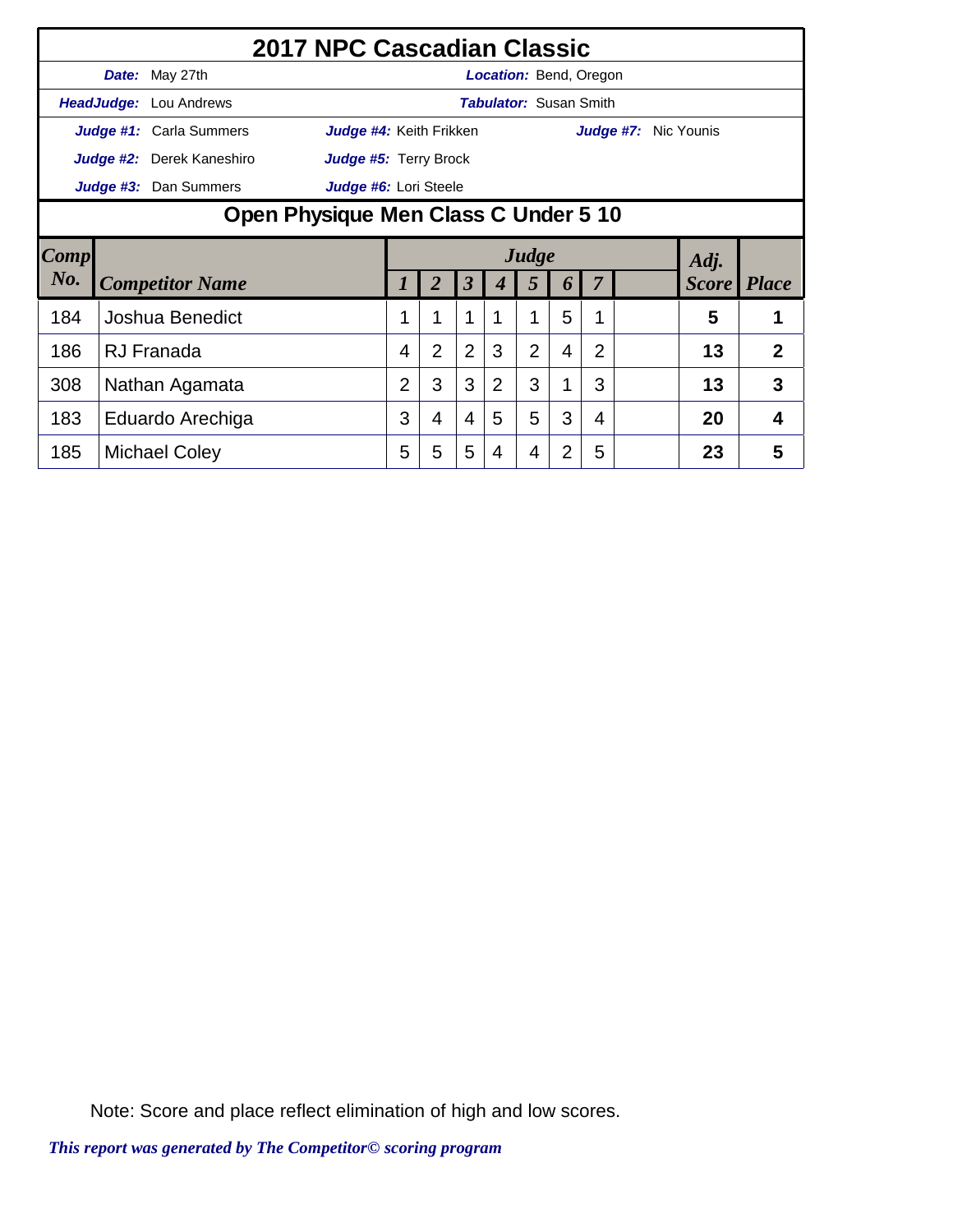|                | 2017 NPC Cascadian Classic        |                         |                |                |                         |                               |                |                |                |           |                    |                |
|----------------|-----------------------------------|-------------------------|----------------|----------------|-------------------------|-------------------------------|----------------|----------------|----------------|-----------|--------------------|----------------|
|                | Date: May 27th                    |                         |                |                |                         | Location: Bend, Oregon        |                |                |                |           |                    |                |
|                | HeadJudge: Lou Andrews            |                         |                |                |                         | <b>Tabulator: Susan Smith</b> |                |                |                |           |                    |                |
|                | Judge #1: Carla Summers           | Judge #4: Keith Frikken |                |                |                         |                               |                |                |                | Judge #7: | Nic Younis         |                |
|                | <b>Judge #2:</b> Derek Kaneshiro  | Judge #5: Terry Brock   |                |                |                         |                               |                |                |                |           |                    |                |
|                | Judge #3: Dan Summers             | Judge #6: Lori Steele   |                |                |                         |                               |                |                |                |           |                    |                |
|                | Open Physique Men Class D Under 6 |                         |                |                |                         |                               |                |                |                |           |                    |                |
| $\boxed{Comp}$ |                                   | Judge<br>Adj.           |                |                |                         |                               |                |                |                |           |                    |                |
| No.            | <b>Competitor Name</b>            |                         | 1              | $\overline{2}$ | $\overline{\mathbf{3}}$ | $\boldsymbol{4}$              | 5              | 6              | $\overline{7}$ |           | <b>Score</b> Place |                |
| 193            | Dane Tufford                      |                         | 1              |                | 1                       |                               | $\overline{2}$ | 1              | $\overline{2}$ |           | 6                  |                |
| 188            | Julian Esquivel                   |                         | 3              | $\overline{2}$ | 4                       | $\overline{2}$                | 1              | $\overline{2}$ | 1              |           | 10                 | $\overline{2}$ |
| 191            | <b>Tomas Hron</b>                 |                         | $\overline{2}$ | 3              | 3                       | 3                             | 3              | 4              | 3              |           | 15                 | 3              |
| 190            | <b>Ben Hottel</b>                 |                         | 4              | 4              | $\overline{2}$          | 5                             | 4              | 3              | 5              |           | 20                 | $\overline{4}$ |
| 192            | <b>Jeff Nelson</b>                |                         | 6              | 5              | 5                       | 4                             | 5              | 7              | 4              |           | 25                 | 5              |
| 189            | <b>Errol Franada</b>              |                         | $\overline{7}$ | 6              | 6                       | 6                             | 6              | 5              | $\overline{7}$ |           | 31                 | 6              |
| 187            | <b>Beau Breedlove</b>             |                         | 5              | 7              | 7                       | 7                             | 7              | 6              | 6              |           | 33                 | 7              |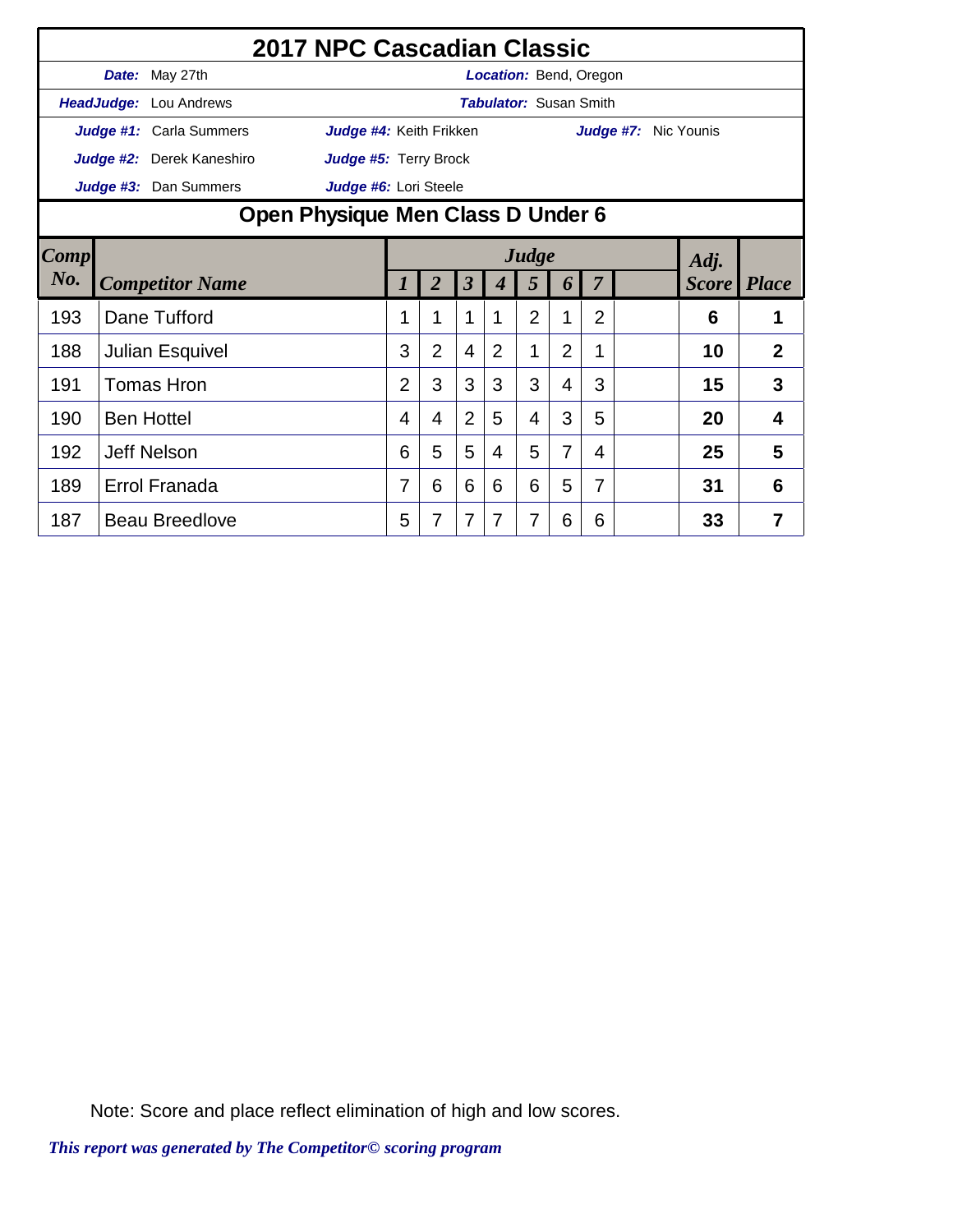|      |                                  |                           | 2017 NPC Cascadian Classic |                |                |                      |                |                               |                |                |  |  |                    |   |
|------|----------------------------------|---------------------------|----------------------------|----------------|----------------|----------------------|----------------|-------------------------------|----------------|----------------|--|--|--------------------|---|
|      |                                  | <b>Date:</b> May 27th     |                            |                |                |                      |                | <b>Location:</b> Bend, Oregon |                |                |  |  |                    |   |
|      |                                  | HeadJudge: Lou Andrews    |                            |                |                |                      |                | <b>Tabulator:</b> Susan Smith |                |                |  |  |                    |   |
|      |                                  | Judge #1: Carla Summers   | Judge #4: Keith Frikken    |                |                |                      |                |                               |                | Judge #7:      |  |  | Nic Younis         |   |
|      |                                  | Judge #2: Derek Kaneshiro | Judge #5: Terry Brock      |                |                |                      |                |                               |                |                |  |  |                    |   |
|      |                                  | Judge #3: Dan Summers     | Judge #6: Lori Steele      |                |                |                      |                |                               |                |                |  |  |                    |   |
|      | Open Physique Men Class E Over 6 |                           |                            |                |                |                      |                |                               |                |                |  |  |                    |   |
| Comp |                                  |                           |                            |                |                |                      |                | Judge                         |                |                |  |  | Adj.               |   |
| No.  |                                  | <b>Competitor Name</b>    |                            | $\prime$       | 2              | $\boldsymbol{\beta}$ | 4              | 5                             | 6              |                |  |  | <b>Score</b> Place |   |
| 195  |                                  | <b>Dustin Pederson</b>    |                            | 1              |                | 1                    | 1              | 1                             | 1              | 1              |  |  | 5                  |   |
| 197  |                                  | <b>Daniel Wilson</b>      |                            | 3              | $\overline{2}$ | $\overline{2}$       | $\overline{2}$ | $\overline{2}$                | 3              | $\overline{2}$ |  |  | 11                 | 2 |
| 194  |                                  | <b>Zachary Akers</b>      |                            | $\overline{2}$ | 3              | 3                    | 3              | 3                             | $\overline{2}$ | 3              |  |  | 14                 | 3 |
| 196  |                                  | <b>Zach Thomas</b>        |                            | 4              | 4              | 4                    | 4              | 4                             | 4              | 4              |  |  | 20                 | 4 |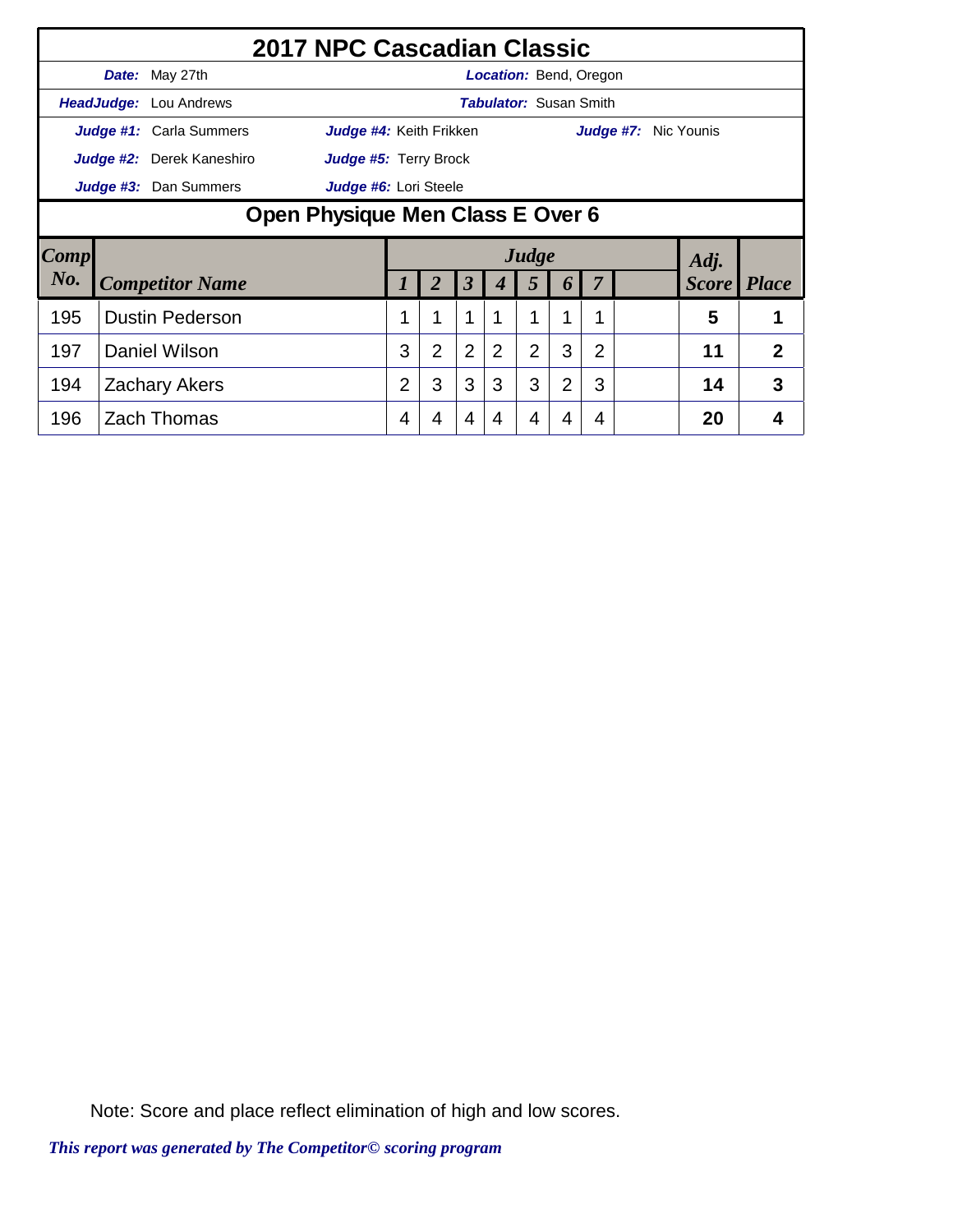|             |                           | 2017 NPC Cascadian Classic           |                 |                |                 |                             |                               |                |                |                      |                    |                |
|-------------|---------------------------|--------------------------------------|-----------------|----------------|-----------------|-----------------------------|-------------------------------|----------------|----------------|----------------------|--------------------|----------------|
|             | Date: May 27th            |                                      |                 |                |                 |                             | Location: Bend, Oregon        |                |                |                      |                    |                |
|             | HeadJudge: Lou Andrews    |                                      |                 |                |                 |                             | <b>Tabulator: Susan Smith</b> |                |                |                      |                    |                |
|             | Judge #1: Carla Summers   | Judge #4: Keith Frikken              |                 |                |                 |                             |                               |                |                | Judge #7: Nic Younis |                    |                |
|             | Judge #2: Derek Kaneshiro | Judge #5: Terry Brock                |                 |                |                 |                             |                               |                |                |                      |                    |                |
|             | Judge #3: Dan Summers     | Judge #6: Lori Steele                |                 |                |                 |                             |                               |                |                |                      |                    |                |
|             |                           | Masters Bikini Women Class A Over 35 |                 |                |                 |                             |                               |                |                |                      |                    |                |
| <b>Comp</b> |                           |                                      |                 |                |                 |                             | Judge                         |                |                |                      | Adj.               |                |
| No.         | <b>Competitor Name</b>    |                                      | 1               | $\overline{2}$ | $\mathfrak{z}$  | $\overline{\boldsymbol{4}}$ | 5                             | 6              | $\overline{7}$ |                      | <b>Score</b> Place |                |
| 199         | <b>Shirley Carney</b>     |                                      | 1               | 1              | $\overline{2}$  | $\overline{2}$              | $\overline{2}$                | 1              | 1              |                      | $\overline{7}$     | 1              |
| 201         | Lara Cooke                |                                      | $\overline{2}$  | $\overline{2}$ | 1               | 1                           | 1                             | $\overline{2}$ | 3              |                      | 8                  | $\overline{2}$ |
| 204         | <b>Heather Gomez</b>      |                                      | 3               | 3              | 3               | 3                           | 5                             | 4              | $\overline{2}$ |                      | 16                 | 3              |
| 205         | <b>Yvonne Howell</b>      |                                      | 4               | 4              | 4               | 4                           | 3                             | 3              | 5              |                      | 19                 | 4              |
| 208         | <b>Tiffany MacDonald</b>  |                                      | 5               | 5              | 5               | 5                           | 4                             | 5              | 4              |                      | 24                 | 5              |
| 203         | Amie Garner               |                                      | 7               | 6              | 6               | 6                           | 6                             | 8              | $\overline{7}$ |                      | 32                 | 6              |
| 198         | Andrea Bearup             |                                      | 6               | 8              | 7               | 7                           | 10                            | 10             | 6              |                      | 38                 | $\overline{7}$ |
| 202         | Natasha Derkatch          |                                      | 8               | 9              | 9               | 9                           | $\overline{7}$                | 6              | 9              |                      | 42                 | 8              |
| 206         | Stephany Johnson          |                                      | 9               | $\overline{7}$ | 10              | 8                           | 10                            | $\overline{7}$ | 8              |                      | 42                 | 9              |
| 209         | <b>Melissa Markus</b>     |                                      | 10              | 10             | 8               | 10                          | 10                            | 9              | 10             |                      | 49                 | 10             |
| 207         | Nicola Lewis              |                                      | 10              | 10             | 10 <sup>°</sup> | 10                          | 8                             | 10             | 10             |                      | 50                 | 10             |
| 210         | Debbie Nelson             |                                      | 10 <sup>°</sup> | 10             | 10 <sup>°</sup> | 10                          | 9                             | 10             | 10             |                      | 50                 | 10             |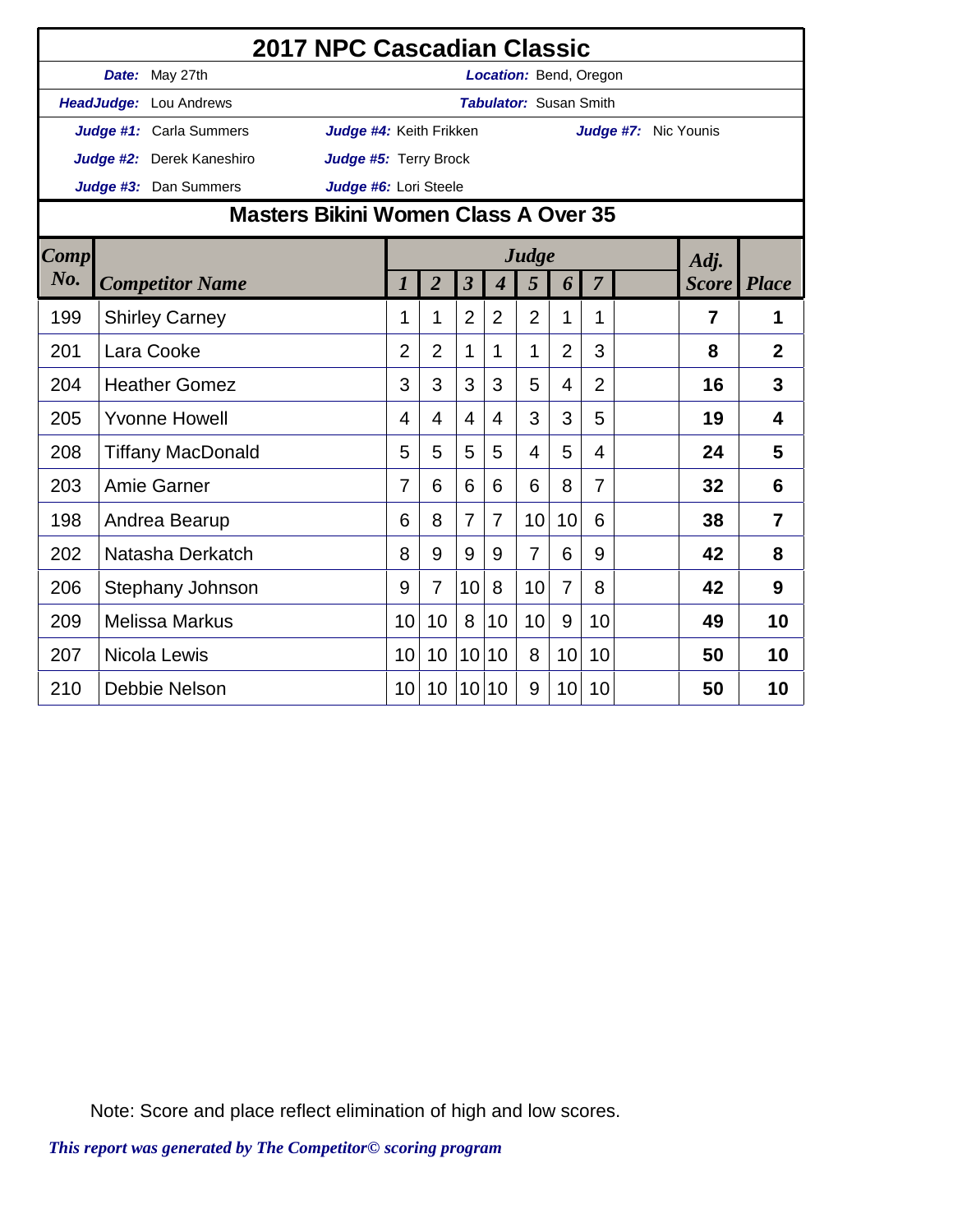|      | 2017 NPC Cascadian Classic    |                                               |                |                |                      |   |                               |                |                |                      |  |                    |                |
|------|-------------------------------|-----------------------------------------------|----------------|----------------|----------------------|---|-------------------------------|----------------|----------------|----------------------|--|--------------------|----------------|
|      | Date: May 27th                |                                               |                |                |                      |   | <b>Location:</b> Bend, Oregon |                |                |                      |  |                    |                |
|      | <b>HeadJudge:</b> Lou Andrews |                                               |                |                |                      |   | <b>Tabulator: Susan Smith</b> |                |                |                      |  |                    |                |
|      | Judge #1: Carla Summers       | Judge #4: Keith Frikken                       |                |                |                      |   |                               |                |                | Judge #7: Nic Younis |  |                    |                |
|      | Judge #2: Derek Kaneshiro     | Judge #5: Terry Brock                         |                |                |                      |   |                               |                |                |                      |  |                    |                |
|      | Judge #3: Dan Summers         | Judge #6: Lori Steele                         |                |                |                      |   |                               |                |                |                      |  |                    |                |
|      |                               | Masters Bikini Women Class B Over 45<br>Judge |                |                |                      |   |                               |                |                |                      |  |                    |                |
| Comp |                               | Adj.                                          |                |                |                      |   |                               |                |                |                      |  |                    |                |
| No.  | <b>Competitor Name</b>        |                                               |                | 2              | $\boldsymbol{\beta}$ |   | 5                             | 6              | 7              |                      |  | <b>Score</b> Place |                |
| 213  | Debi Isborn                   |                                               | 1              |                | $\mathbf 1$          | 1 | $\mathbf{1}$                  | 1              | 1              |                      |  | 5                  | 1              |
| 214  | <b>Becky Kennerly</b>         |                                               | 5              | $\overline{2}$ | $\overline{2}$       | 3 | $\overline{2}$                | $\overline{2}$ | 3              |                      |  | 12                 | $\overline{2}$ |
| 216  | Lisa Whitman                  |                                               | 3              | 3              | 3                    | 2 | 3                             | 3              | 4              |                      |  | 15                 | 3              |
| 212  | Debra Henning                 |                                               | $\overline{2}$ | 4              | 4                    | 4 | 4                             | 4              | $\overline{2}$ |                      |  | 18                 | 4              |
| 215  | Deborah Mahoney               |                                               | 4              | 5              | 5                    | 6 | 5                             | 5              | 5              |                      |  | 25                 | 5              |
| 211  | <b>Kelly Benson</b>           |                                               | 6              | 6              | 6                    | 5 | 6                             | 6              | 6              |                      |  | 30                 | 6              |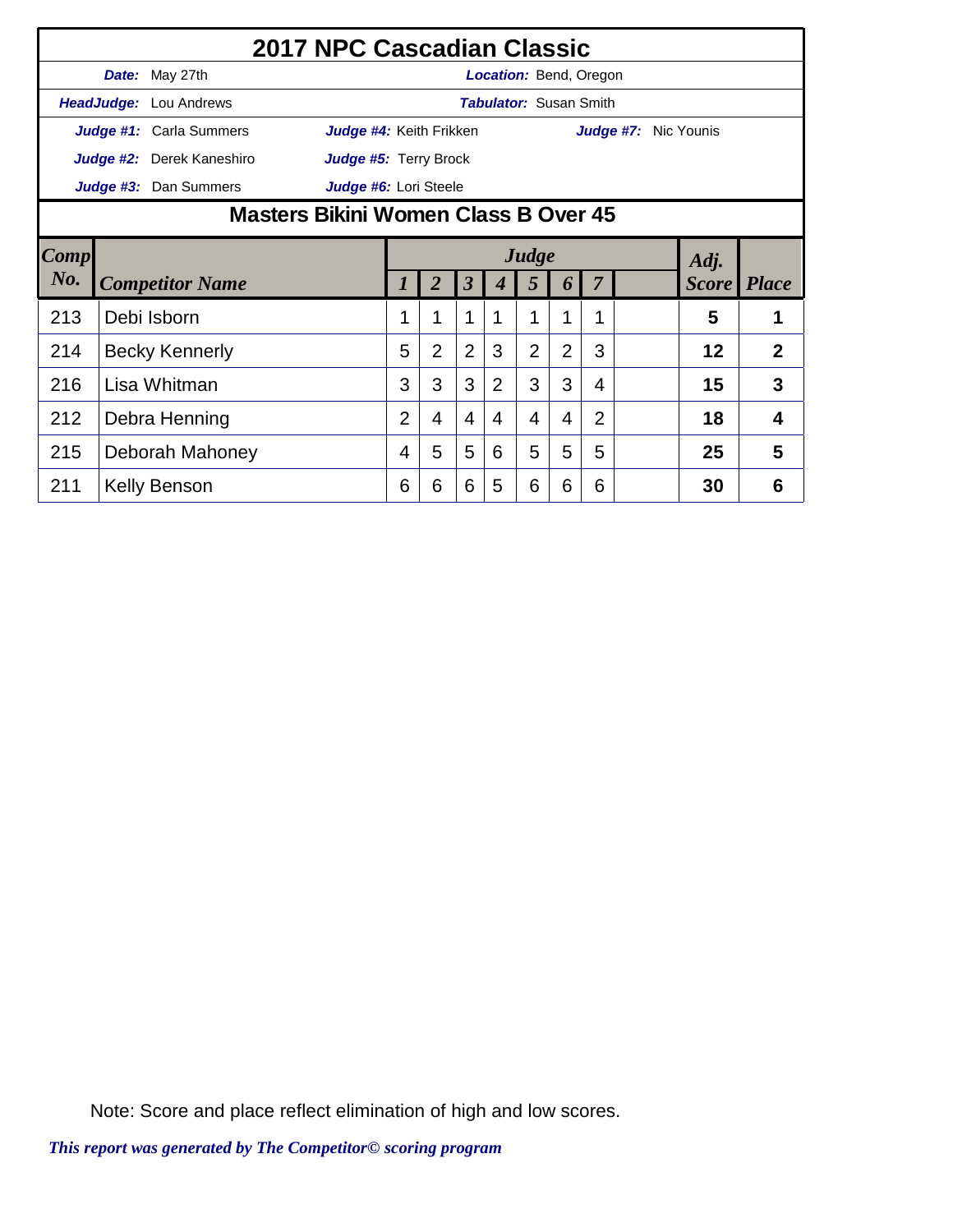|             | 2017 NPC Cascadian Classic                         |                |                |                      |                  |                               |                |                |                      |              |                |
|-------------|----------------------------------------------------|----------------|----------------|----------------------|------------------|-------------------------------|----------------|----------------|----------------------|--------------|----------------|
|             | Date: May 27th                                     |                |                |                      |                  | <b>Location: Bend, Oregon</b> |                |                |                      |              |                |
|             | HeadJudge: Lou Andrews                             |                |                |                      |                  | <b>Tabulator: Susan Smith</b> |                |                |                      |              |                |
|             | Judge #1: Carla Summers<br>Judge #4: Keith Frikken |                |                |                      |                  |                               |                |                | Judge #7: Nic Younis |              |                |
|             | Judge #2: Wade Lowery<br>Judge #5: Terry Brock     |                |                |                      |                  |                               |                |                |                      |              |                |
|             | Judge #6: Lori Steele<br>Judge #3: Dan Summers     |                |                |                      |                  |                               |                |                |                      |              |                |
|             | <b>True Novice Bikini Women</b>                    |                |                |                      |                  |                               |                |                |                      |              |                |
| <b>Comp</b> |                                                    |                |                |                      |                  | Judge                         |                |                |                      | Adj.         |                |
| No.         | <b>Competitor Name</b>                             | 1              | $\overline{2}$ | $\boldsymbol{\beta}$ | $\boldsymbol{4}$ | 5                             | 6              | $\overline{7}$ |                      | <b>Score</b> | <b>Place</b>   |
| 232         | Erna Palic                                         | 1              | 1              | 1                    | 1                | 1                             | 1              | 1              |                      | 5            | 1              |
| 235         | <b>Emily Skidmore</b>                              | 4              | $\overline{4}$ | $\overline{2}$       | $\overline{2}$   | $\overline{2}$                | 6              | $\overline{2}$ |                      | 14           | $\overline{2}$ |
| 225         | <b>Teasha Fillis</b>                               | 5              | $\overline{2}$ | 3                    | 3                | 3                             | 3              | 5              |                      | 17           | 3              |
| 227         | <b>Stacey Jensen</b>                               | $\overline{2}$ | 3              | 4                    | $\overline{4}$   | 5                             | $\overline{2}$ | 4              |                      | 17           | $\overline{4}$ |
| 223         | <b>Ryleigh Brownie</b>                             | 3              | $\overline{7}$ | 5                    | 5                | $\overline{4}$                | $\overline{4}$ | 6              |                      | 24           | 5              |
| 218         | <b>Candice Bailey-Marlar</b>                       | 6              | 5              | 6                    | 6                | 6                             | 5              | 3              |                      | 28           | 6              |
| 236         | <b>Olive Timms</b>                                 | 7              | 8              | 8                    | $\overline{7}$   | 10                            | 10             | $\overline{7}$ |                      | 40           | $\overline{7}$ |
| 238         | <b>Ashlie Winner</b>                               | 8              | 6              | 7                    | 10               | 9                             | 10             | 8              |                      | 42           | 8              |
| 219         | Miriam Bashon                                      | 10             | 10             | 9                    | 8                | 8                             | 8              | 9              |                      | 44           | 9              |
| 224         | Shauna Duncan                                      | 10             | 10             | 10                   | 9                | $\overline{7}$                | 9              | 10             |                      | 48           | 10             |
| 237         | <b>Ashley Vela</b>                                 | 10             | 10             | 10                   | 10               | 10                            | 10             | 10             |                      | 50           | 10             |
| 234         | <b>Julie Sirucek</b>                               | 10             | 10             |                      | 10 10            | 10                            | 10             | 10             |                      | 50           | 10             |
| 233         | <b>Renee Routhier</b>                              | 10             | 9              |                      | 10 10            | 10                            | 10             | 10             |                      | 50           | 10             |
| 239         | Karleigh Rae Kennedy                               | 10             | 10             | 10                   | 10               | 10                            | 10             | 10             |                      | 50           | 10             |
| 229         | <b>Tiffany MacDonald</b>                           | 10             | 10             |                      | 10 10            | 10                            | 10             | 10             |                      | 50           | 10             |
| 228         | Sheida Karami                                      | 10             | 10             |                      | 10 10            | 10                            | $\overline{7}$ | 10             |                      | 50           | 10             |
| 226         | Sarah Howell                                       | 10             | 10             |                      | 10 10            | 10                            | 10             | 10             |                      | 50           | 10             |
| 222         | <b>Katie Brant</b>                                 | 9              | 10             | 10                   | 10               | 10                            | 10             | 10             |                      | 50           | 10             |
| 221         | Casey Blum                                         | 10             | 10             |                      | 10 10            | 10                            | 10             | 10             |                      | 50           | 10             |
| 220         | <b>Micah Blakely</b>                               | 10             | 10             |                      | 10 10            | 10                            | 10             | 10             |                      | 50           | 10             |
| 217         | Megan-Leigh Abernathy                              | 10             | 10             | 10                   | 10               | 10                            | 10             | 10             |                      | 50           | 10             |
| 230         | Sanjana Mancuso                                    | 10             | 10             |                      | 10 10            | 10                            | 10             | 10             |                      | 50           | 10             |
| 231         | <b>Melissa Markus</b>                              | 10             | 10             |                      | 10 10            | 10                            | 10             | 10             |                      | 50           | 10             |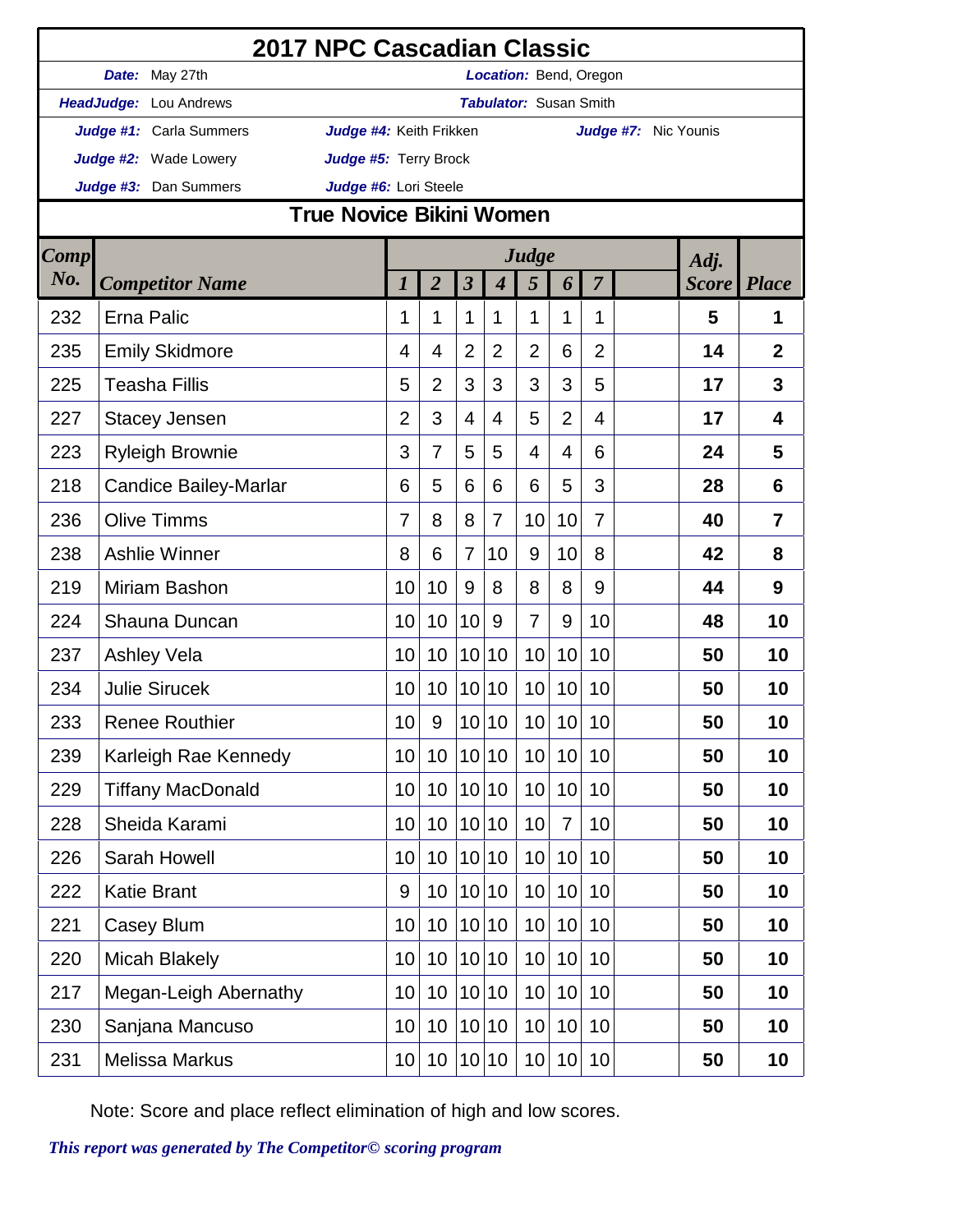|             |                                       | 2017 NPC Cascadian Classic |                  |                |                         |                             |                               |                |                |                      |                    |                |
|-------------|---------------------------------------|----------------------------|------------------|----------------|-------------------------|-----------------------------|-------------------------------|----------------|----------------|----------------------|--------------------|----------------|
|             | Date: May 27th                        |                            |                  |                |                         |                             | Location: Bend, Oregon        |                |                |                      |                    |                |
|             | HeadJudge: Lou Andrews                |                            |                  |                |                         |                             | <b>Tabulator: Susan Smith</b> |                |                |                      |                    |                |
|             | Judge #1: Carla Summers               | Judge #4: Keith Frikken    |                  |                |                         |                             |                               |                |                | Judge #7: Nic Younis |                    |                |
|             | <b>Judge #2:</b> Wade Lowery          | Judge #5: Terry Brock      |                  |                |                         |                             |                               |                |                |                      |                    |                |
|             | Judge #3: Dan Summers                 | Judge #6: Lori Steele      |                  |                |                         |                             |                               |                |                |                      |                    |                |
|             | Novice Bikini Women Class A Under 5 5 |                            |                  |                |                         |                             |                               |                |                |                      |                    |                |
| <b>Comp</b> |                                       |                            |                  |                |                         |                             | Judge                         |                |                |                      | Adj.               |                |
| No.         | <b>Competitor Name</b>                |                            | $\boldsymbol{l}$ | $\overline{2}$ | $\overline{\mathbf{3}}$ | $\overline{\boldsymbol{4}}$ | 5                             | 6              | $\overline{7}$ |                      | <b>Score</b> Place |                |
| 240         | Maeghan Angel                         |                            | 1                | 1              | 1                       | 1                           | 1                             | 1              | $\overline{2}$ |                      | 5                  | 1              |
| 251         | <b>Marissa Wells</b>                  |                            | $\overline{2}$   | 3              | $\overline{2}$          | $\overline{2}$              | $\overline{2}$                | 3              | 4              |                      | 12                 | $\overline{2}$ |
| 242         | <b>Shirley Carney</b>                 |                            | 3                | $\overline{2}$ | 3                       | 3                           | 3                             | $\overline{2}$ | 1              |                      | 13                 | 3              |
| 248         | <b>Emily Skidmore</b>                 |                            | 4                | 5              | 8                       | 4                           | 4                             | 4              | $\overline{7}$ |                      | 24                 | 4              |
| 249         | <b>Olive Timms</b>                    |                            | 5                | 4              | 6                       | 6                           | 6                             | 5              | 3              |                      | 26                 | 5              |
| 241         | <b>Candice Bailey-Marlar</b>          |                            | 6                | 6              | 5                       | 5                           | 5                             | 6              | 5              |                      | 27                 | 6              |
| 247         | Sanjana Mancuso                       |                            | 7                | 10             | $\overline{7}$          | $\overline{7}$              | 8                             | 9              | 8              |                      | 39                 | $\overline{7}$ |
| 246         | Katie LaHusen                         |                            | 8                | 7              | 4                       | 8                           | 10                            | 10             | 10             |                      | 43                 | 8              |
| 250         | <b>Ashley Vela</b>                    |                            | 10               | 9              | 10                      | 9                           | $\overline{7}$                | 8              | 6              |                      | 43                 | 9              |
| 243         | Shauna Duncan                         |                            | 10               | 8              | 9                       | 10                          | 9                             | 10             | 9              |                      | 47                 | 10             |
| 244         | Kalie Eckberg                         |                            | 10               | 10             | 10 <sup>1</sup>         | 10                          | 10                            | 10             | 10             |                      | 50                 | 10             |
| 310         | Dana Brigantic                        |                            | 10               | 10             | 10                      | 10                          | 10                            | $\overline{7}$ | 10             |                      | 50                 | 10             |
| 245         | Stephany Johnson                      |                            | 9                | 10             | 10 <sup>1</sup>         | 10                          | 10                            | 10             | 10             |                      | 50                 | 10             |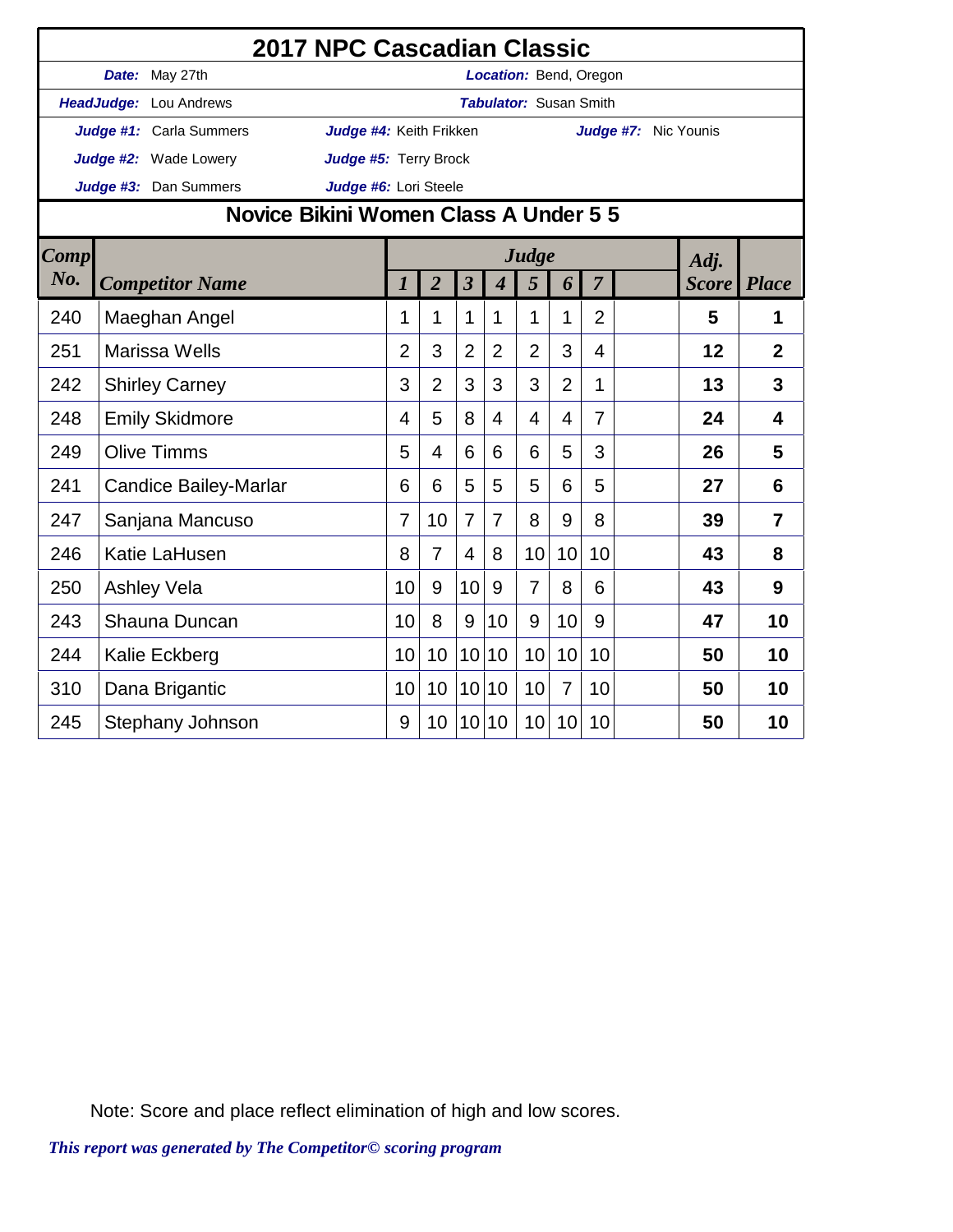|      |                                      | 2017 NPC Cascadian Classic                                                                                     |                |                |                |   |                               |                |                |                      |    |                |
|------|--------------------------------------|----------------------------------------------------------------------------------------------------------------|----------------|----------------|----------------|---|-------------------------------|----------------|----------------|----------------------|----|----------------|
|      | Date: May 27th                       |                                                                                                                |                |                |                |   | <b>Location: Bend, Oregon</b> |                |                |                      |    |                |
|      | HeadJudge: Lou Andrews               |                                                                                                                |                |                |                |   | <b>Tabulator: Susan Smith</b> |                |                |                      |    |                |
|      | Judge #1: Carla Summers              | Judge #4: Keith Frikken                                                                                        |                |                |                |   |                               |                |                | Judge #7: Nic Younis |    |                |
|      | <b>Judge #2:</b> Wade Lowery         | Judge #5: Terry Brock                                                                                          |                |                |                |   |                               |                |                |                      |    |                |
|      | Judge #3: Dan Summers                | Judge #6: Lori Steele                                                                                          |                |                |                |   |                               |                |                |                      |    |                |
|      | Novice Bikini Women Class B Over 5 5 |                                                                                                                |                |                |                |   |                               |                |                |                      |    |                |
| Comp |                                      | Judge<br>Adj.<br>$\overline{2}$<br>$\boldsymbol{\beta}$<br>$\overline{7}$<br><b>Score</b> Place<br>5<br>6<br>4 |                |                |                |   |                               |                |                |                      |    |                |
| No.  | <b>Competitor Name</b>               |                                                                                                                |                |                |                |   |                               |                |                |                      |    |                |
| 259  | Ashlie Winner                        |                                                                                                                | $\overline{2}$ | 1              | $\overline{2}$ | 1 | 1                             | 3              | 1              |                      | 7  | 1              |
| 253  | <b>Ryleigh Brownie</b>               |                                                                                                                | 1              | $\overline{7}$ | 1              | 2 | $\overline{2}$                | 1              | 4              |                      | 10 | $\overline{2}$ |
| 311  | <b>Kaylee Tuttle</b>                 |                                                                                                                | 3              | 3              | 5              | 4 | 3                             | 4              | $\overline{2}$ |                      | 17 | 3              |
| 257  | <b>Stacey Jensen</b>                 |                                                                                                                | 5              | 4              | 3              | 3 | 4                             | $\overline{2}$ | 3              |                      | 17 | 4              |
| 254  | <b>Brittni Daffe</b>                 |                                                                                                                | 7              | $\overline{2}$ | 4              | 5 | 5                             | 5              | 6              |                      | 25 | 5              |
| 252  | Megan-Leigh Abernathy                |                                                                                                                | 9              | 6              | 6              | 6 | $\overline{7}$                | 6              | 8              |                      | 33 | 6              |
| 256  | Sarah Howell                         |                                                                                                                | 4              | 9              | 9              | 7 | 6                             | 8              | 5              |                      | 35 | $\overline{7}$ |
| 258  | Lisa Whitman                         |                                                                                                                | 8              | 5              | $\overline{7}$ | 8 | 9                             | 9              | $\overline{7}$ |                      | 39 | 8              |
| 255  | Natasha Derkatch                     |                                                                                                                | 6              | 8              | 8              | 9 | 8                             | 7              | 9              |                      | 40 | 9              |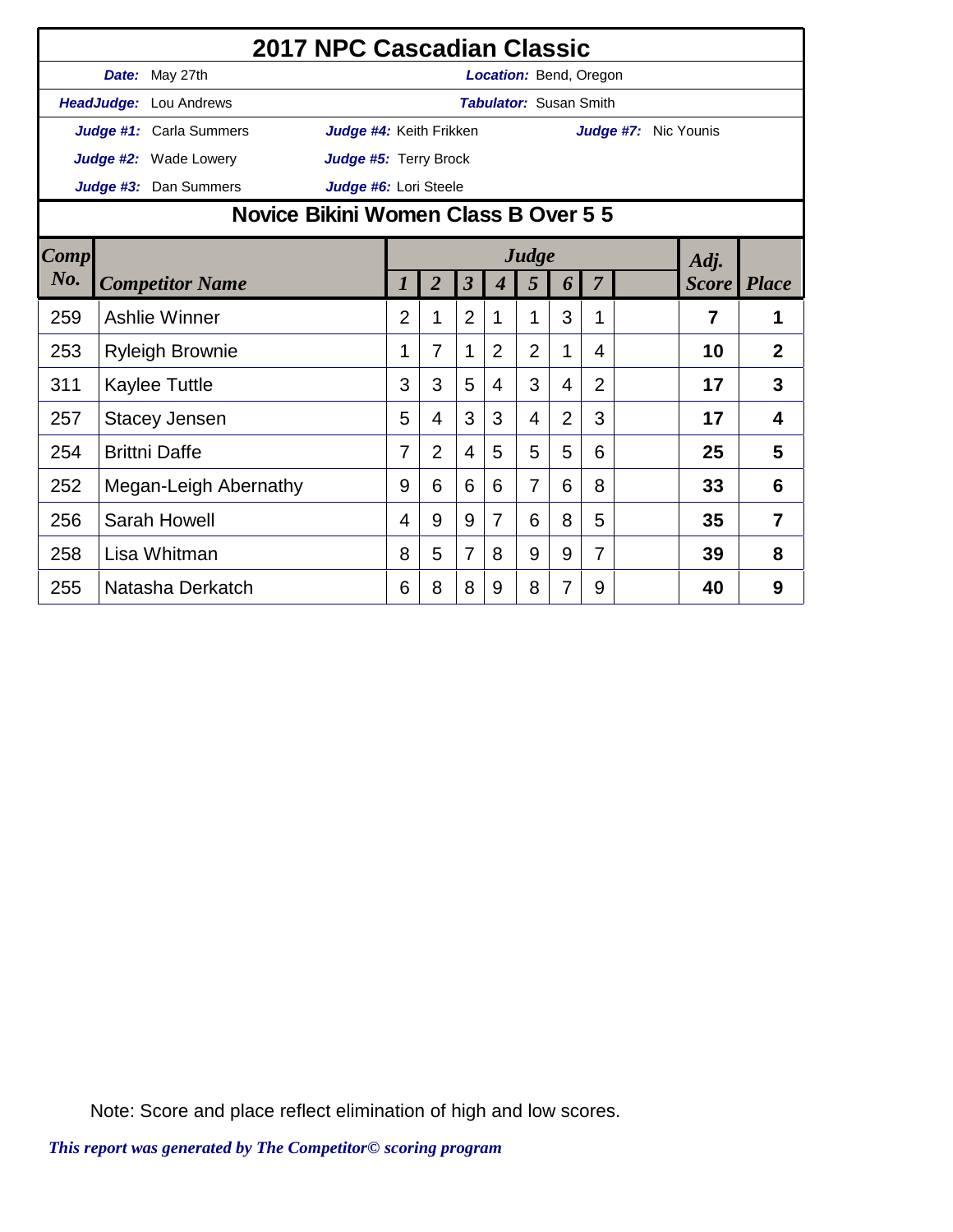|             |                   |                                     | 2017 NPC Cascadian Classic |                |                |                         |                          |                               |                |                |                      |                    |                |
|-------------|-------------------|-------------------------------------|----------------------------|----------------|----------------|-------------------------|--------------------------|-------------------------------|----------------|----------------|----------------------|--------------------|----------------|
|             |                   | Date: May 27th                      |                            |                |                |                         |                          | Location: Bend, Oregon        |                |                |                      |                    |                |
|             |                   | HeadJudge: Lou Andrews              |                            |                |                |                         |                          | <b>Tabulator: Susan Smith</b> |                |                |                      |                    |                |
|             |                   | Judge #1: Carla Summers             | Judge #4: Keith Frikken    |                |                |                         |                          |                               |                |                | Judge #7: Nic Younis |                    |                |
|             |                   | <b>Judge #2:</b> Dan Summers        | Judge #5: Wade Lowery      |                |                |                         |                          |                               |                |                |                      |                    |                |
|             |                   | Judge #3: Lou Andrew                | Judge #6: Lori Steele      |                |                |                         |                          |                               |                |                |                      |                    |                |
|             |                   | Open Bikini Women Class A Under 5 2 |                            |                |                |                         |                          |                               |                |                |                      |                    |                |
| <b>Comp</b> |                   |                                     |                            |                |                |                         |                          | Judge                         |                |                |                      | Adj.               |                |
| No.         |                   | <b>Competitor Name</b>              |                            | 1              | $\overline{2}$ | $\overline{\mathbf{3}}$ | $\overline{\mathcal{A}}$ | 5                             | 6              | $\overline{7}$ |                      | <b>Score</b> Place |                |
| 261         |                   | Maeghan Angel                       |                            | 1              | 6              | $\mathbf{1}$            | 1                        | 1                             | 1              | 4              |                      | 8                  | $\mathbf 1$    |
| 271         |                   | Lindsey Van Zwol                    |                            | $\overline{2}$ | $\overline{2}$ | $\overline{2}$          | 3                        | 3                             | $\overline{2}$ | 1              |                      | 11                 | $\overline{2}$ |
| 265         |                   | <b>Shirley Carney</b>               |                            | 3              | 3              | 3                       | $\overline{2}$           | $\overline{2}$                | 4              | 3              |                      | 14                 | 3              |
| 268         |                   | <b>Chelsie Kearn</b>                |                            | 5              | 4              | 4                       | 6                        | 5                             | 3              | $\overline{2}$ |                      | 21                 | 4              |
| 262         |                   | <b>Candice Bailey-Marlar</b>        |                            | 4              | 1              | 5                       | 5                        | 6                             | 5              | 5              |                      | 24                 | 5              |
| 260         |                   | <b>Valene Allen</b>                 |                            | 6              | 5              | 6                       | $\overline{4}$           | 4                             | 6              | 6              |                      | 27                 | 6              |
| 270         |                   | Victoria Tabara                     |                            | 7              | $\overline{7}$ | $\overline{7}$          | 7                        | $\overline{7}$                | 7              | $\overline{7}$ |                      | 35                 | $\overline{7}$ |
| 269         |                   | Sanjana Mancuso                     |                            | 8              | 10             | 9                       | 8                        | 9                             | 8              | 8              |                      | 42                 | 8              |
| 267         |                   | <b>Jessica Ernst</b>                |                            | 10             | 8              | 8                       | 10                       | 10                            | 10             | 9              |                      | 47                 | 9              |
| 266         |                   | Jaimelee Crumrine                   |                            | 10             | 9              | 10                      | 9                        | 8                             | 10             | 10             |                      | 48                 | 10             |
| 264         |                   | Dana Brigantic                      |                            | 10             | 10             | 10 <sup>1</sup>         | 10                       | 10                            | 9              | 10             |                      | 50                 | 10             |
| 263         | <b>Trina Bird</b> |                                     |                            | 9              | 10             | 10 <sup>1</sup>         | 10                       | 10                            | 10             | 10             |                      | 50                 | 10             |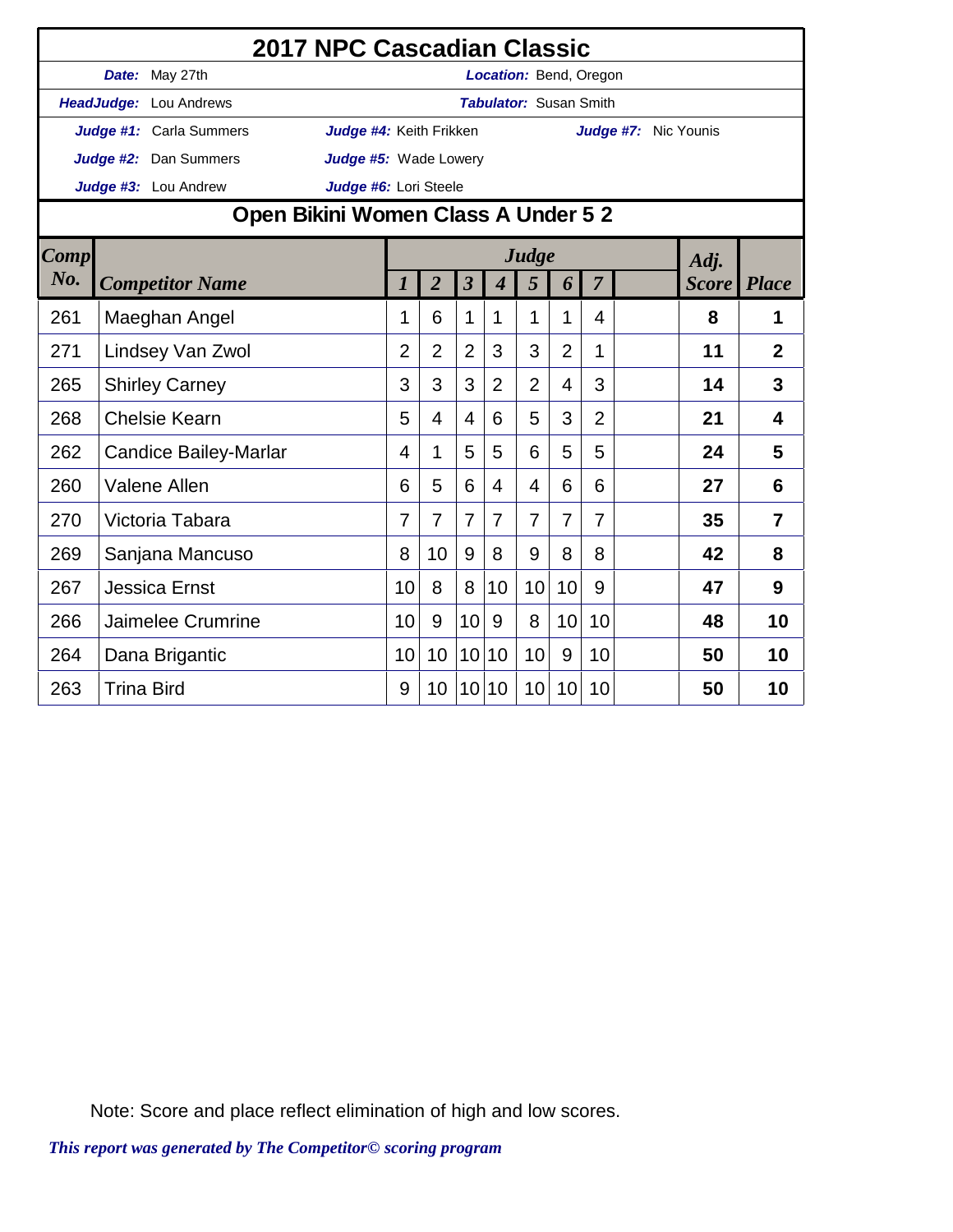|             |                                     | 2017 NPC Cascadian Classic |                |                |                         |                             |                               |                |                         |                      |                    |                |
|-------------|-------------------------------------|----------------------------|----------------|----------------|-------------------------|-----------------------------|-------------------------------|----------------|-------------------------|----------------------|--------------------|----------------|
|             | Date: May 27th                      |                            |                |                |                         |                             | Location: Bend, Oregon        |                |                         |                      |                    |                |
|             | HeadJudge: Lou Andrews              |                            |                |                |                         |                             | <b>Tabulator: Susan Smith</b> |                |                         |                      |                    |                |
|             | Judge #1: Carla Summers             | Judge #4: Keith Frikken    |                |                |                         |                             |                               |                |                         | Judge #7: Nic Younis |                    |                |
|             | <b>Judge #2:</b> Wade Lowery        | Judge #5: Terry Brock      |                |                |                         |                             |                               |                |                         |                      |                    |                |
|             | Judge #3: Dan Summers               | Judge #6: Lori Steele      |                |                |                         |                             |                               |                |                         |                      |                    |                |
|             | Open Bikini Women Class B Under 5 4 |                            |                |                |                         |                             |                               |                |                         |                      |                    |                |
| <b>Comp</b> |                                     |                            |                |                |                         |                             | Judge                         |                |                         |                      | Adj.               |                |
| $N0$ .      | <b>Competitor Name</b>              |                            | 1              | $\overline{2}$ | $\overline{\mathbf{3}}$ | $\overline{\boldsymbol{4}}$ | 5                             | 6              | $\overline{7}$          |                      | <b>Score</b> Place |                |
| 272         | Melissa Brush                       |                            | $\overline{2}$ | 1              | $\overline{4}$          | $\overline{2}$              | 1                             | 3              | $\overline{2}$          |                      | 10                 | 1              |
| 276         | <b>Michelle Grimes</b>              |                            | 1              | $\overline{2}$ | $\overline{2}$          | 1                           | $\overline{2}$                | $\overline{4}$ | 3                       |                      | 10                 | $\overline{2}$ |
| 278         | Maria Mendoza                       |                            | 6              | 3              | $\mathbf 1$             | 3                           | 4                             | 1              | 1                       |                      | 12                 | 3              |
| 273         | <b>Anne Buckley</b>                 |                            | 4              | 4              | 3                       | 4                           | 3                             | $\overline{2}$ | 5                       |                      | 18                 | 4              |
| 282         | <b>Haley Sobotta</b>                |                            | 3              | 5              | 5                       | 6                           | 5                             | 6              | 6                       |                      | 27                 | 5              |
| 275         | <b>Teasha Fillis</b>                |                            | 5              | 6              | 6                       | 5                           | 6                             | 5              | $\overline{\mathbf{4}}$ |                      | 27                 | 6              |
| 277         | Hayley Mahdieh                      |                            | 9              | 8              | 7                       | 7                           | 9                             | $\overline{7}$ | 8                       |                      | 39                 | $\overline{7}$ |
| 281         | <b>Emily Skidmore</b>               |                            | 7              | 7              | 9                       | 9                           | $\overline{7}$                | 9              | 10                      |                      | 41                 | 8              |
| 283         | <b>Brie Thomas</b>                  |                            | 8              | 9              | 8                       | 10                          | 8                             | 8              | 9                       |                      | 42                 | 9              |
| 280         | Russia Robinson                     |                            | 10             | 10             | 10                      | 8                           | 10                            | 10             | $\overline{7}$          |                      | 48                 | 10             |
| 274         | Kalie Eckberg                       |                            | 10             | 10             | 10 <sup>1</sup>         | 10                          | 10                            | 10             | 10                      |                      | 50                 | 10             |
| 279         | Tima Palmer                         |                            | 10             | 10             | 10 <sup>1</sup>         | 10                          | 10                            | 10             | 10                      |                      | 50                 | 10             |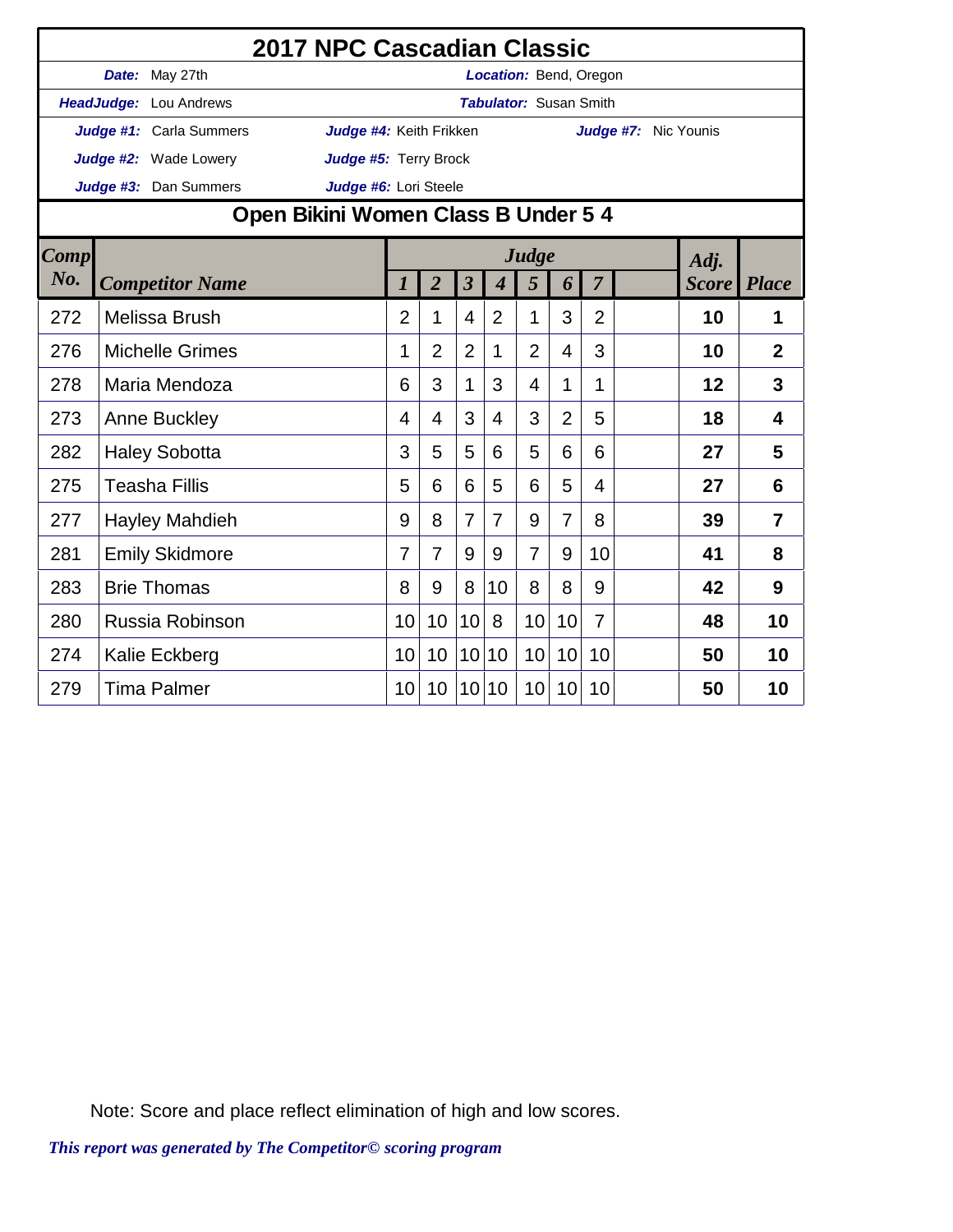| 2017 NPC Cascadian Classic          |                        |                                          |                               |                                                 |                 |                         |                             |                |                |                |    |                         |                |  |
|-------------------------------------|------------------------|------------------------------------------|-------------------------------|-------------------------------------------------|-----------------|-------------------------|-----------------------------|----------------|----------------|----------------|----|-------------------------|----------------|--|
|                                     |                        | Date: May 27th<br>Location: Bend, Oregon |                               |                                                 |                 |                         |                             |                |                |                |    |                         |                |  |
|                                     |                        | HeadJudge: Lou Andrews                   | <b>Tabulator: Susan Smith</b> |                                                 |                 |                         |                             |                |                |                |    |                         |                |  |
|                                     |                        | Judge #1: Carla Summers                  |                               | Judge #4: Keith Frikken<br>Judge #7: Nic Younis |                 |                         |                             |                |                |                |    |                         |                |  |
|                                     |                        | Judge #2: Derek Kaneshiro                |                               | Judge #5: Terry Brock                           |                 |                         |                             |                |                |                |    |                         |                |  |
|                                     |                        | Judge #3: Dan Summers                    | Judge #6: Lori Steele         |                                                 |                 |                         |                             |                |                |                |    |                         |                |  |
| Open Bikini Women Class C Under 5 6 |                        |                                          |                               |                                                 |                 |                         |                             |                |                |                |    |                         |                |  |
| <b>Comp</b>                         |                        |                                          |                               |                                                 |                 |                         | Adj.                        |                |                |                |    |                         |                |  |
| No.                                 | <b>Competitor Name</b> |                                          |                               | $\overline{l}$                                  | $\overline{2}$  | $\overline{\mathbf{3}}$ | $\overline{\boldsymbol{4}}$ | 5              | 6              | $\overline{7}$ |    | <b>Score</b>            | <b>Place</b>   |  |
| 284                                 |                        | Alyssa Blessing                          |                               | $\overline{2}$                                  | 5               | $\overline{2}$          | 1                           | $\overline{2}$ | 1              | 1              |    | 8                       | 1              |  |
| 287                                 | Lara Cooke             |                                          |                               | 4                                               | 3               | $\mathbf{1}$            | 5                           | $\mathbf{1}$   | 5              | 3              |    | 16                      | $\overline{2}$ |  |
| 285                                 | <b>Katie Braff</b>     |                                          |                               | 5                                               | 4               | 10                      | $\overline{2}$              | 4              | $\overline{2}$ | $\overline{2}$ |    | 17                      | 3              |  |
| 296                                 | <b>Marissa Wells</b>   |                                          | 1                             | 6                                               | 3               | 3                       | 5                           | 3              | 5              |                | 19 | $\overline{\mathbf{4}}$ |                |  |
| 291                                 | <b>Shelby Smith</b>    |                                          | 3                             | 1                                               | 5               | $\overline{4}$          | 3                           | 6              | $\overline{7}$ |                | 21 | 5                       |                |  |
| 295                                 | Sarah Weathers         |                                          | 7                             | $\overline{2}$                                  | $\overline{7}$  | 6                       | 6                           | 4              | 6              |                | 29 | 6                       |                |  |
| 297                                 | <b>Ashlie Winner</b>   |                                          |                               | 6                                               | $\overline{7}$  | 6                       | $\overline{7}$              | $\overline{7}$ | 8              | $\overline{4}$ |    | 33                      | $\overline{7}$ |  |
| 293                                 | <b>Jessimine Terry</b> |                                          | 10                            | 10                                              | 8               | 8                       | 8                           | 9              | 8              |                | 43 | 8                       |                |  |
| 294                                 | <b>Olive Timms</b>     |                                          | 10                            | 8                                               | 10              | 9                       | 9                           | $\overline{7}$ | 9              |                | 45 | 9                       |                |  |
| 286                                 | <b>Brittney Conner</b> |                                          | 8                             | 10                                              | $\overline{4}$  | 10                      | 10                          | 10             | 10             |                | 48 | 10                      |                |  |
| 292                                 | <b>Shannon Swanson</b> |                                          | 10                            | 10                                              | 9               | 10                      | 10                          | 10             | 10             |                | 50 | 10                      |                |  |
| 290                                 | Megan Parish           |                                          | 10                            | 10                                              | 10              | 10                      | 10                          | 10             | 10             |                | 50 | 10                      |                |  |
| 289                                 | Debi Isborn            |                                          | 9                             | 10                                              | 10 <sup>1</sup> | 10                      | 10                          | 10             | 10             |                | 50 | 10                      |                |  |
| <b>Brittni Daffe</b><br>288         |                        |                                          | 10                            | 9                                               |                 | 10 10                   | 10                          | 10             | 10             |                | 50 | 10                      |                |  |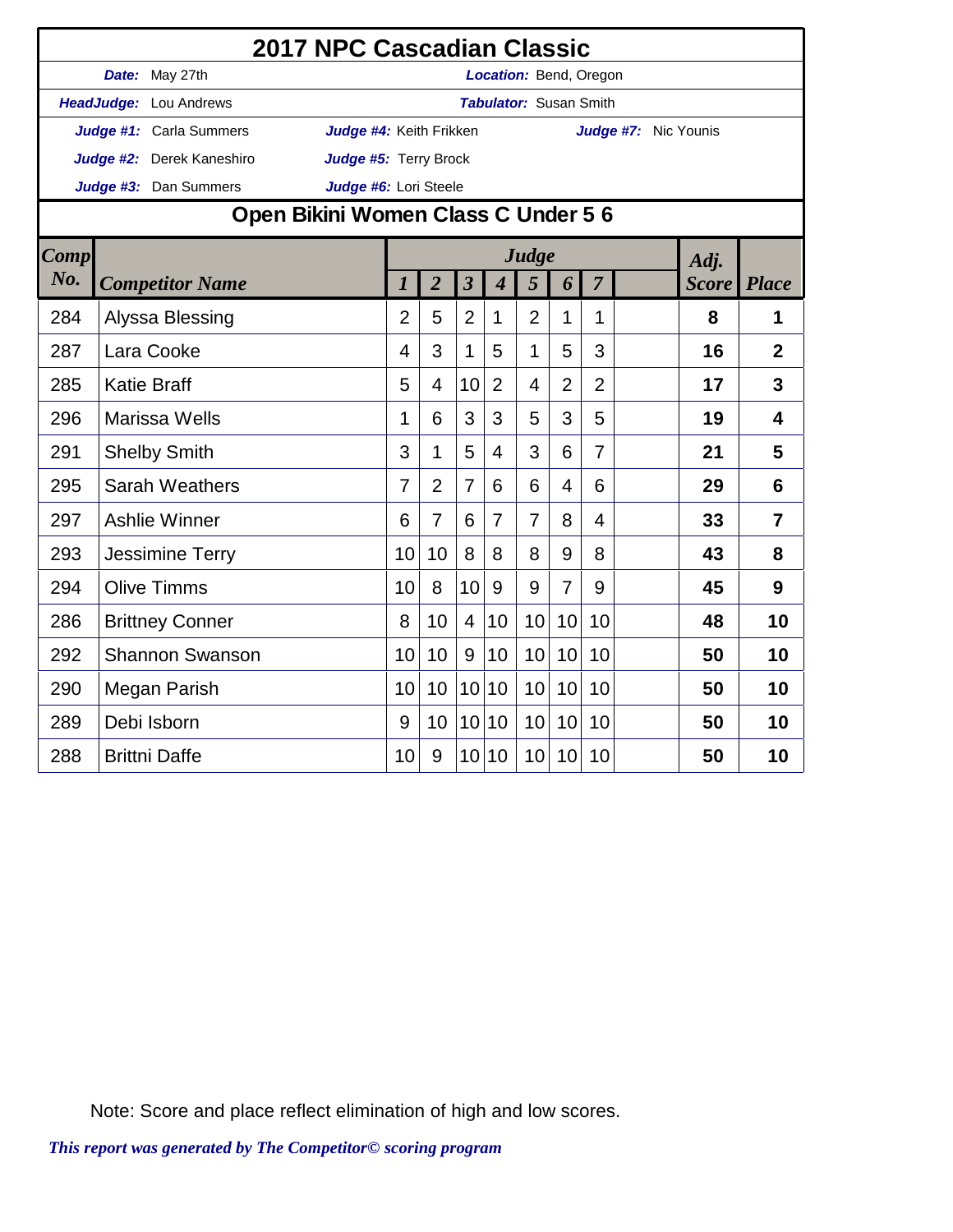|        | 2017 NPC Cascadian Classic          |                                                 |                               |                                              |   |                |   |                |                |                |  |                      |    |                |  |
|--------|-------------------------------------|-------------------------------------------------|-------------------------------|----------------------------------------------|---|----------------|---|----------------|----------------|----------------|--|----------------------|----|----------------|--|
|        |                                     | Date: May 27th<br><b>Location: Bend, Oregon</b> |                               |                                              |   |                |   |                |                |                |  |                      |    |                |  |
|        |                                     | HeadJudge: Lou Andrews                          | <b>Tabulator:</b> Susan Smith |                                              |   |                |   |                |                |                |  |                      |    |                |  |
|        |                                     | Judge #1: Carla Summers                         | Judge #4: Keith Frikken       |                                              |   |                |   |                |                |                |  | Judge #7: Nic Younis |    |                |  |
|        |                                     | <b>Judge #2:</b> Derek Kaneshiro                | Judge #5: Terry Brock         |                                              |   |                |   |                |                |                |  |                      |    |                |  |
|        |                                     | Judge #3: Dan Summers                           | Judge #6: Lori Steele         |                                              |   |                |   |                |                |                |  |                      |    |                |  |
|        | Open Bikini Women Class D Under 5 8 |                                                 |                               |                                              |   |                |   |                |                |                |  |                      |    |                |  |
| Comp   |                                     |                                                 |                               | Judge<br>Adj.<br><b>Score</b><br>3<br>5<br>6 |   |                |   |                |                |                |  |                      |    |                |  |
| $N0$ . |                                     | <b>Competitor Name</b>                          |                               |                                              |   |                |   |                |                |                |  | <b>Place</b>         |    |                |  |
| 300    |                                     | Erna Palic                                      |                               |                                              | 2 | 1              |   | 1              |                | 1              |  |                      | 5  |                |  |
| 299    | <b>Yvonne Howell</b>                |                                                 |                               | 4                                            |   | $\overline{4}$ | 2 | $\overline{2}$ | 3              | $\overline{2}$ |  |                      | 13 | $\overline{2}$ |  |
| 298    | Meghan Barrington                   |                                                 |                               | $\overline{2}$                               | 3 | $\overline{2}$ | 3 | 4              | 4              | 3              |  |                      | 15 | 3              |  |
| 301    |                                     | Kaylee Tuttle                                   |                               | 3                                            | 5 | 5              | 5 | 3              | $\overline{2}$ | 4              |  |                      | 20 | 4              |  |
| 302    | Nicole Wilkinson                    |                                                 |                               | 5                                            | 4 | 3              | 4 | 5              | 5              | 5              |  |                      | 23 | 5              |  |